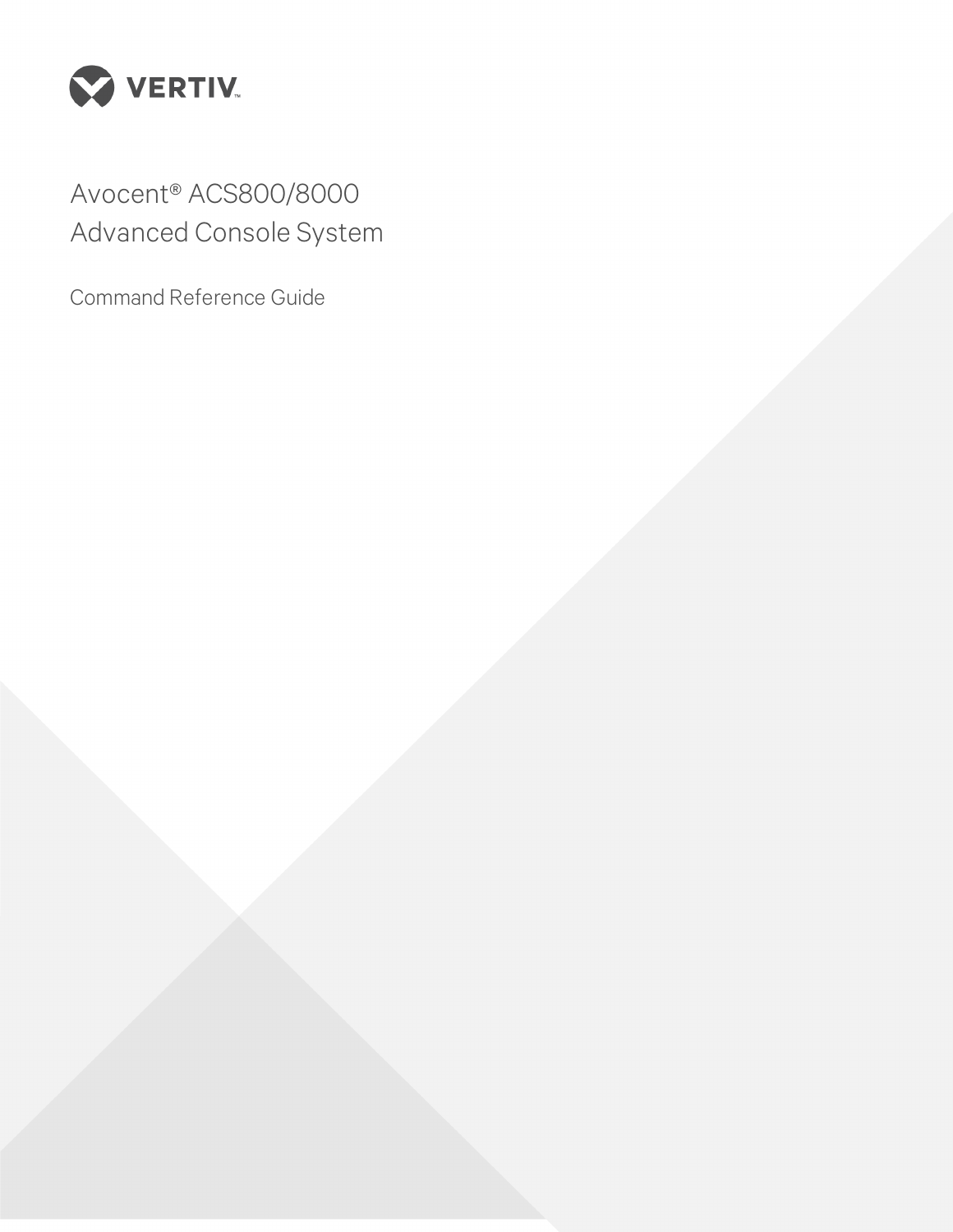The information contained in this document is subject to change without notice and may not be suitable for all applications. While every precaution has been taken to ensure the accuracy and completeness of this document, Vertiv assumes no responsibility and disclaims all liability for damages resulting from use of this information or for any errors or omissions. Refer to other local practices or building codes as applicable for the correct methods, tools, and materials to be used in performing procedures not specifically described in this document.

The products covered by this instruction manual are manufactured and/or sold by Vertiv. This document is the property of Vertiv and contains confidential and proprietary information owned by Vertiv. Any copying, use or disclosure of it without the written permission of Vertiv is strictly prohibited.

Names of companies and products are trademarks or registered trademarks of the respective companies. Any questions regarding usage of trademark names should be directed to the original manufacturer.

### **Technical Support Site**

If you encounter any installation or operational issues with your product, check the pertinent section of this manual to see if the issue can be resolved by following outlined procedures. Visit [https://www.VertivCo.com/en-us/support/](https://www.vertivco.com/en-us/support/) for additional assistance.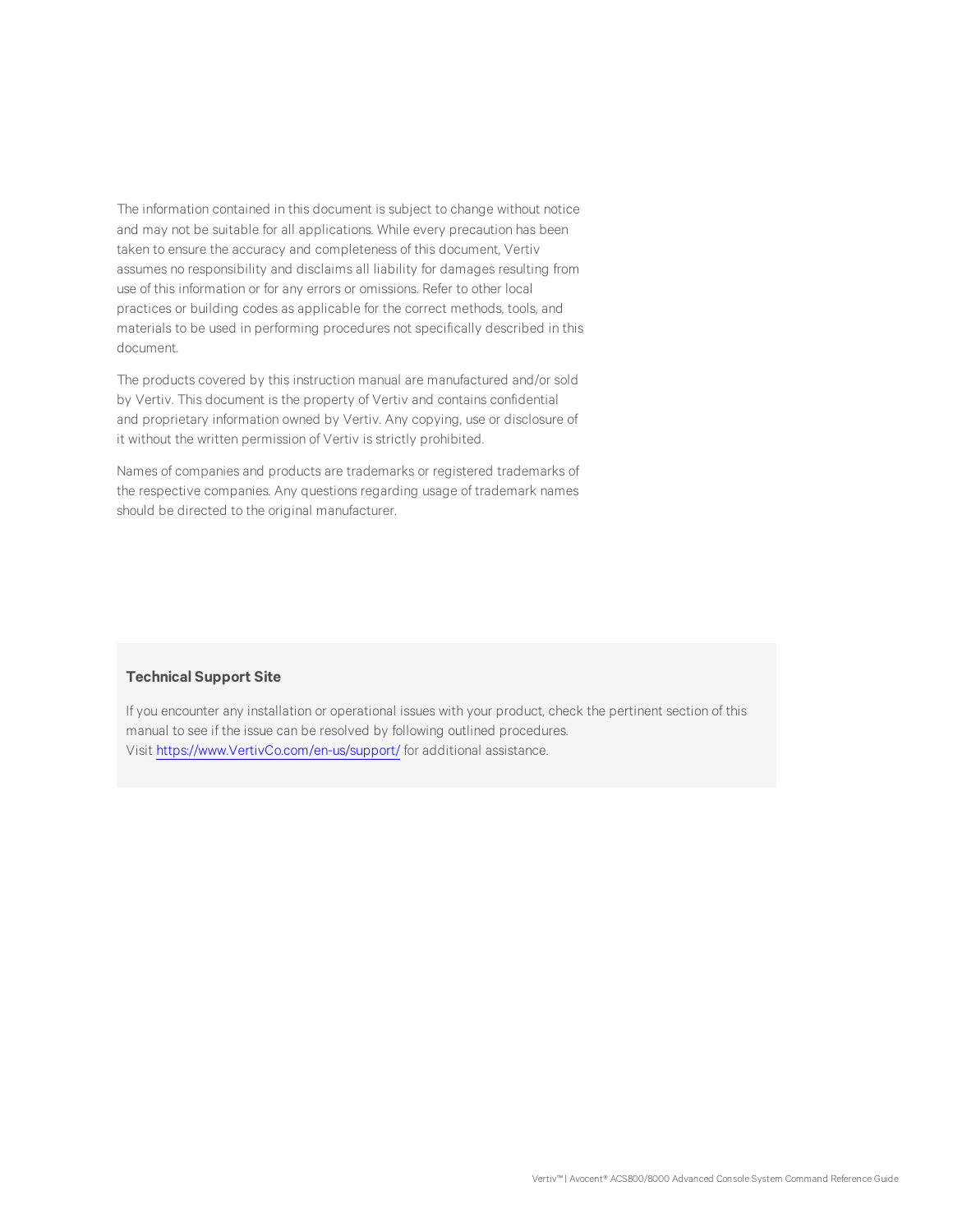# **TABLE OF CONTENTS**

| .13 |  |
|-----|--|
|     |  |
|     |  |
|     |  |
|     |  |
|     |  |
|     |  |
|     |  |
|     |  |
|     |  |
|     |  |
|     |  |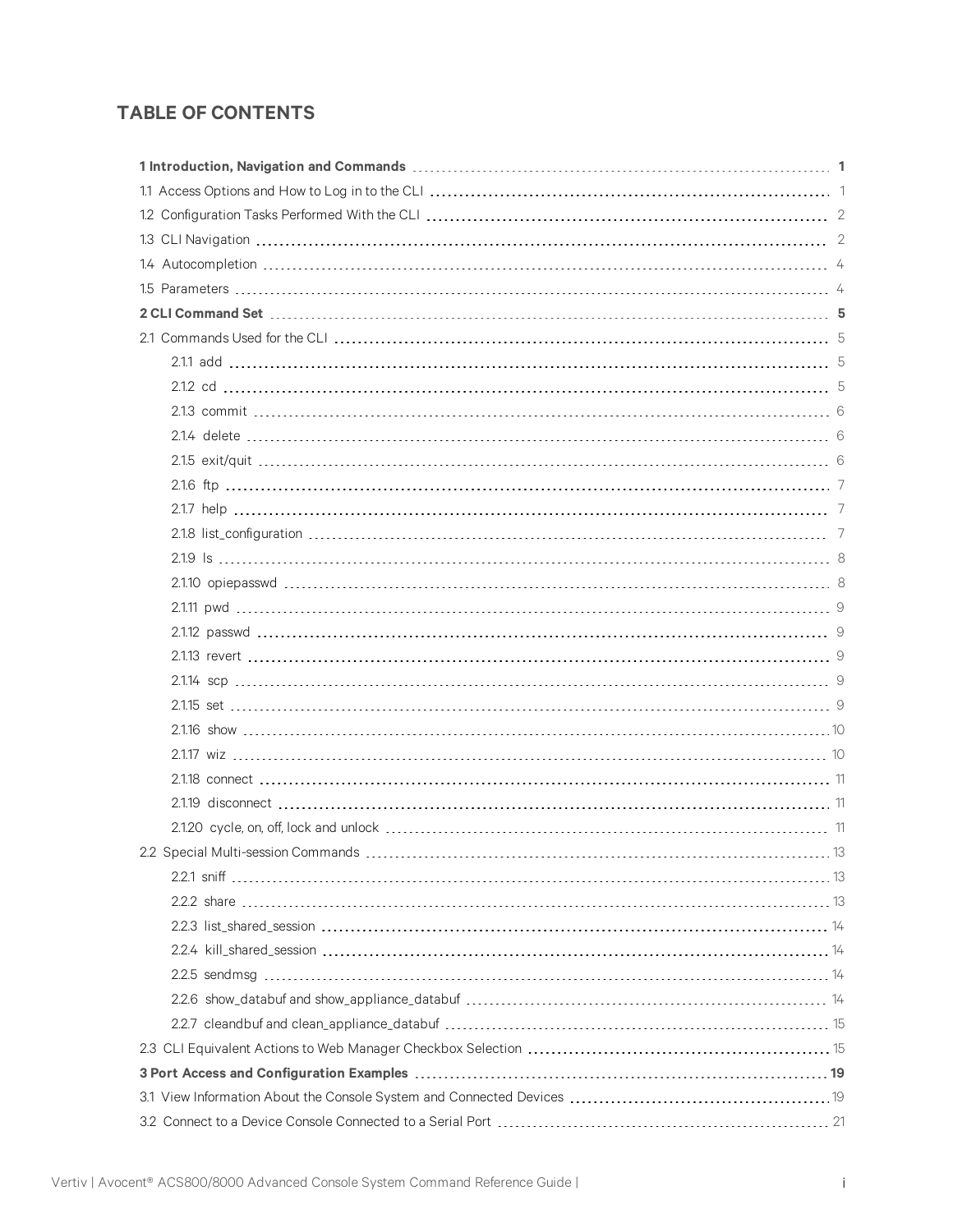| 4.11 Power Management | 48 |
|-----------------------|----|
|                       |    |
|                       |    |
|                       |    |
|                       |    |
|                       |    |
|                       |    |
|                       |    |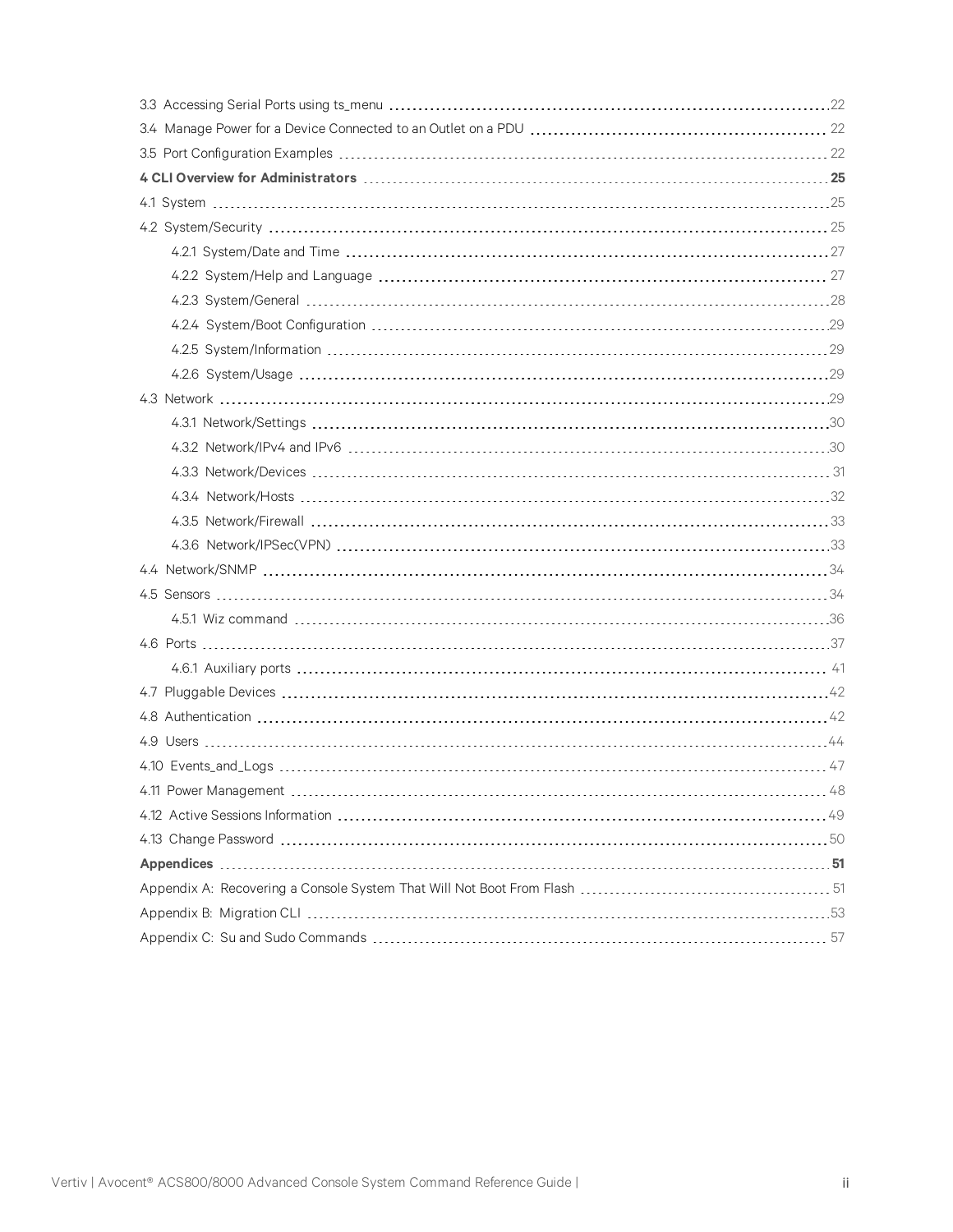

# <span id="page-4-0"></span>**1 INTRODUCTION, NAVIGATION AND COMMANDS**

The Avocent® ACS800/8000 Advanced Console System serves as a single point for access and administration of connected devices, such as target device consoles, modems and power devices. Console systems support secure remote data center management and out-of-band management of IT assets from any location worldwide.

This guide describes how to access and navigate the Command Line Interface (CLI) utility and how to use it after the console system has been installed and assigned an IP address. For information on how to install or operate your console system using the web user interface (UI), see the Avocent® ACS800/8000 Advanced Console System Installation/User Guide.

## <span id="page-4-1"></span>**1.1 Access Options and How to Log in to the CLI**

The CLI utility can be accessed in the following ways:

- Through a local terminal or a computer that has a terminal emulation program connected to the console port of the console system with session settings of 9600, 8, N and 1, with no flow control. The local console speed can be modified in the device's boot configuration.
- After the console system is connected to the network and has an IP address, it can be accessed by one of the following methods:
	- An SSH or Telnet client on a remote computer (if the SSH or Telnet protocol is enabled in the selected Security Profile)
	- With the *Web Manager Access Appliance Viewer* button
	- With DSView management software

## NOTE: For details on the remote access methods and IP address configuration options, see the Avocent® ACS800/8000 Advanced Console System Installation/User Guide.

Administrators have full access to the CLI and to connected devices. An administrator can authorize regular users to access ports, manage power, manage data buffer storage and use one or more console system administration tools. Users can always change their own passwords.

### To start the CLI:

- 1. An administrator can access the CLI through the console port, with Telnet, SSH or through the web manager.
- 2. Enter the username and password at the prompt. The cli-> prompt appears.

 $-0r$ -

A root user logs into the Linux shell by default. From the shell, type cli to launch the CLI.

```
Welcome to ACS8000 <host name>.
Type help for more information
--:- / cli->
```
The default username is admin. The first time you log in as admin, leave the password field blank. You are prompted to create a new password.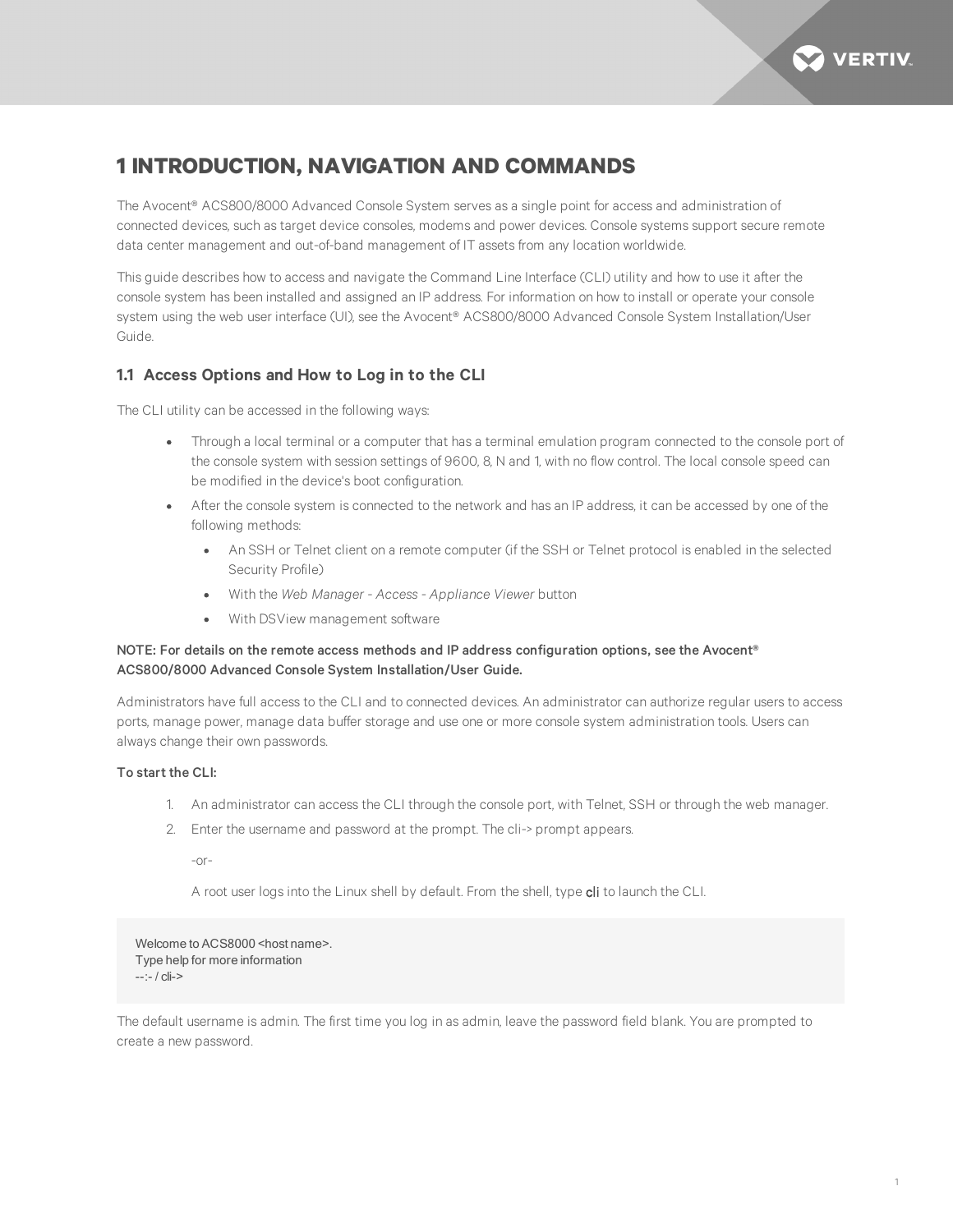## <span id="page-5-0"></span>**1.2 Configuration Tasks Performed With the CLI**

The navigation structure of the CLI mirrors that of the web manager. Options and parameters are also the same, except that spaces in web manager options and parameters are replaced with underscores (), as in system\_tools. Examples that show how to select an option in the web manager use a dash surrounded by two spaces (-). In the CLI, two similar options in a path are separated by a forward slash (/).

For example, in the web manager, user configuration is done when an administrator selects *Users* - *Local Accounts* - *User Names* to get to the User Names screen. To navigate to the equivalent configuration level in the CLI, an administrator would use the cd command followed by the path: cd /users/local\_accounts/user\_names.

Administrators should log into the CLI in one window and log into the web manager in another window to see how the menu options in the web manager map to the navigation options in the CLI. Configuration with the CLI also requires mastery of the following information on CLI navigation and of the CLI commands. For more information, see [CLI Command Set](#page-8-0) on page [5](#page-8-0)

## <span id="page-5-1"></span>**1.3 CLI Navigation**

The CLI navigation options are in a nested tree configuration.

When a command line is shown in an example, and the step starts with "Enter," or when a syntax example is given, the user should type the command as shown and then press **Enter**. The **Enter** key is not shown in command line examples unless needed for clarity.

When a user logs in the CLI, the prompt indicates the user is at the / level.

--:- / cli->

No parameters can be set at this level of the navigation tree.

At any CLI prompt at any level, if you type cd <space> Tab Tab or cd Tab Tab, the navigation options (path elements) for that level are listed. Different options appear for administrators and for authorized users.

• When an administrator types the cd command and then presses Tab Tab at the / prompt, the following navigation options (path elements) appear.

--:-/ cli->cd

| access/          | monitoring/           | sensors/         |
|------------------|-----------------------|------------------|
| active sessions/ | network/              | system/          |
| authentication/  | pluggable<br>devices/ | system<br>tools/ |
| change password/ | ports/                | users/           |
| events and logs/ | power<br>management   |                  |

When a regular user types the cd command and then presses Tab Tab at the / prompt, the following navigation options appear.

```
-:-/ cli->cd
```
access/ change\_password/ power\_management/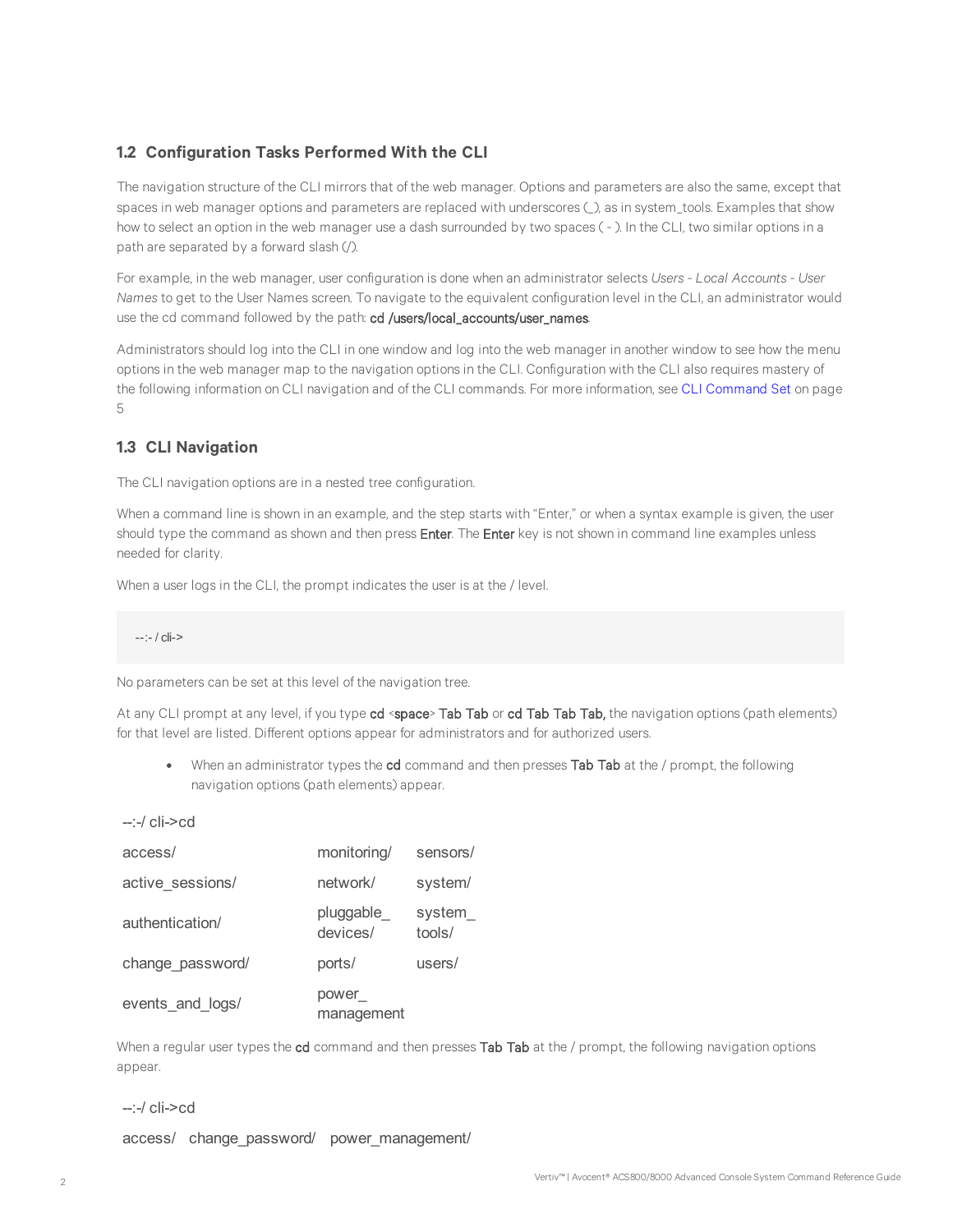

Enter cd <one\_or\_more\_path\_elements> to move down one or more levels of the navigation tree:

--:- / cli-> cd system\_tools

A prompt like the following appears at each level:

--:- system\_tools cli->

## NOTE: CLI commands are case sensitive.

At any level, you can press Tab Tab at the prompt to see the commands that can be entered at the current level.

| --:- / cli->                       |                           |
|------------------------------------|---------------------------|
| add                                | pwd                       |
| cd                                 | quit                      |
| clone_ports                        | reboot                    |
| commit                             | reset_port_to_<br>factory |
| configuration_integrity            | restore<br>configuration  |
| delete                             | revert                    |
| disable ports                      | save_configuration        |
| echo                               | scp                       |
| edit                               | set                       |
| enable_ports                       | set_cas                   |
| exit                               | set dial-in               |
| factory_defaults                   | set dial-out              |
| finish                             | set_power                 |
| ftp                                | set socket-client         |
| generate   download<br>certificate | shell                     |
| help                               | show                      |
| hostname                           | shutdown                  |
| list_configuration                 | upgrade_firmware          |
| ls                                 | whoami                    |
| opiepasswd                         | wiz                       |
| passwd                             |                           |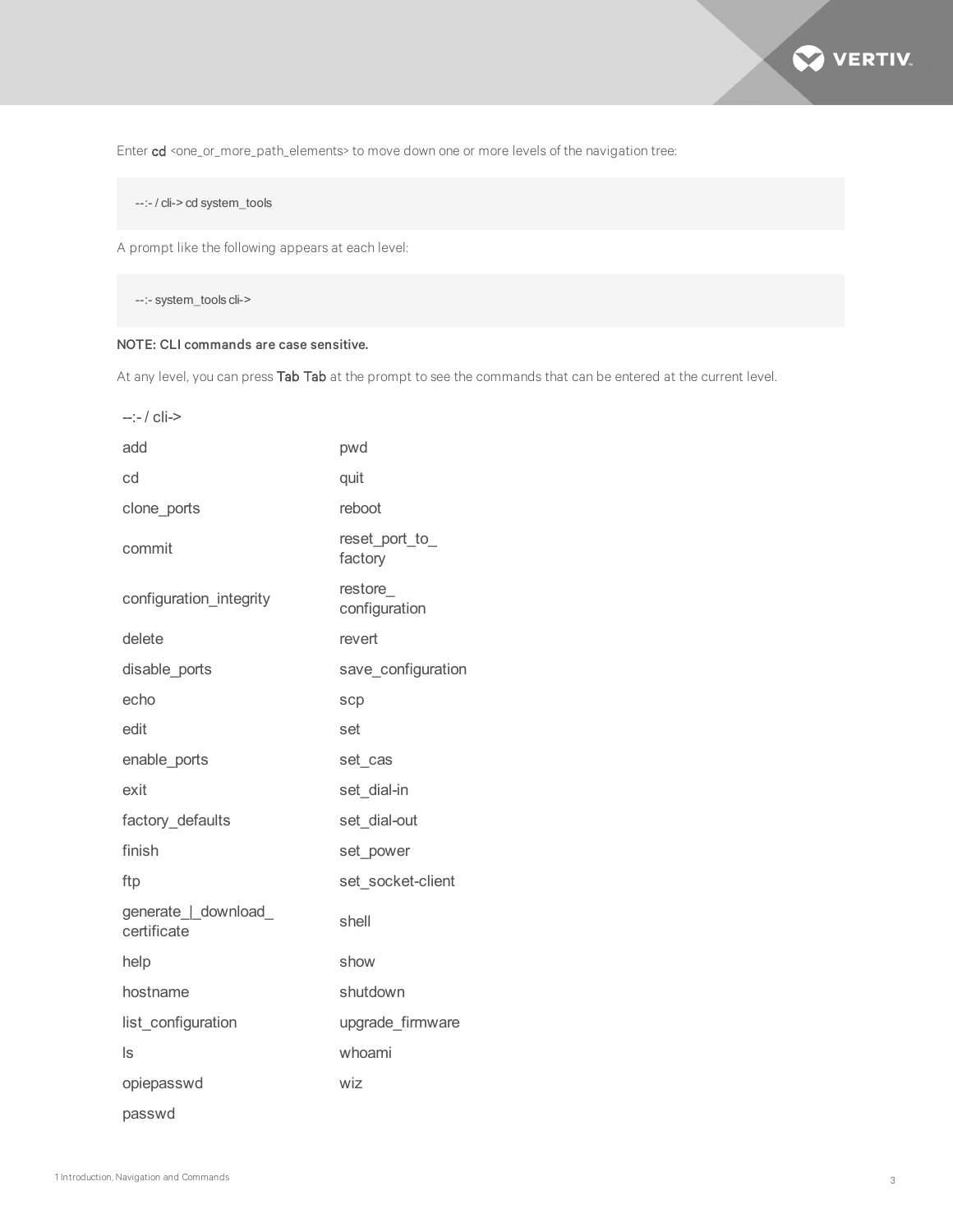If you know the path, you can enter multiple path elements in a single command separated with forward slashes (/).

```
--:- / cli-> cd ports/serial_ports/
--:- serial ports cli->
```
Enter cd .. to move up one level of the navigation tree. Enter cd ../..[/..] to move up multiple levels.

```
--:- serial ports cli-> cd ../..
--:- / cli->
```
## <span id="page-7-0"></span>**1.4 Autocompletion**

Autocompletion allows you to type the first few letters of a command or navigation option and then press Tab. The rest of the name is filled in automatically if the letters typed are unique to one command or to a navigation option at that level. If the letters match more than one of the commands or navigation options for that level, the matching options are listed.

For example, if you type cd acc and press Tab at the CLI prompt from the / level, the access option will be completed.

 $--$ :- $/$  cli- $>$  cd acc  $<$ tab $>$ --:- / cli-> cd access

If you then press Enter, you are changed to the access level, and the access level prompt appears.

--:- access cli->

The following example illustrates a case when more than one command matches the letters typed.

```
--:- / cli-> sh <tab> <tab>
shell show
```
## <span id="page-7-1"></span>**1.5 Parameters**

Some CLI commands take parameters. If you press Tab Tab after a command that requires a parameter, you are prompted to enter the parameter.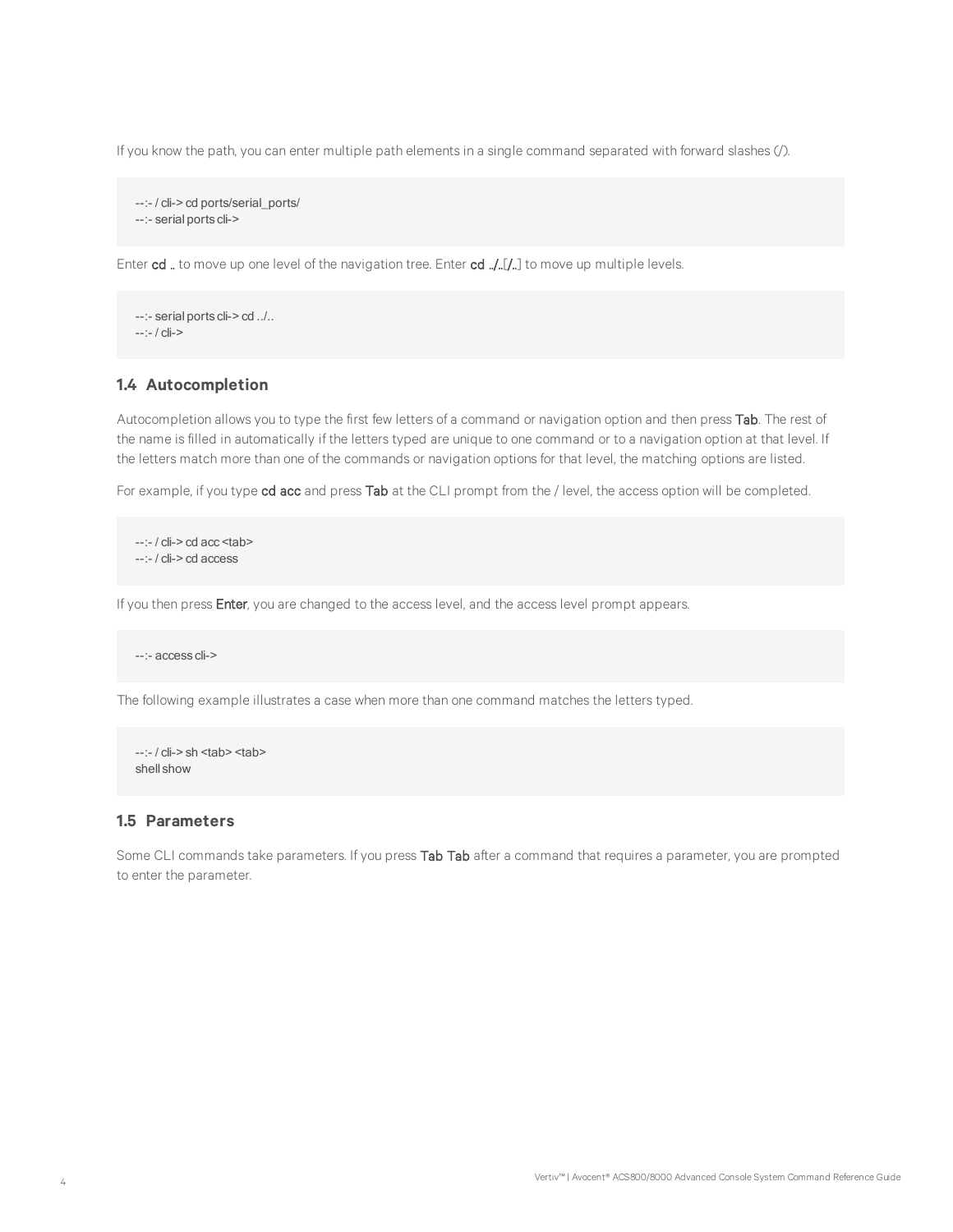

# <span id="page-8-0"></span>**2 CLI COMMAND SET**

## <span id="page-8-1"></span>**2.1 Commands Used for the CLI**

This section describes the general commands used when accessing the console system with the command line interface.

NOTE: Most of the commands work from any location when the path to the command parameter is included.

<span id="page-8-2"></span>NOTE: The word "node" refers to an entity such as a route, host or user, which can be added, configured or deleted.

#### **2.1.1 add**

Add a node.

Syntax:

 $--:$  /  $\text{cli}\text{-}$  add  $\text{~}$   $\text{~}$  add  $\text{~}$ 

Example:

--:- / cli-> add network/hosts --:#- [hosts] cli->

## <span id="page-8-3"></span>**2.1.2 cd**

Change directory (level).

Syntax:

--:- / cli-> cd <Path>

Example:

--:- / cli-> cd access

Displays the following:

--:- access cli->

Example:

--:- access cli-> cd ..

-or-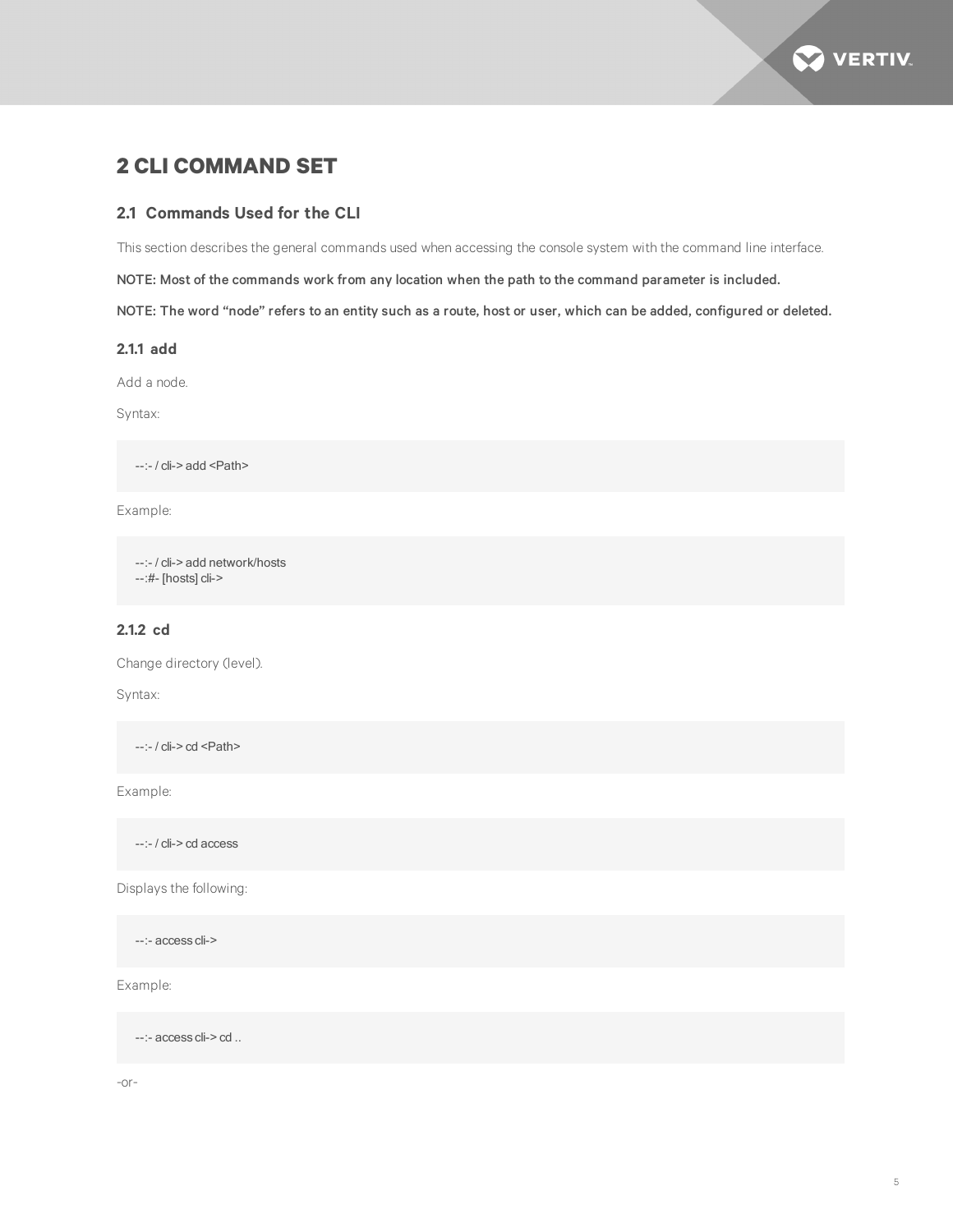--:- access cli-> cd ../

Moves up one directory level and displays the following:

--:- / cli->

Example:

--:- access cli-> cd /

Moves to the top level and displays the following:

--:- / cli->

Example:

--:- access cli-> cd /information

Displays the following:

--:- information cli->

#### <span id="page-9-0"></span>**2.1.3 commit**

Save settings.

Syntax:

\*\*:- settings cli-> commit

## <span id="page-9-1"></span>**2.1.4 delete**

Delete a node.

Syntax:

--:- / cli-> delete <Path> <parameter>

## <span id="page-9-2"></span>**2.1.5 exit/quit**

Exit the CLI and return to the login prompt.

Syntax: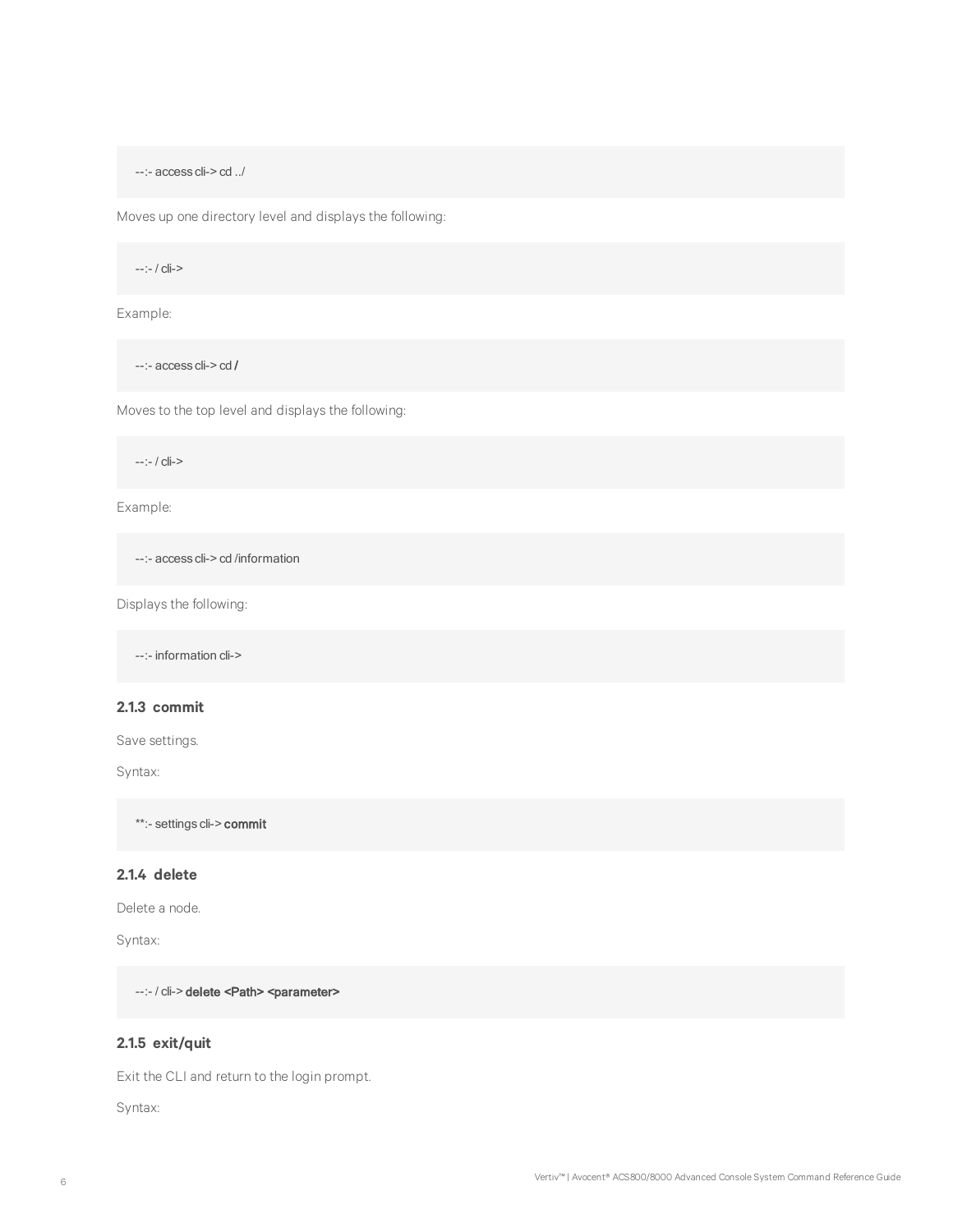

--:- / cli-> **exit** 

-or-

--:- / cli-> quit

## <span id="page-10-0"></span>**2.1.6 ftp**

Connect to a remote FTP server.

Syntax:

--:- / cli-> ftp [<server\_IP\_address>|<hostname>]

NOTE: You must log into the CLI as root to have full control over the local directory path. All normal FTP commands apply.

## <span id="page-10-1"></span>**2.1.7 help**

Generate a help message about how to navigate the CLI.

Syntax:

--:- / cli-> help

- Thank you for using the cli -

Some basic and useful keys are:

- tab (once/twice) shows the next possible commands/option(s)
- up/down arrow navigates up/down in the command history
- ls shows sub-nodes
- show shows available configuration in the node
- cntrl e gets the current parameter value for editing

Other hints:

- Use backslash '\' to escape spaces, '\' and other control characters when assigning values to parameters.

#### <span id="page-10-2"></span>**2.1.8 list\_configuration**

List the configuration in a format that allows pasting the output directly on the appliance session (console, SSH or Telnet) in order to (re)configure the unit.

All configurable parameters are listed under the current node. When the parameter is not configured, the parameter name has the number sign character (#) as its prefix.

Syntax:

--:- / cli-> list\_configuration

Example: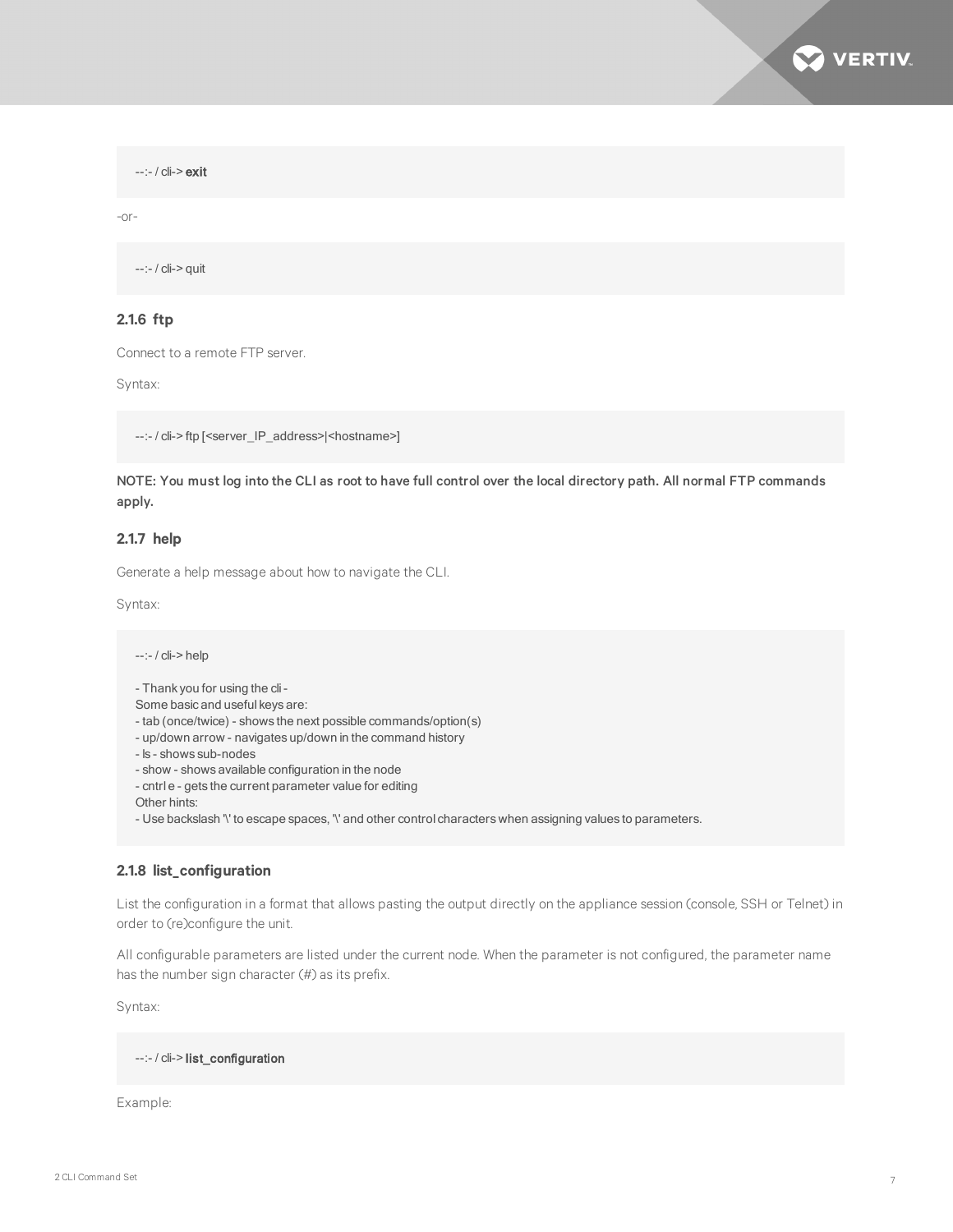.list configuration of network device eth0: --:- cli-> cd network/devices/eth0 --:- eth0 cli-> list\_configuration echo off cd /network/devices/eth0 batch\_mode set status=enabled set ipv4\_method=dhcp #set ipv4\_method=static #ipv4\_address=192.168.160.10 #ipv4\_mask=255.255.255.0 #set ipv4\_method=ipv4\_address\_unconfigured #set ipv6\_method=stateless #set ipv6\_method=dhcpv6 #set ipv6\_method=static #ipv6\_address= #ipv6\_prefix\_length= set ipv6\_method=ipv6\_address\_unconfigured set mode=auto submit echo on commit --:- eth0 cli->

NOTE: Check the configuration of the program used to open a session against the appliance (SSH/Telnet, TeraTerm / HypertTerminal for console, and so on) to avoid the inclusion of a line feed character in lines that exceed terminal width, because this will affect the paste operation.

#### <span id="page-11-0"></span>**2.1.9 ls**

Show the available directories or subnodes at the current location.

Syntax:

--:- / cli-> ls

Example:

```
--:- / cli-> ls authentication
appliance_authentication/
authentication_servers/
--:- / cli->
```
#### <span id="page-11-1"></span>**2.1.10 opiepasswd**

Configure a one time password (OTP) for the local user. After you type the command, you will be asked for the passphrase to use for the OTP.

NOTE: Use this command to restart the sequence number.

Syntax:

--:- / cli-> **opiepasswd -f -c <username>**

Example: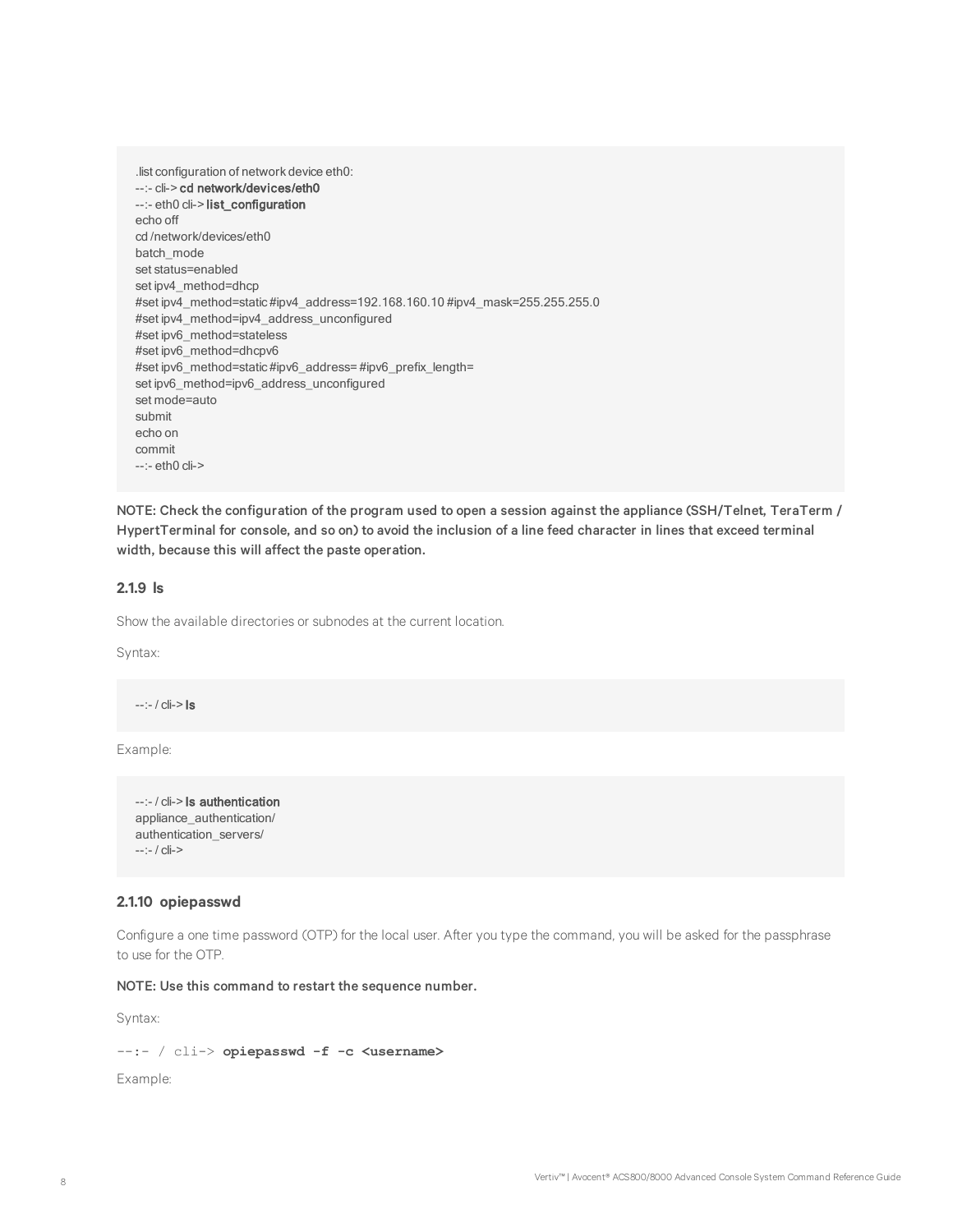

opiepasswd -f -c teste Adding teste: Only use this method from the console; NEVER from remote. If you are using telnet, xterm, or a dial-in, type ^C now or exit with no password. Then run opiepasswd without the -c parameter. Using MD5 to compute responses. Enter new secret pass phrase: Again new secret pass phrase: ID teste OTP key is 499 AC0241 FOOD HUGH SKI ALMA LURK BRAD

### <span id="page-12-0"></span>**2.1.11 pwd**

Display the path to the current level (print working directory).

Syntax:

--:- / cli-> pwd

## <span id="page-12-1"></span>**2.1.12 passwd**

Configure the password for the current user. The terminal does not echo the password.

Syntax:

--:- / cli-> passwd

#### <span id="page-12-2"></span>**2.1.13 revert**

Undo a previous parameter setting.

Syntax:

 $**:$ - / cli-> revert

## <span id="page-12-3"></span>**2.1.14 scp**

Perform a secure shell copy.

Syntax:

--:- / cli-> scp [[user@]host1:]file1 [...] [[user@]host2:]file2

### <span id="page-12-4"></span>**2.1.15 set**

Set a parameter.

Syntax: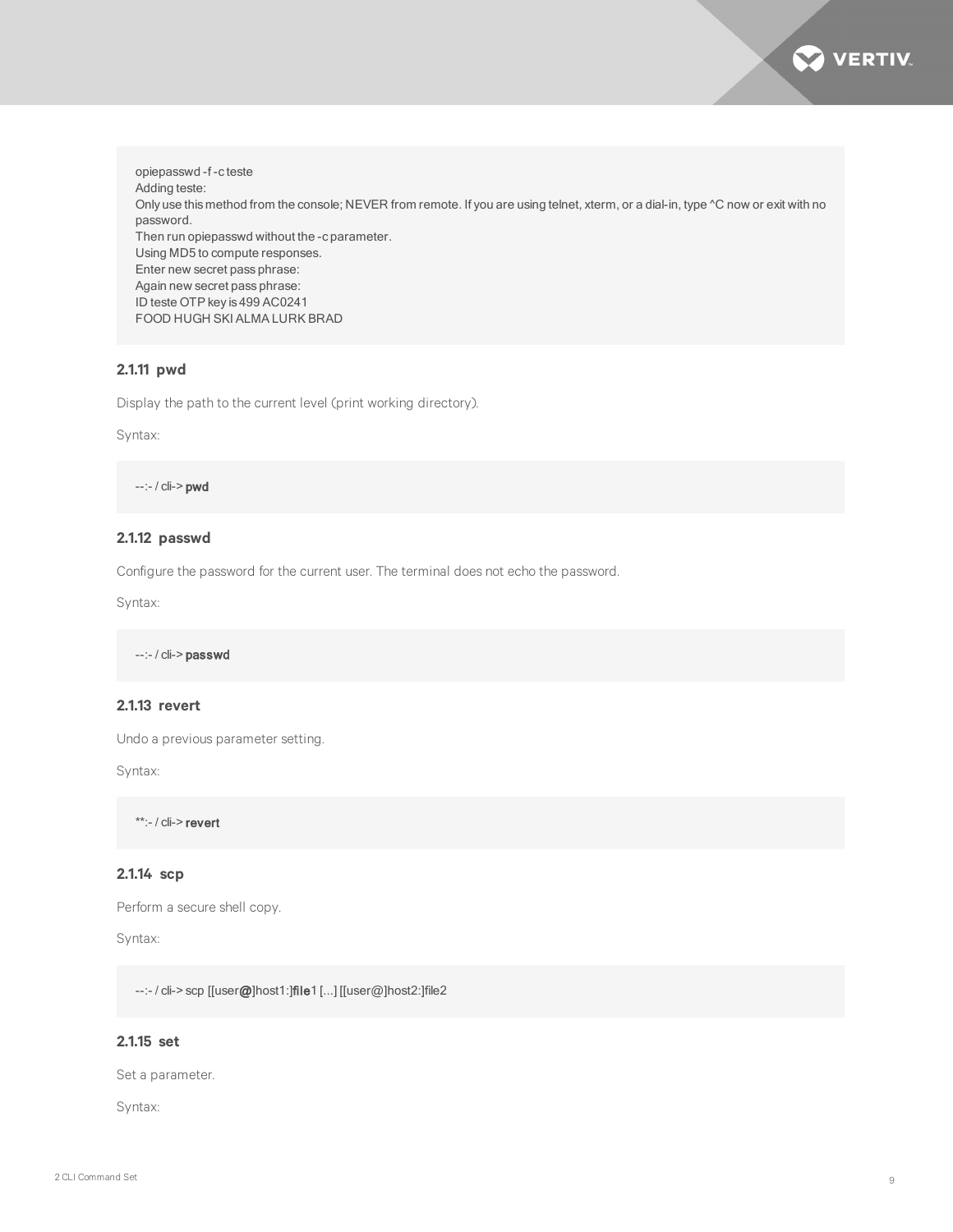--:- / cli-> set <Path> <Parameter>=<Value>

After a parameter has been changed using the set command, a pair of asterisks appear at the beginning of the CLI prompt.

 $***:$  / cli->

Save the change:

\*\*:- / cli-> commit

-or-

Undo the change:

 $**:$  / cli-> revert

NOTE: After a commit or revert command, the asterisks at the beginning of the CLI prompt are replaced by hyphens. Asterisks will not appear after the execution of the set command if using wizard mode, which can be recognized by a prompt that has a pound sign after the colon and the current directory in square brackets (example, --:#- [hosts] cli- >).

## <span id="page-13-0"></span>**2.1.16 show**

Show the content of the current location (shows tables and parameters with current values).

Syntax:

--:- / cli-> show

Example:

```
--:- language cli-> show
appliance_language = english
--:- / cli->
```
## <span id="page-13-1"></span>**2.1.17 wiz**

Configures the IP parameters for the Eth0 interface. Shows the current configuration and asks for new values for the following parameters:

- Status of the interface (enabled or disabled)
- IPv4 method (dhcp or static)
- IPv6 method (dhcp or static)
- IP address, mask and gateway (if static is chosen for either of the previous parameters)
- DNS Primary Server, Secondary Server, Domain Name and Hostname
- Enable or disable IPv6 support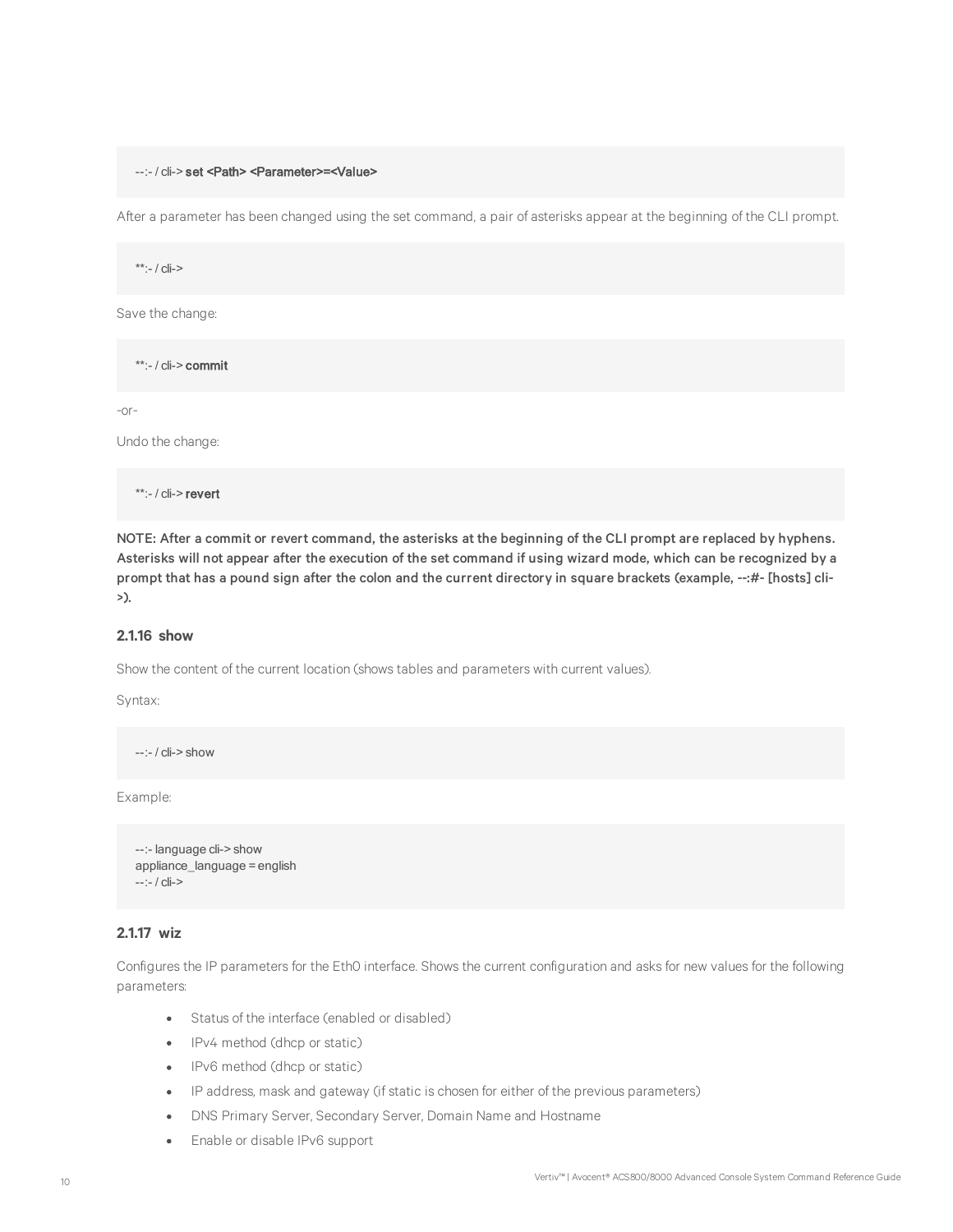

<span id="page-14-0"></span>After setting all parameters, confirm that all parameters are correct to save them.

#### **2.1.18 connect**

Connect to a serial port.

Syntax:

--:- access cli-> connect <port\_name>

Example:

--:- access cli-> connect 77-77-70-p-2

Displays the following:

Password:

 $-0r-$ 

Type the hotkey to suspend the connection:

#### Ctrl + z

NOTE: The connect, sniff and share commands allow you to connect to serial ports. These commands require authentication when single sign-on is disabled, so the password must be entered to authenticate the user in the authentication type configured for the serial port. If single sign-on is enabled or the user has already been authenticated, the session is opened.

## <span id="page-14-1"></span>**2.1.19 disconnect**

Use the text session hotkey to suspend the target session and return to the CLI.

Syntax:

<span id="page-14-2"></span>Ctrl+z

### **2.1.20 cycle, on, off, lock and unlock**

Control power on outlets on a PDU that is either connected to a serial port or to the AUX/Modem port when the port is enabled and configured with the Power Profile.

NOTE: Lock and unlock commands are only supported on Cyclades and Avocent PDUs.

To power control (on, off, cycle) all outlets of PDUs or outlets merged to a target (serial port configured as CAS profile with merged outlets):

1. Go to the access level.

#### --:-/ cli-> cd/ access

2. Launch the power command with the argument being the target name or PDU ID.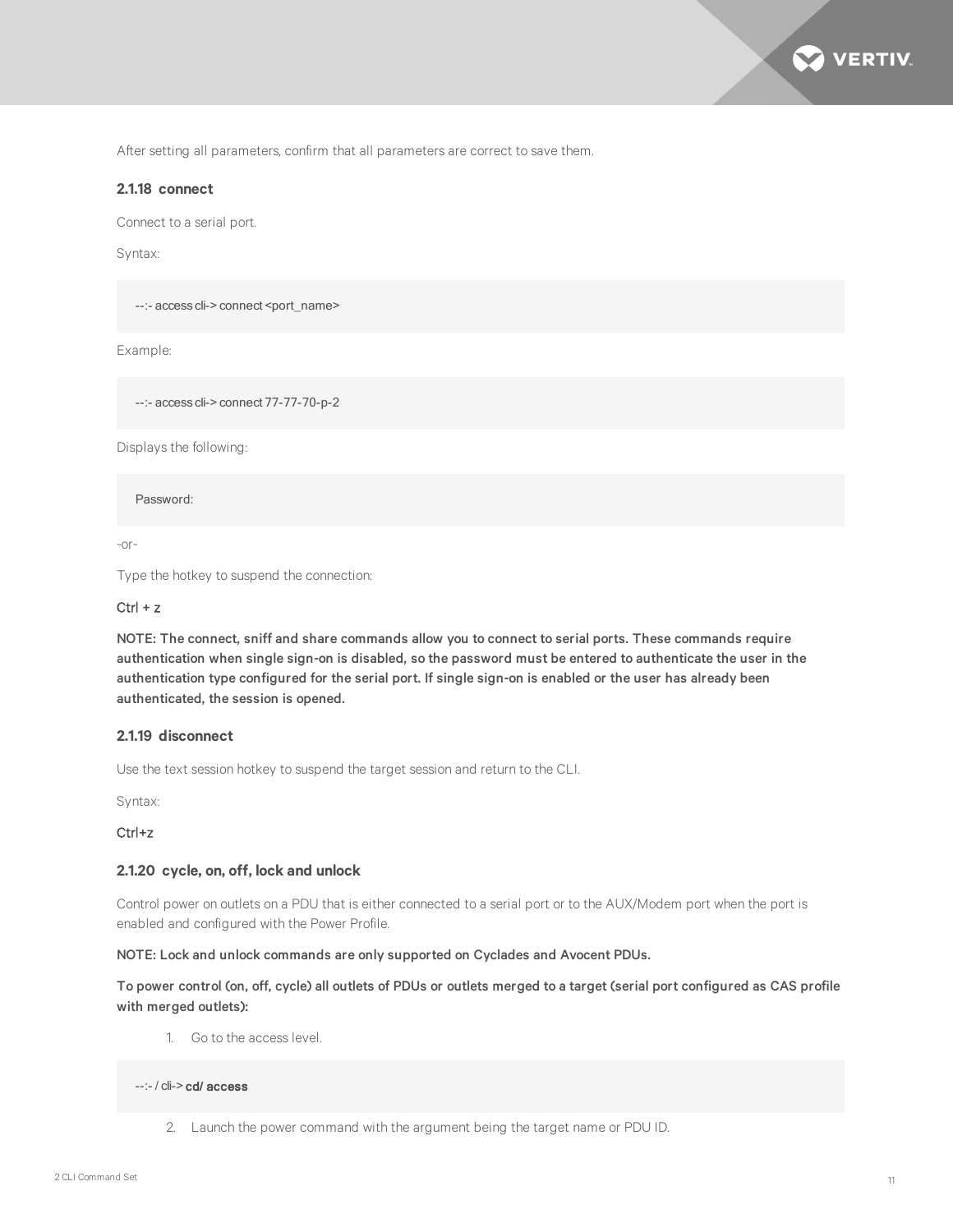## --:- access cli-> [cycle|on|off][<PDU\_ID>]|<target name>]

To power control (on, off, cycle) outlets of one specific PDU:

1. Go to the PDU level under access.

#### --:- / cli-> cd access/<PDU\_ID>

2. Launch the power command with a specific outlet (number or name), range of outlets (use a hyphen to specify the range) or list of outlets (number or name separated by a comma).

--:- <PDU\_ID> cli-> [cycle|on|off][<outlet name>|<outlet number>]

-or-

--:- <PDU\_ID> cli-> [cycle|on|off]<outlet number>-<outlet number]

 $-0r-$ 

--:- <PDU\_ID> cli-> [cycle|on|off]<outlet number>,<outlet number>

To power control (on, off, cycle, lock, unlock) outlets of one specific PDU under the power management level:

1. Go to the outlet level for the specific PDU.

--:- / cli-> cd power\_management/pdus/<PDU\_ID>/outlets

2. Launch the power command with a specific outlet number, range of outlets (use a hyphen to specify the range) or list of outlets (number or name separated by a comma).

--:- outlets cli-> [cycle|on|off] [<outlet number>]

-or-

--:- outlets cli-> [cycle|on|off] <outlet number>-<outlet number]

-or-

--:- outlets cli-> [cycle|on|off] <outlet number>,<outlet number>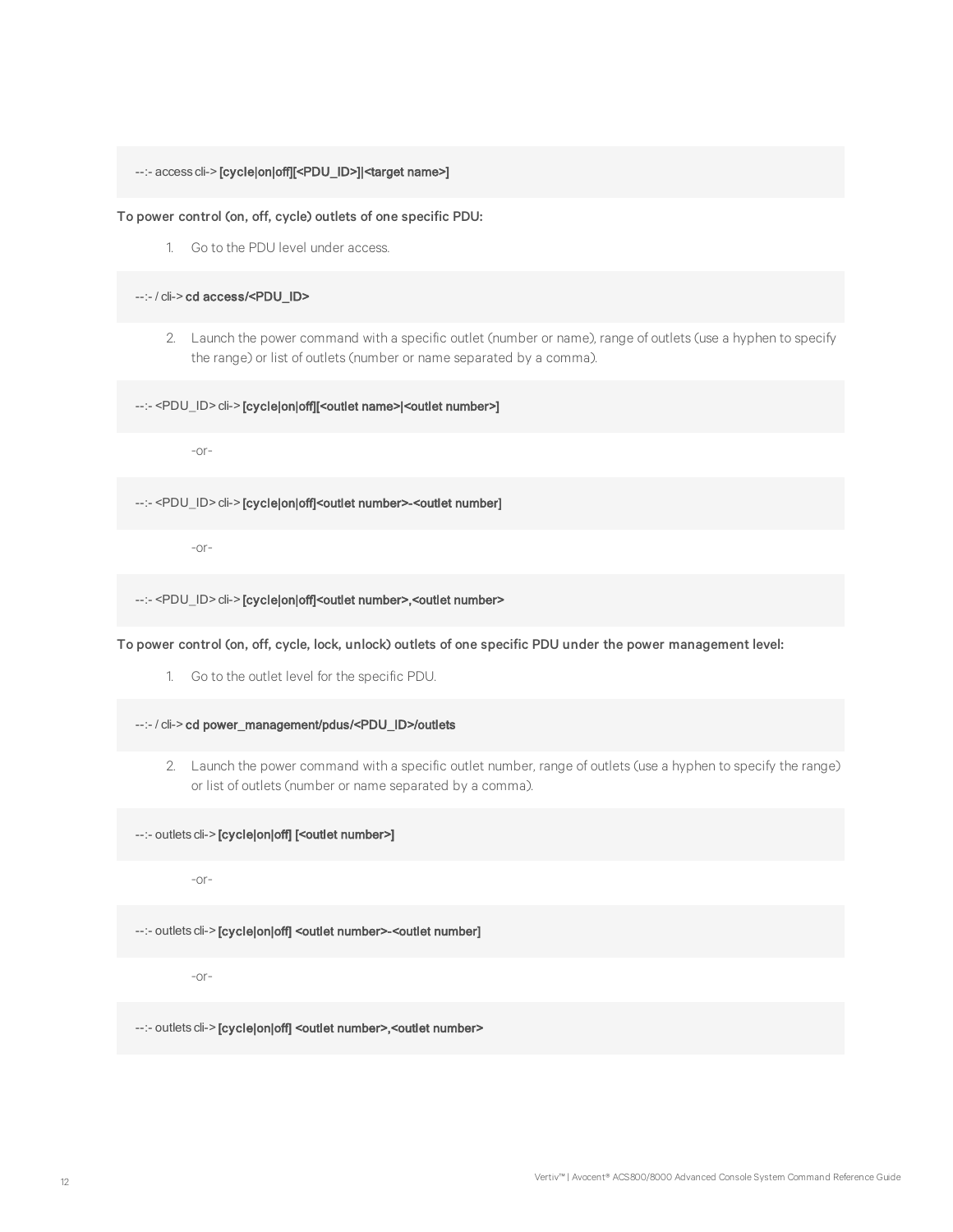

## <span id="page-16-0"></span>**2.2 Special Multi-session Commands**

The following commands require navigation to an enabled and configured port to which one or more users are simultaneously connected. To get to the port, enter the following command.

--:- / cli-> cd access/<serial\_port\_ID>

## <span id="page-16-1"></span>**2.2.1 sniff**

Connect to a serial port as an additional, view-only user.

Syntax:

--:- / <port name> cli-> sniff

Example:

--:- / 77-77-70-p-2 cli->sniff

Displays the following:

Password:

-or-

Type the hotkey to suspend the connection:

## <span id="page-16-2"></span>Ctrl + z

## **2.2.2 share**

Connect to a serial port as an additional, read/write user.

Syntax:

--:-/ <port\_name> cli-> share

Example:

--:- / 77-77-70-p-2 cli->share

Displays the following:

Password:

-or-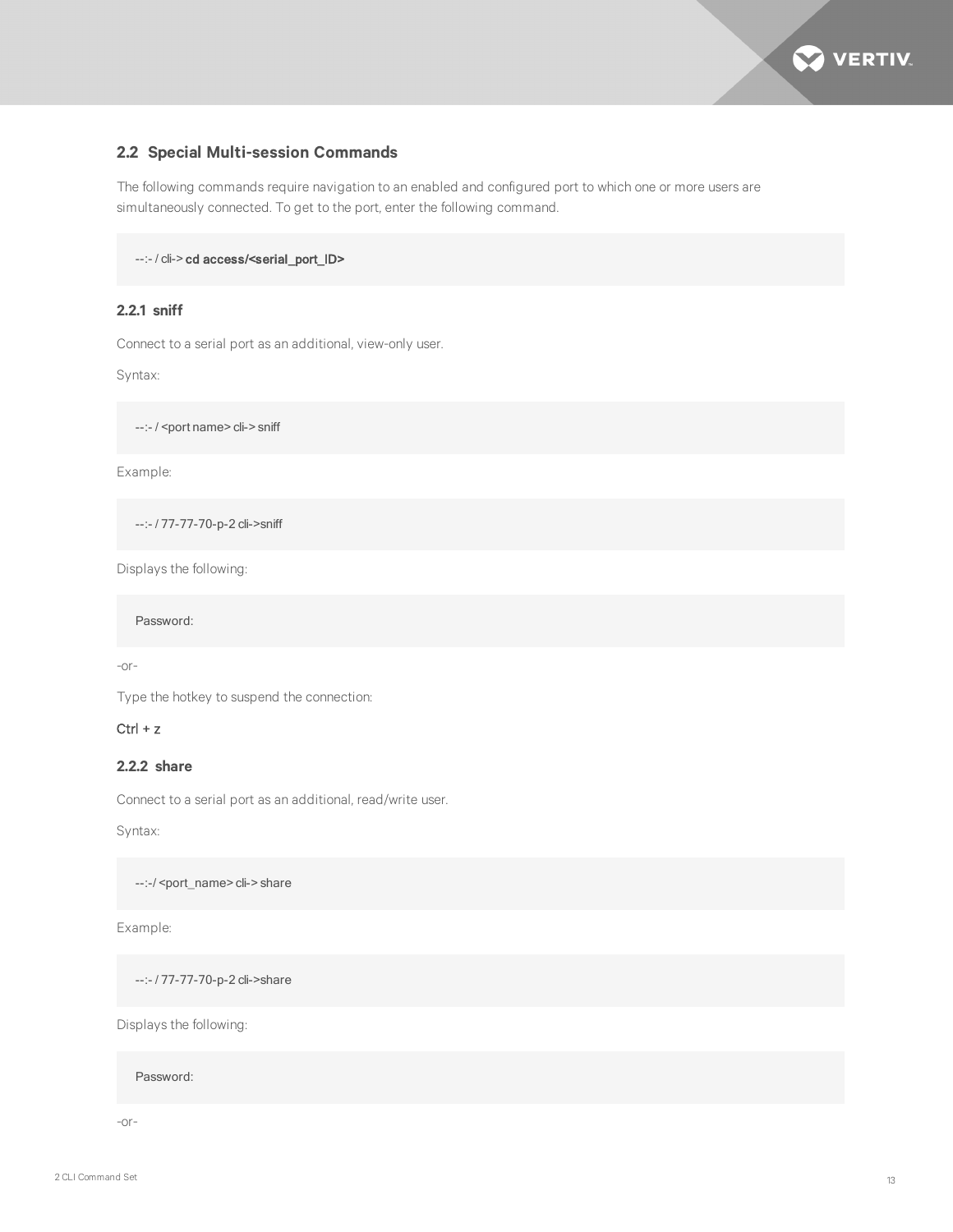Type the hotkey to suspend the connection:

## Ctrl + z

## <span id="page-17-0"></span>**2.2.3 list\_shared\_session**

List the users connected to the shared serial port.

Syntax:

--:- <serial\_port\_ID> cli-> list\_shared\_session

#### <span id="page-17-1"></span>**2.2.4 kill\_shared\_session**

Terminate the connection of a user on the port. The user is returned to the cli-> prompt.

NOTE: You must enable the Kill Multi Session option from the Port Access Rights settings for this command to be available.

Syntax:

--:- <serial\_port\_ID> cli-> kill\_shared\_session <username>

Example:

--:- <serial port ID> cli-> kill shared session admin@139

#### <span id="page-17-2"></span>**2.2.5 sendmsg**

Send a message to a user connected to the port.

NOTE: You must enable the Send Message Multi Session option from the Port Access Rights settings for this command to be available.

Syntax:

--:- <serial\_port\_ID> cli-> sendmsg <username> <message>

Example:

--:- <serial\_port\_ID> cli-> sendmsg admin@139 You are being terminated.

### <span id="page-17-3"></span>**2.2.6 show\_databuf and show\_appliance\_databuf**

View the data buffer files for the port. Data buffering must be enabled in the CAS Profile for the port and the user must be authorized for data buffer management.

Syntax: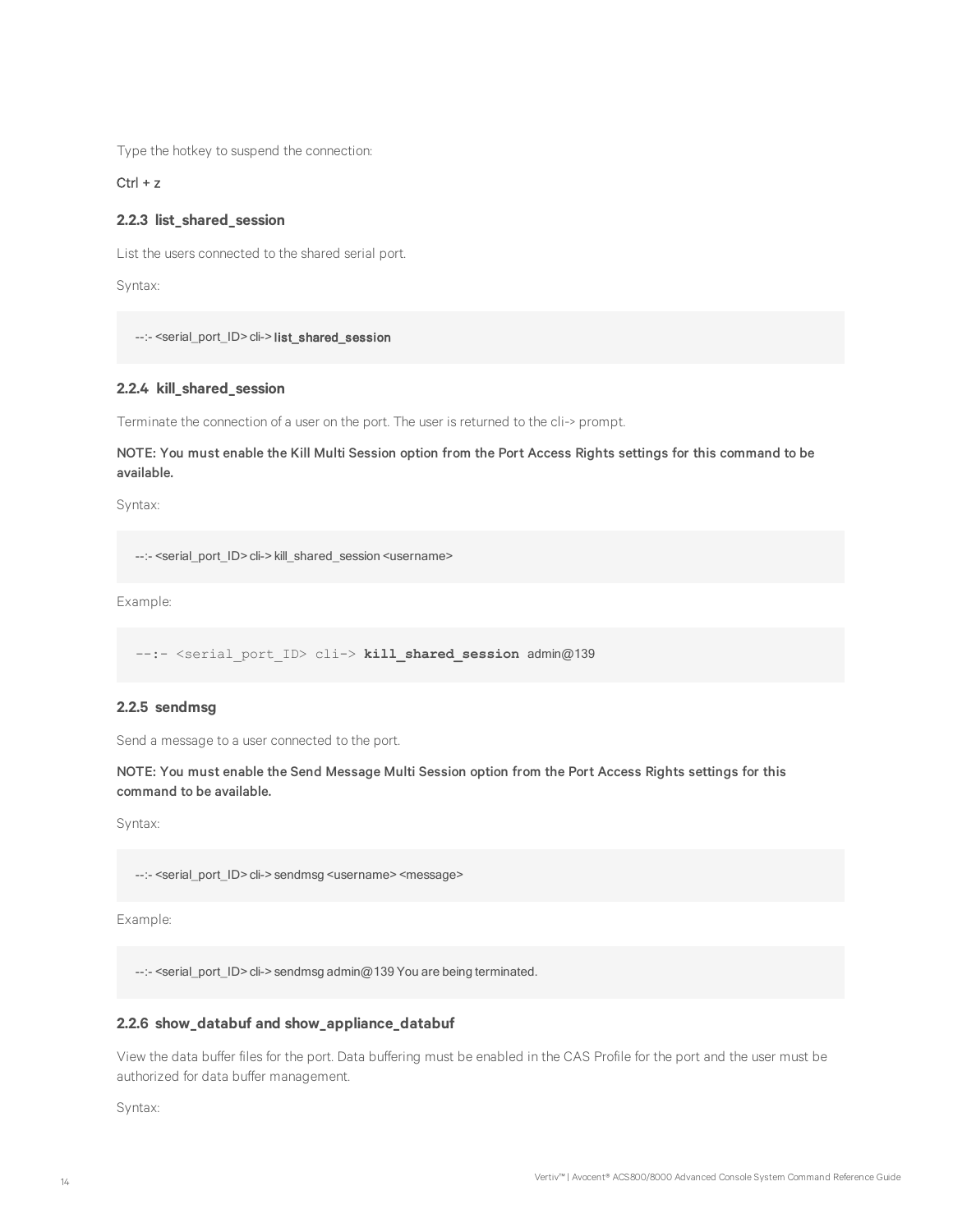

--:- <serial\_port\_ID> cli-> show\_databuf

View the data logging for the appliance. Appliance Session Data logging must be enabled in Events and Logs/Appliance Logging.

Syntax:

--:- / cli -> show\_appliance\_databuf

The following commands are available for show data buffering:

- Return Scroll forward one line.
- Ctrl + F Scroll forward one window.
- Ctrl + B Scroll backward one window.
- /pattern Search foward in the file for the first line containing the pattern.
- ? pattern Search backward in the file for the first line containing the pattern.
- n Repeat the search.
- q Quit.

### <span id="page-18-0"></span>**2.2.7 cleandbuf and clean\_appliance\_databuf**

Clear the data buffer. Data buffering must be enabled in the CAS Profile for the port and the user must be authorized for data buffer management.

Syntax:

#### --:- <serial\_port\_ID> cli-> clean\_databuf

Clear the data logging for the appliance. Appliance Session Data logging must be enabled in Events and Logs/Appliance Logging.

Syntax:

--:- / cli -> clean\_appliance\_databuf

#### <span id="page-18-1"></span>**2.3 CLI Equivalent Actions to Web Manager Checkbox Selection**

NOTE: The following example procedure, which configures IPv6, illustrates the actions to use in the CLI to enable or disable an option when a checkbox would be selected or deselected in the web manager. The sub-parameters will be available after the option is enabled.

To configure IPv6 (example of how to perform the equivalent of web manager checkbox selection/deselection):

1. Log into the CLI and enter cd network/settings.

--:- / cli-> cd network/settings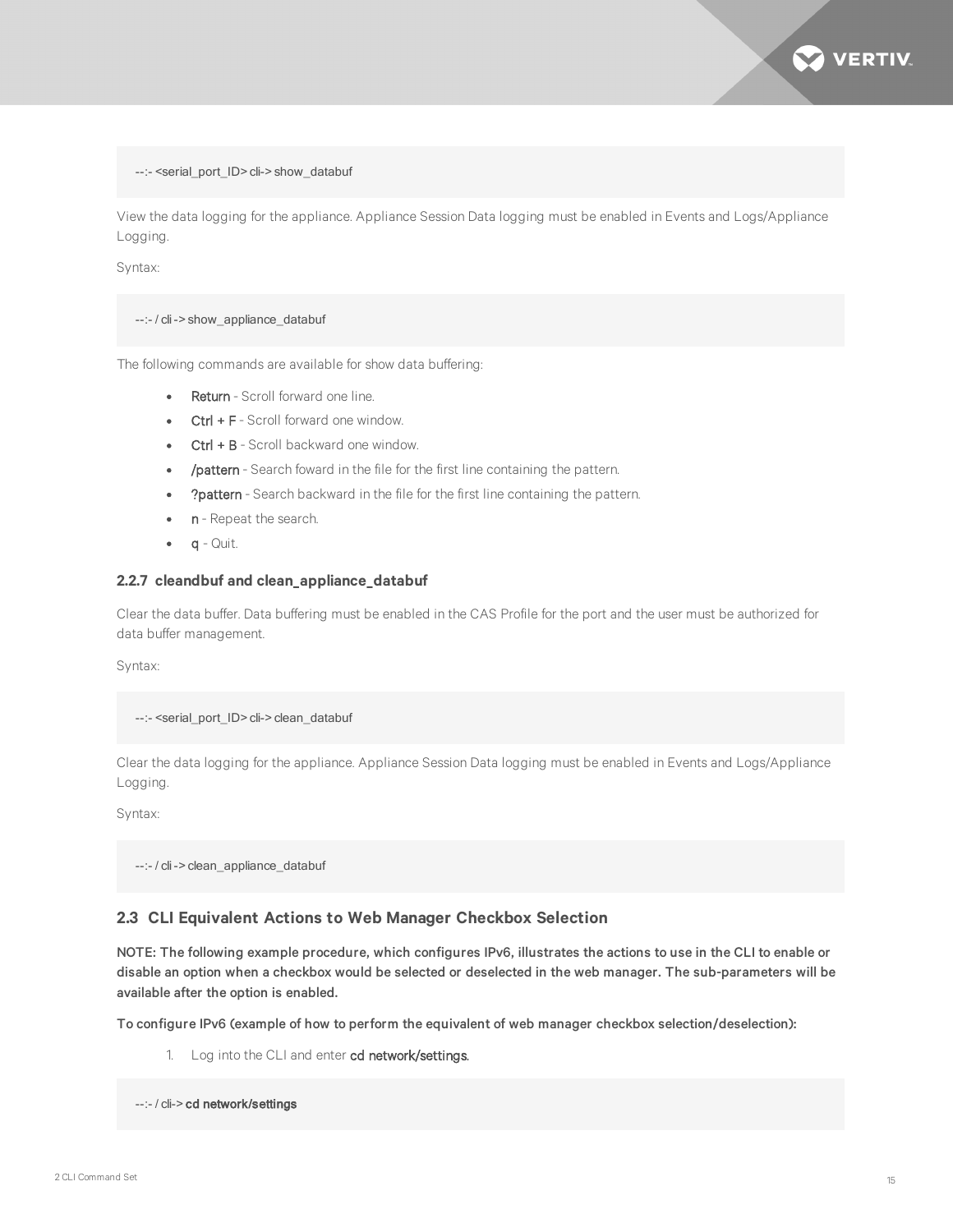2. Enter show to view the status of IPv6 configuration.

--:- settings cli-> show hostname = ACS8048 primary\_dns = 110.126.129.4 secondary\_dns = domain = corp.tst.com search = enable\_lldp = no enable\_ipv6 = no get\_dns\_from\_dhcpv6 = no get\_domain\_from\_dhcpv6 = no multiple\_routing = none enable\_bonding = no

3. Type set enable\_ipv6= and press Tab to view the options for the parameter.

--:- settings cli-> set enable\_ipv6= no yes

4. Enter set enable\_ipv6=no to disable IPv6.

--:- settings cli-> set enable\_ipv6=no

-or-

Enter set enable\_ipv6=yes to enable IPv6.

--:- settings cli-> set enable\_ipv6=yes

5. (Optional) Enter either of the following commands to enable subparameters.

\*\*:- settings cli-> set get\_dns\_from\_dhcpv6=yes \*\*:- settings cli-> set get\_domain\_from\_dhcpv6=yes

6. Enter show to verify the change.

\*\*:- settings cli-> show hostname = ACS8048 primary\_dns = 110.126.129.4 secondary dns = domain = corp.tst.com search = enable\_lldp = no enable  $ipv6 = yes$ get dns from  $dhcpv6 = no$ get domain from dhcpv6 = no multiple\_routing = none enable\_bonding = no

7. Enter commit.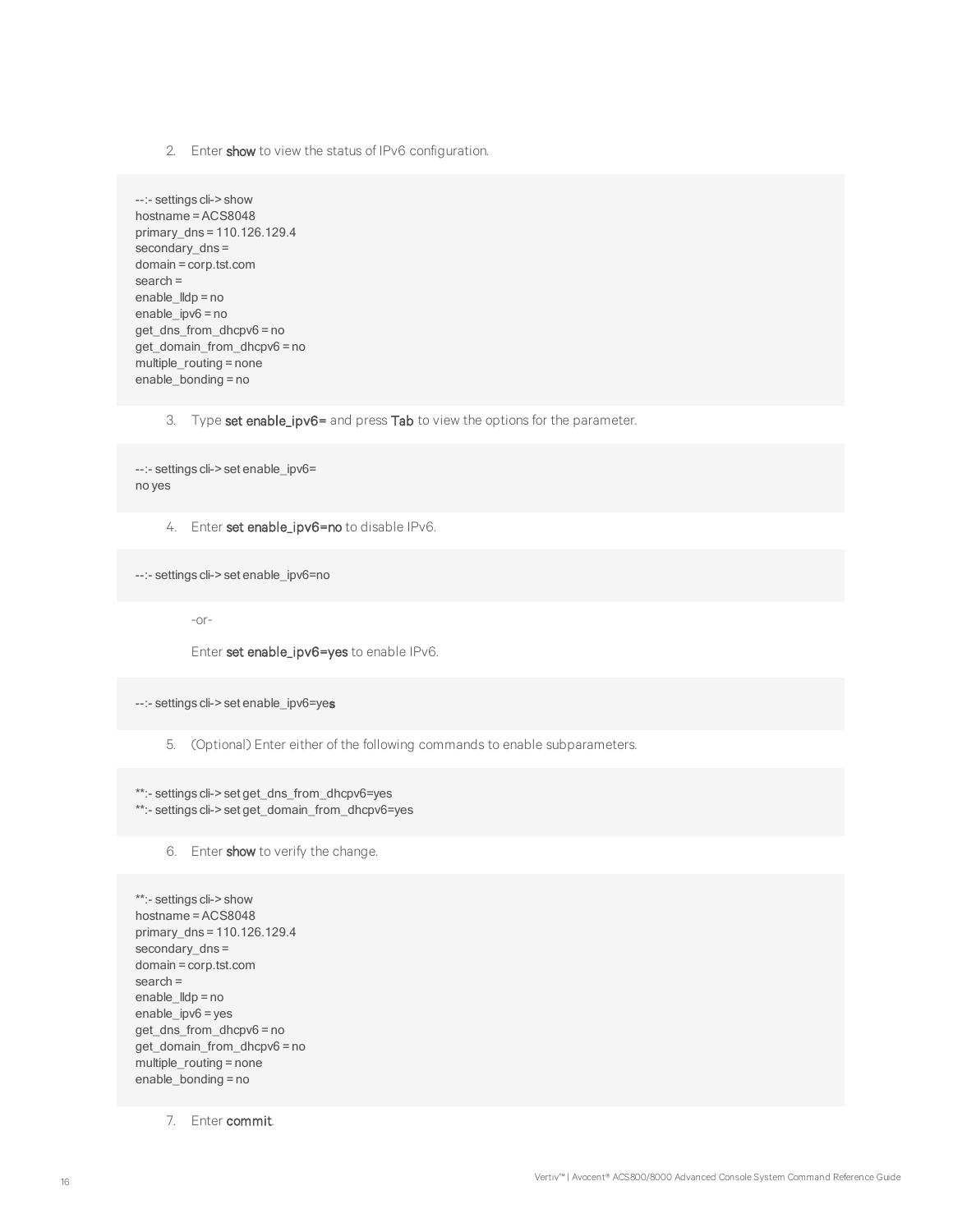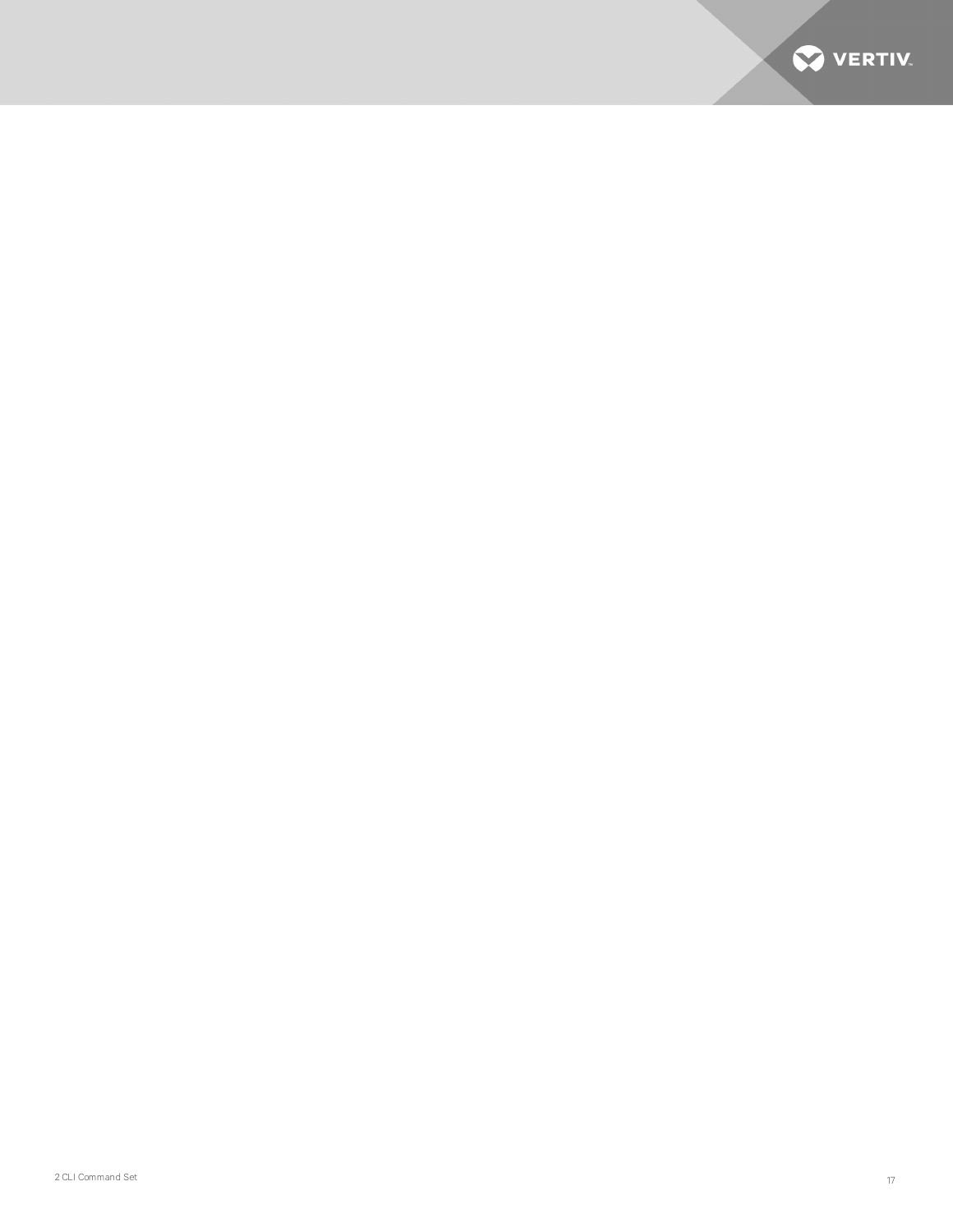This page intentionally left blank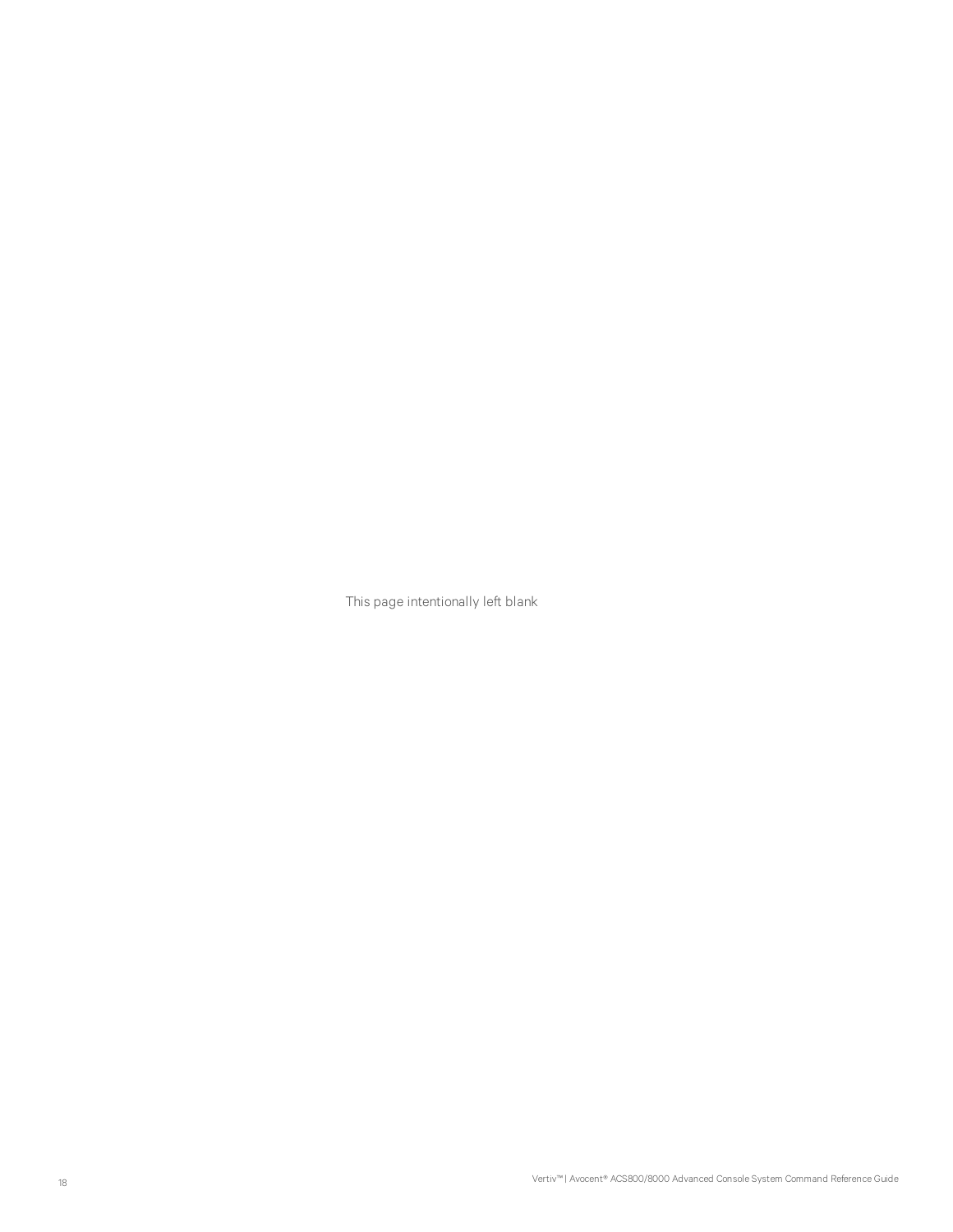

# <span id="page-22-0"></span>**3 PORT ACCESS AND CONFIGURATION EXAMPLES**

By default, all serial ports and the modem port are disabled. An administrator must enable and configure the ports before anyone can use them. Configuration of ports differs based on the type of connected device, which can be a device console, PDU or modem.

By default, all users can access all enabled and configured ports. The administrator must decide whether to restrict user access to ports by the assignment of authorizations to user groups. A user who is in an authorized group is referred to as an authorized user.

Some port configuration tasks are provided as examples of how to use the CLI. See the Avocent® ACS 800/8000 Advanced Console System Installation/User Guide for an overview of the tasks the administrator must do to configure restricted access to ports. For more information about how to follow the web manager procedures in the CLI, see [Configuration Tasks](#page-5-0) [Performed With the CLI](#page-5-0) on page 2.

This section describes the following tasks related to port access, configuration, power management and where the tasks are performed in the CLI.

#### Table 3.1 Port Access and Configuration Tasks

| <b>TASK</b>                                                         | <b>WHERE PERFORMED</b>                                                                    |
|---------------------------------------------------------------------|-------------------------------------------------------------------------------------------|
| View information about the console system and the connected devices | access show                                                                               |
| Authorized users access enabled on configured ports                 | access connect                                                                            |
| Authorized users manage power on outlets                            | access/ <pdu_id>/outlets-or-power_management/PDUs/<pdu_id>/outlet_table</pdu_id></pdu_id> |
| Administrators configure ports connected to the consoles of devices | ports See Chapter 3 for all Ports options                                                 |

## <span id="page-22-1"></span>**3.1 View Information About the Console System and Connected Devices**

When a regular user or an administrator enters show at the Access level, information about the following appears in the format shown in [Access Parameters](#page-23-0) on page 20.

- The console system
- The serial ports that user is authorized to access (if they are configured with the CAS or Power Profile)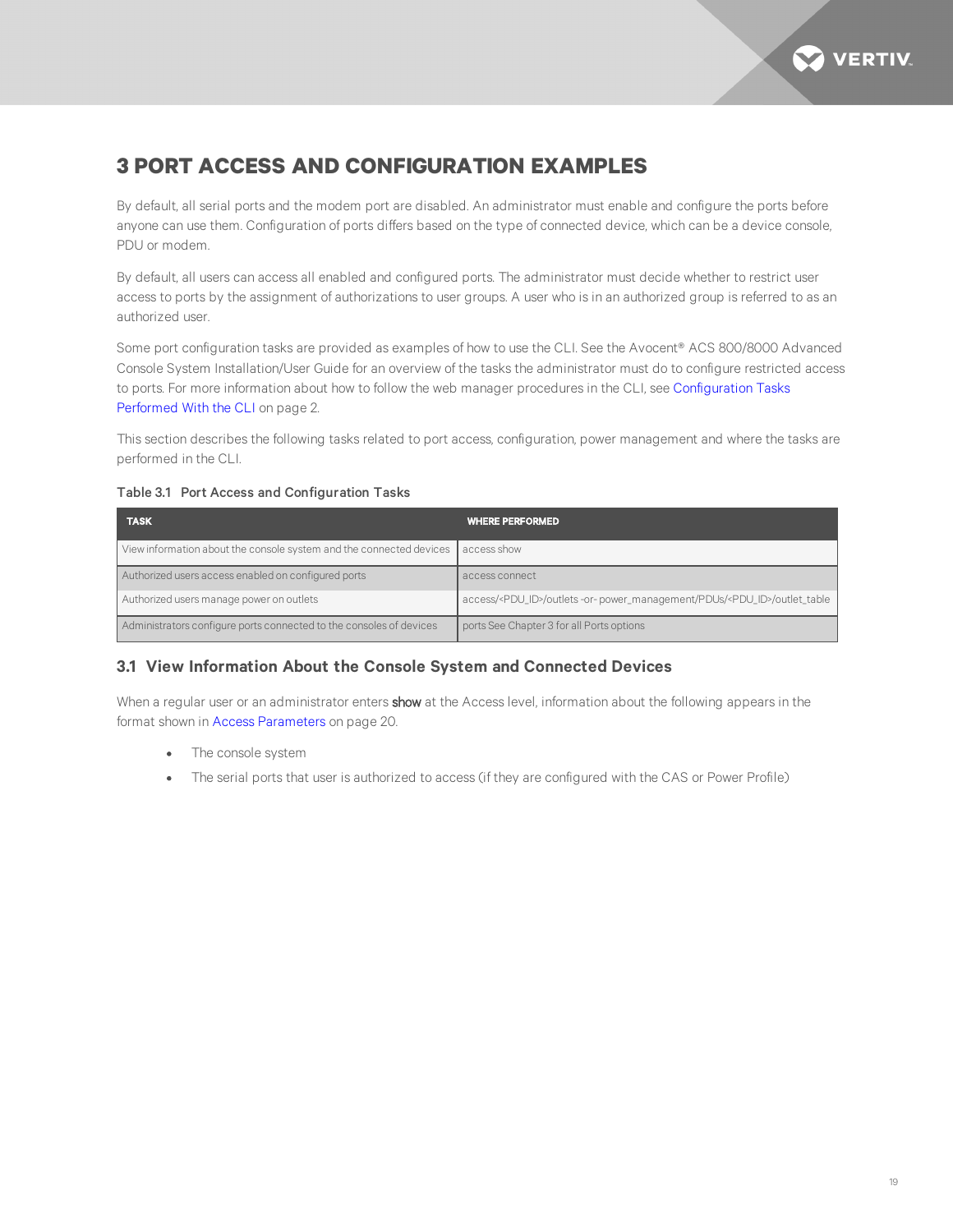#### <span id="page-23-0"></span>Table 3.2 Access Parameters

| <b>FIELD</b>    | <b>DESCRIPTION</b>                                                                                                                                                             |
|-----------------|--------------------------------------------------------------------------------------------------------------------------------------------------------------------------------|
| For Appliance   |                                                                                                                                                                                |
| Name            | Name assigned to the appliance (for example, ACS8048-1357908642)                                                                                                               |
| Port            | N/A                                                                                                                                                                            |
| Type            | N/A                                                                                                                                                                            |
| <b>Status</b>   | N/A                                                                                                                                                                            |
| For Serial Port |                                                                                                                                                                                |
| Name            | Either the default name [XX-XX-XX-p-n (where n=port_number)], an administrator-assigned alias or an auto-discovered server name                                                |
| Port            | Number of the serial port                                                                                                                                                      |
| Type            | Serial                                                                                                                                                                         |
| <b>Status</b>   | Idle / In-Use                                                                                                                                                                  |
| For Power       |                                                                                                                                                                                |
| Name            | PDU ID (either the default name in the format XX-XX-XXPXX_n or an administrator-assigned alias, such as myPDU)                                                                 |
| Port            | Number of the serial port/position on the chain                                                                                                                                |
| Type            | PDU model                                                                                                                                                                      |
| Status          | Number of Outlets ON   Total outlets                                                                                                                                           |
| For<br>Outlets  | Enter cd <pdu_id>/outlets and enter show to see list of outlets and the actions that can be taken (commands that can be executed) for each<br/>outlet as shown below.</pdu_id> |
| Name            | Either the default XX-XX-XXPXX_n_n or an administrator-assigned name                                                                                                           |
| Port            | PDU outlet number                                                                                                                                                              |
| Type            | Outlet                                                                                                                                                                         |
| <b>Status</b>   | ON/OFF                                                                                                                                                                         |
| Action          | None                                                                                                                                                                           |

## To view information about the console system and connected devices:

1. Log into the CLI and enter cd access to change to the Access level.

#### --:- / cli-> cd access

2. Enter show. Information about the console system and the ports the current user is authorized to access appears.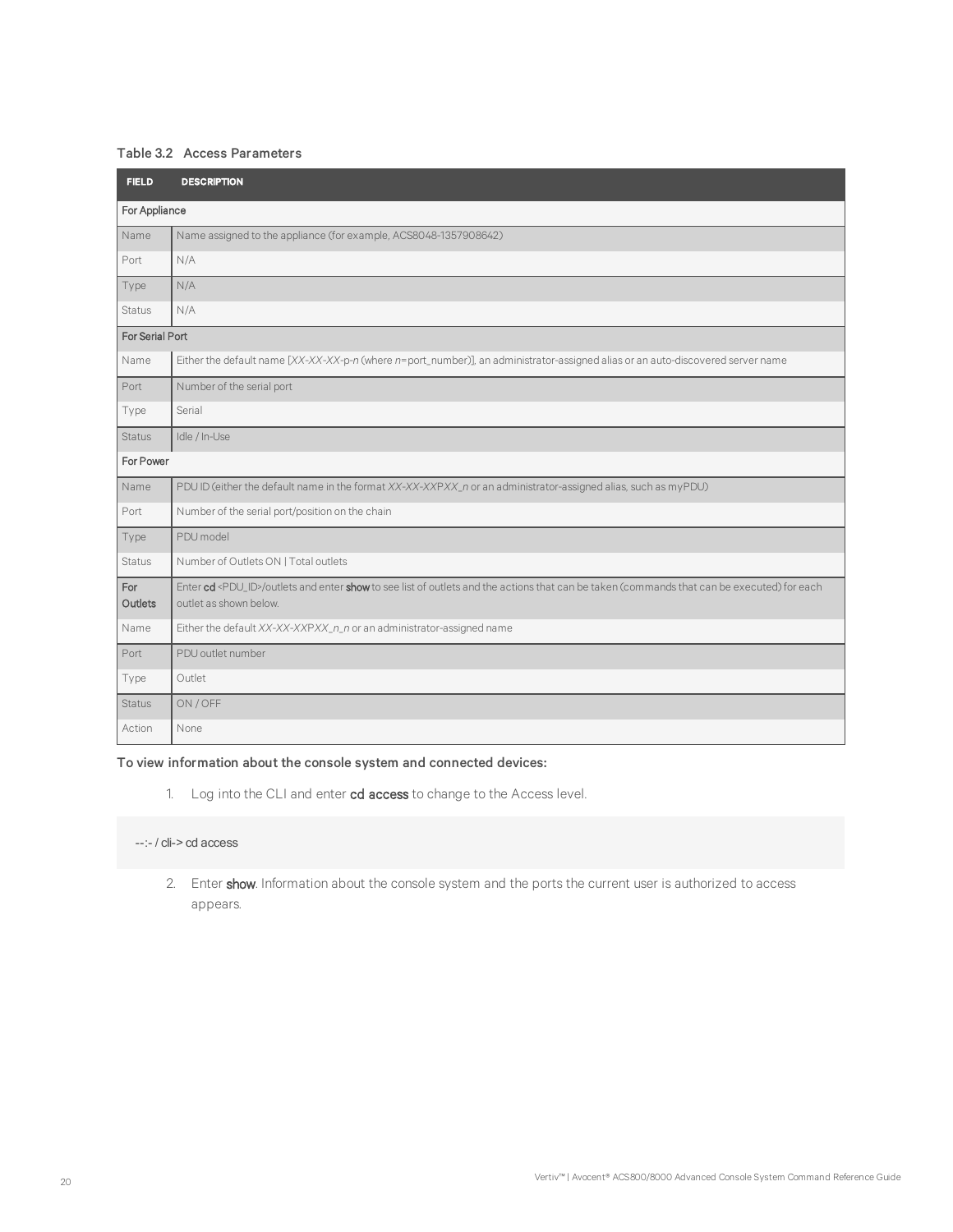

--:- access cli-> show

| name                                | port | type   | status |  |
|-------------------------------------|------|--------|--------|--|
|                                     |      |        |        |  |
| ACS8048-0011223344                  |      |        |        |  |
| 21-67-72-p-1                        | 1    | serial | in use |  |
| 21-67-72-p-2                        | 2    | serial | idle   |  |
| 21-67-72-p-3                        | 3    | serial | idle   |  |
| Type Is to see available sub-nodes. |      |        |        |  |
| $-$ :- access cli->ls               |      |        |        |  |

21-67-72-p-1/

21-67-72-p-2/

<span id="page-24-0"></span>21-67-72-p-3/

## **3.2 Connect to a Device Console Connected to a Serial Port**

The following procedure is an example of how an administrator or an authorized user can connect to a device console when the device is connected to a port that is enabled and configured with the CAS Profile.

#### To connect to a device console connected to a serial port:

## NOTE: The serial port must already be configured and enabled prior to this procedure. See [Port Configuration](#page-25-2) Examples [on page 22](#page-25-2).

1. Log into the CLI and enter cd access to navigate to the Access level.

--:- / cli-> cd access --:- access cli-> 2. Enter connect **<sup>&</sup>lt;**serial\_port\_name**<sup>&</sup>gt;**. If authentication is configured for the port, the Password prompt appears when single sign-on is disabled. --:- access cli-> connect 77-77-70-p-2

Password:

#### NOTE: The connect command above shows a connection to a port that has an alias of 77-77-70-p-2.

3. If prompted, enter the password for the port. The following prompt appears.

Type the hot key to suspend the connection: <CTRL>z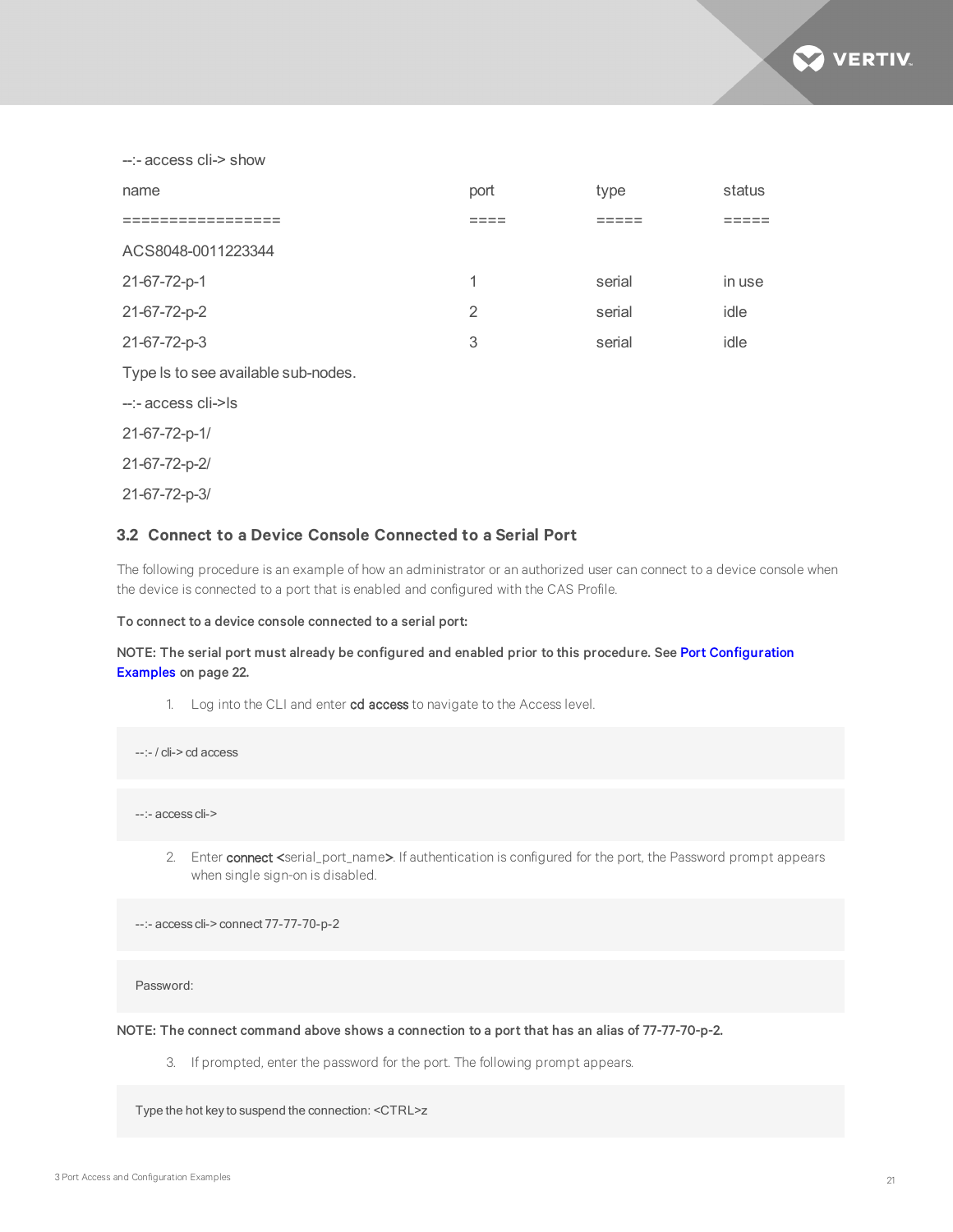4. Press Enter to continue. You are connected to the device that is connected to the port. The window shows the initial display for the device (usually a console banner and login prompt). An example is shown below.

```
Ubuntu 6.06.1 LTS fremont-techpubs ttyS2
login: fred
Password:
Last login: Tue Oct 2 13:09:04 2007 on :0
Linux fremont-techpubs 2.6.15-28-386 #1 PREEMPT Wed Jul 18 22:50:32 UTC 2007 i68
6 GNU/Linux
#
```
## <span id="page-25-0"></span>**3.3 Accessing Serial Ports using ts\_menu**

The ts\_menu is an application to facilitate connection to the serial ports. It displays a menu showing the server names connected to the serial ports of the console system. You must configure the login profile for the group that the users belong to as ts\_menu.

#### **ts\_menu options**

#### -u <user> [-l] [-ro] <console port>

#### Table 3.3 ts\_menu Parameters

| <b>PARAMETER</b>                          | <b>DESCRIPTION</b>                                                                                                                                                                                                                                              |
|-------------------------------------------|-----------------------------------------------------------------------------------------------------------------------------------------------------------------------------------------------------------------------------------------------------------------|
| -u <user></user>                          | Invokes ts menu as the user named by <user>. This requires a password to be entered. The user only has access to authorized serial ports.</user>                                                                                                                |
|                                           | Generates a list of ports the user can access. Port aliases are shown if defined.                                                                                                                                                                               |
| $-TO$                                     | Invokes ts_menu in read-only mode. You may connect in read-only mode to any port you have access to.                                                                                                                                                            |
| <console port=""></console>               | If issued, produces a direct connection to that port. If you have no access rights to the port or if the port does not exist, the application<br>returns a console not found message and terminates. The console port may be the port alias or the port number. |
| -p                                        | Display TCP port.                                                                                                                                                                                                                                               |
|                                           | Display Local IP assigned to the serial port.                                                                                                                                                                                                                   |
| -u <name></name>                          | Username to be used in SSH/Telnet or Raw command.                                                                                                                                                                                                               |
| $-e <$ <sup><math>\sim</math></sup> char> | Escape character used to close the target session. The default escape character is Ctrl-X.                                                                                                                                                                      |

#### To close the target session:

- 1. Enter the escape character shown when you connect to the port.
- 2. The menu with ports is displayed.
- 3. Select the exit option to return to the shell prompt.

## <span id="page-25-1"></span>**3.4 Manage Power for a Device Connected to an Outlet on a PDU**

See [cycle, on, off, lock and unlock](#page-14-2) on page 11 for how an authorized user can manage power on PDU outlets when the PDU is connected to an enabled port configured with the Power Profile or the PDU is connected to the network and added to the appliance as Network PDU.

## <span id="page-25-2"></span>**3.5 Port Configuration Examples**

The following examples show how an administrator can configure a port when a device console is connected, assign the CAS profile, configure a port that is connected to a PDU and assign the Power Profile.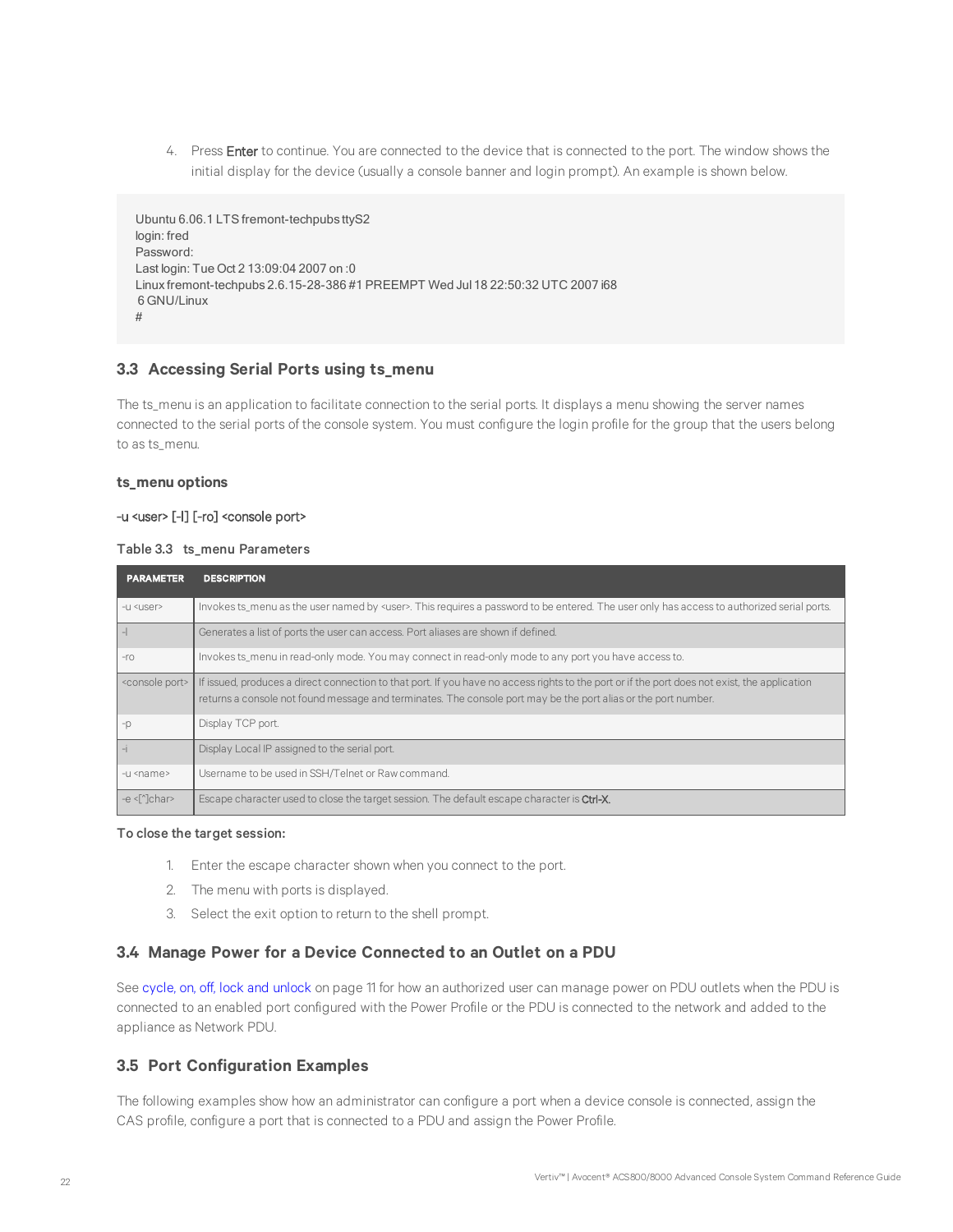

#### To set up a console access service (CAS) port:

1. Log onto the CLI as an administrator.

--:- / cli->

2. Enter set\_cas ports/serial\_ports/ followed by a space and the number of the port you want to configure (port 1 is used as an example).

--:- / cli-> set\_cas ports/serial\_ports/ 1

3. Enter show to view the status of port 1.

```
--:#- [serial_ports/physical] cli-> show
port: 1
device name: ttyS1
status = enabled
rj45_pin-out = auto
speed = 9600
parity = none
data_bits = 8
stop bits = 1flow_control = none
Type ls to see available sub-nodes.
```

```
--:#- [serial_ports/physical] cli->ls
cas/
data_buffering/
alerts/
power/
```
Type show to see the content of the page. --:#- [serial\_ports/physical] cli->

> 4. Enter set status=enabled, then enter show and save as shown to enable the configured port and verify and save the configuration.

--: #- serial\_ports/physical cli-> set status=enabled

- --: #- serial\_ports/physical cli-> show
- --: #- serial\_ports/physical cli-> save

#### To enable a power management port:

1. Log onto the CLI as an administrator and enter set\_power ports/serial\_ports/ <port number> to select a port with a PDU connected (port 3 is used as an example).

--:- / cli-> set\_power ports/serial\_ports/ 3

2. Enter show to view the configuration of port 3.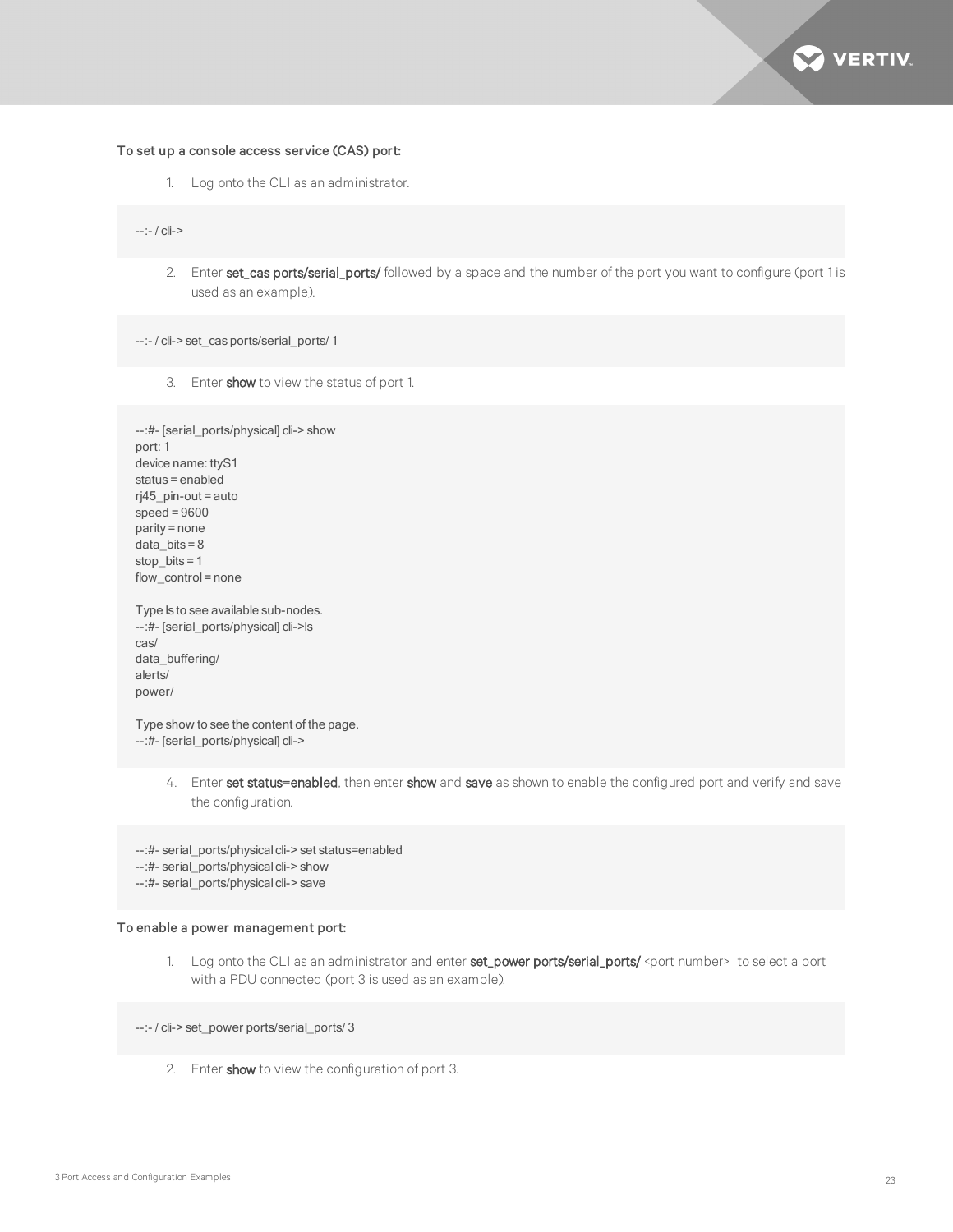```
--:#- [serial_ports/physical] cli-> show
port: 3
status = disabled
rj45_pin-out = auto
speed = 9600
parity = none
data_bits = 8stop_bits = 1
flow_control = none
```
Type ls to see available sub-nodes --:- serial\_ports/physical cli->

- 3. Enter set status=enabled then enter save to set the Serial\_Profile to Power, enable the port and commit the changes.
- 4. Enter show to verify the configuration.

--:-serial\_ports cli-> show

| port | device | name        | profile | settings                  |
|------|--------|-------------|---------|---------------------------|
|      |        |             |         |                           |
| -1   | ttys1  | $21-67-p-1$ | cas     | 9600 8N1 telnet-ssh local |
| 2    | ttys2  | $21-67-p-2$ | cas     | 9600 8N1 telnet-ssh local |
| 3    | ttys3  | $21-67-p-3$ | power   | 9600 8N1                  |

Type ls to see available sub-nodes

--:-serial\_ports/physical cli->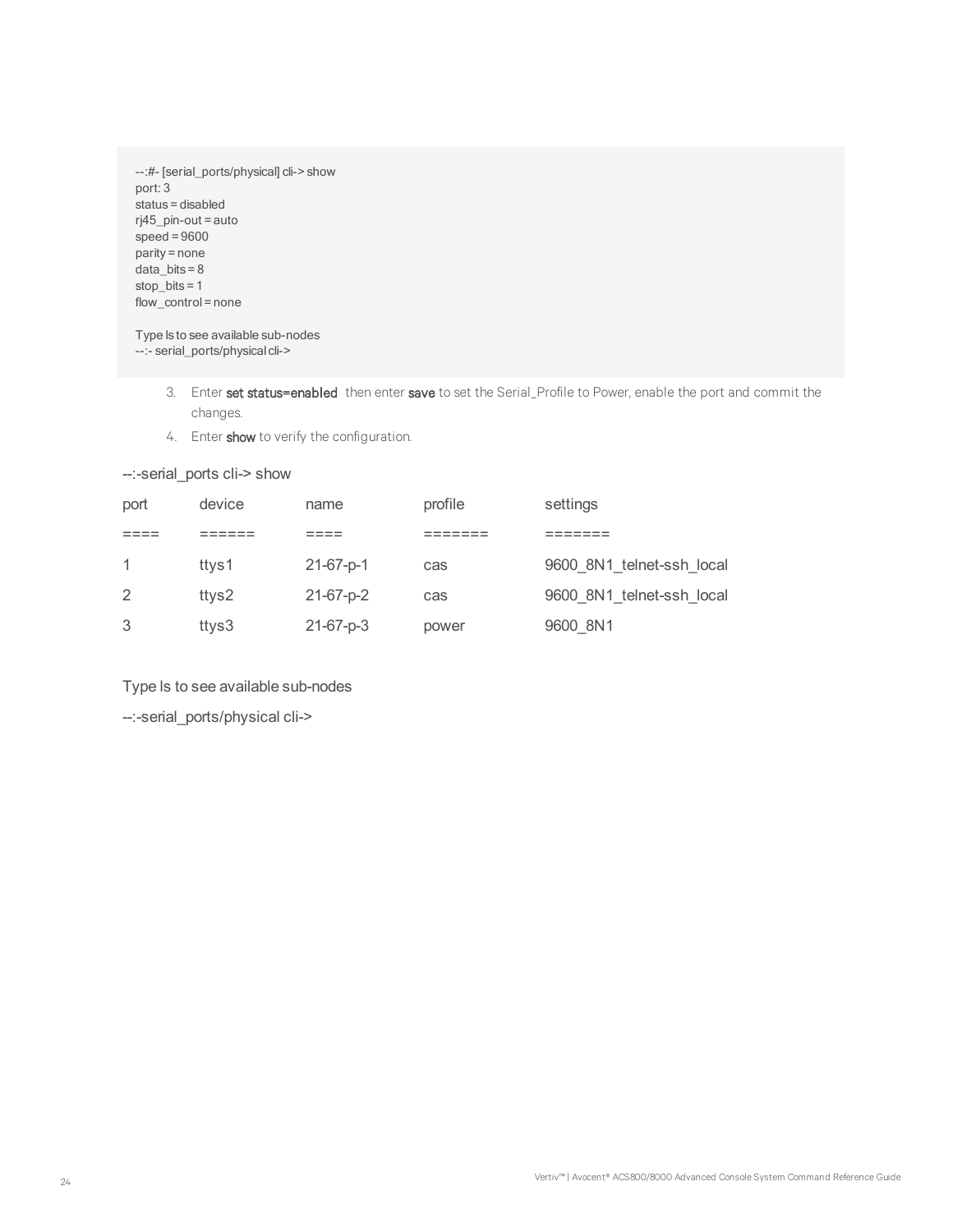

# <span id="page-28-0"></span>**4 CLI OVERVIEW FOR ADMINISTRATORS**

This chapter describes using the Command Line Interface (CLI) for administrators. Only administrators and authorized users can access the commands listed in this chapter. These procedures assume you have logged into the CLI as an administrator and are at the --:- / cli-> prompt.

Enter cd / to return to the root directory. Both absolute and relative directory paths are supported.

NOTE: In the tables that show output from the show command, when an option that is followed by an equal sign (=) is left blank, that option is not assigned a value by default.

## <span id="page-28-1"></span>**4.1 System**

1. Enter cd /system to navigate to the System level.

--:- / cli-> cd /system

- 2. Enter **ls** to view the available options.
- --:- system cli-> ls security/ date and time/ help\_and\_language/ general/ boot\_configuration/ information/ usage/
	- 3. Enter show followed by an option name to view information about each option.
- --:- security cli-> show security\_profile

## <span id="page-28-2"></span>**4.2 System/Security**

Enter cd /system/security to navigate to the security level.

--:- / cli-> cd /system/security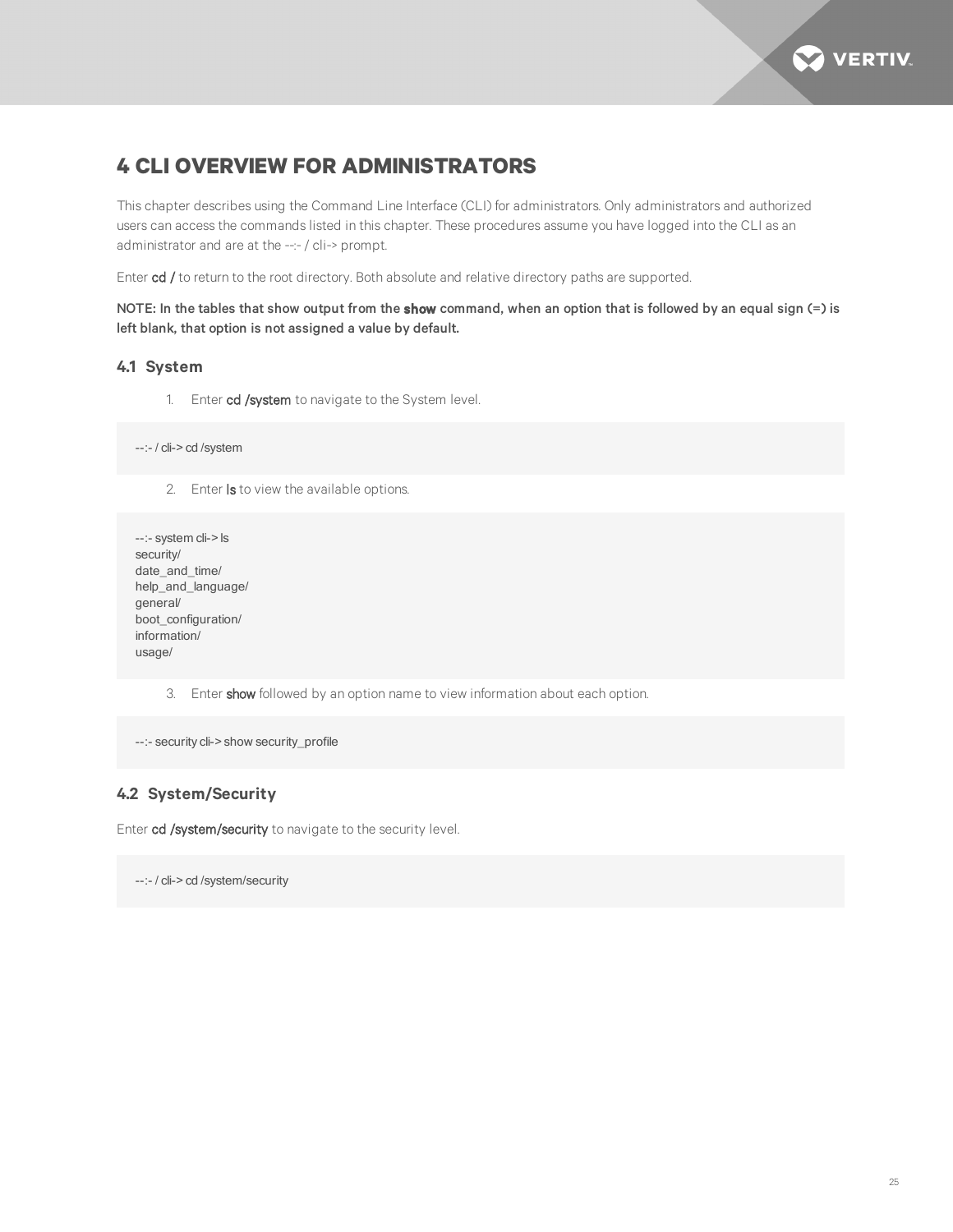## Table 4.1 System Navigation Tree

| security_profile |                                                   |                                          |  |  |  |
|------------------|---------------------------------------------------|------------------------------------------|--|--|--|
|                  | idle_timeout =                                    |                                          |  |  |  |
|                  | $rpc =$                                           |                                          |  |  |  |
|                  | enable_pluggable_device_detection =               |                                          |  |  |  |
|                  |                                                   | enable_pluggable_storage_devices =       |  |  |  |
|                  | port access =                                     |                                          |  |  |  |
|                  | $session =$                                       |                                          |  |  |  |
|                  |                                                   | port_access_kill_multi_session =         |  |  |  |
|                  |                                                   | port_access_send_message_multi_session = |  |  |  |
|                  |                                                   | port_access_power_control =              |  |  |  |
|                  |                                                   | port_access_data_buffer_management =     |  |  |  |
|                  |                                                   | port_access_restful_menu =               |  |  |  |
|                  | bootp_enabled=                                    |                                          |  |  |  |
|                  |                                                   | bootp_interface=                         |  |  |  |
|                  |                                                   | enable_live_configuration_retrieval=     |  |  |  |
|                  | ssh_allows_authentication_via_usernamelpassword = |                                          |  |  |  |
|                  | security_profile=                                 |                                          |  |  |  |
|                  |                                                   | enable_telnet_service=                   |  |  |  |
|                  |                                                   | enable_ftp_service= d                    |  |  |  |
|                  |                                                   | enable_snmp_service=                     |  |  |  |
|                  |                                                   | enable_ipsec=                            |  |  |  |
|                  |                                                   | answer_icmp_message=                     |  |  |  |
|                  |                                                   | ssh_version=                             |  |  |  |
|                  |                                                   | ssh_tcp_port=                            |  |  |  |
|                  |                                                   | ssh_allow_root_access=                   |  |  |  |
|                  |                                                   | ssh_minimum_cipher_and_mac_suite_level = |  |  |  |
|                  |                                                   | enable_http_session=                     |  |  |  |
|                  |                                                   | http_port=                               |  |  |  |
|                  |                                                   | enable_https_session                     |  |  |  |
|                  |                                                   | https_tls_version=                       |  |  |  |
|                  |                                                   | https_port=                              |  |  |  |
|                  |                                                   | https_minimum_cipher_suite_level=        |  |  |  |
|                  |                                                   | redirect_http https=                     |  |  |  |
|                  |                                                   |                                          |  |  |  |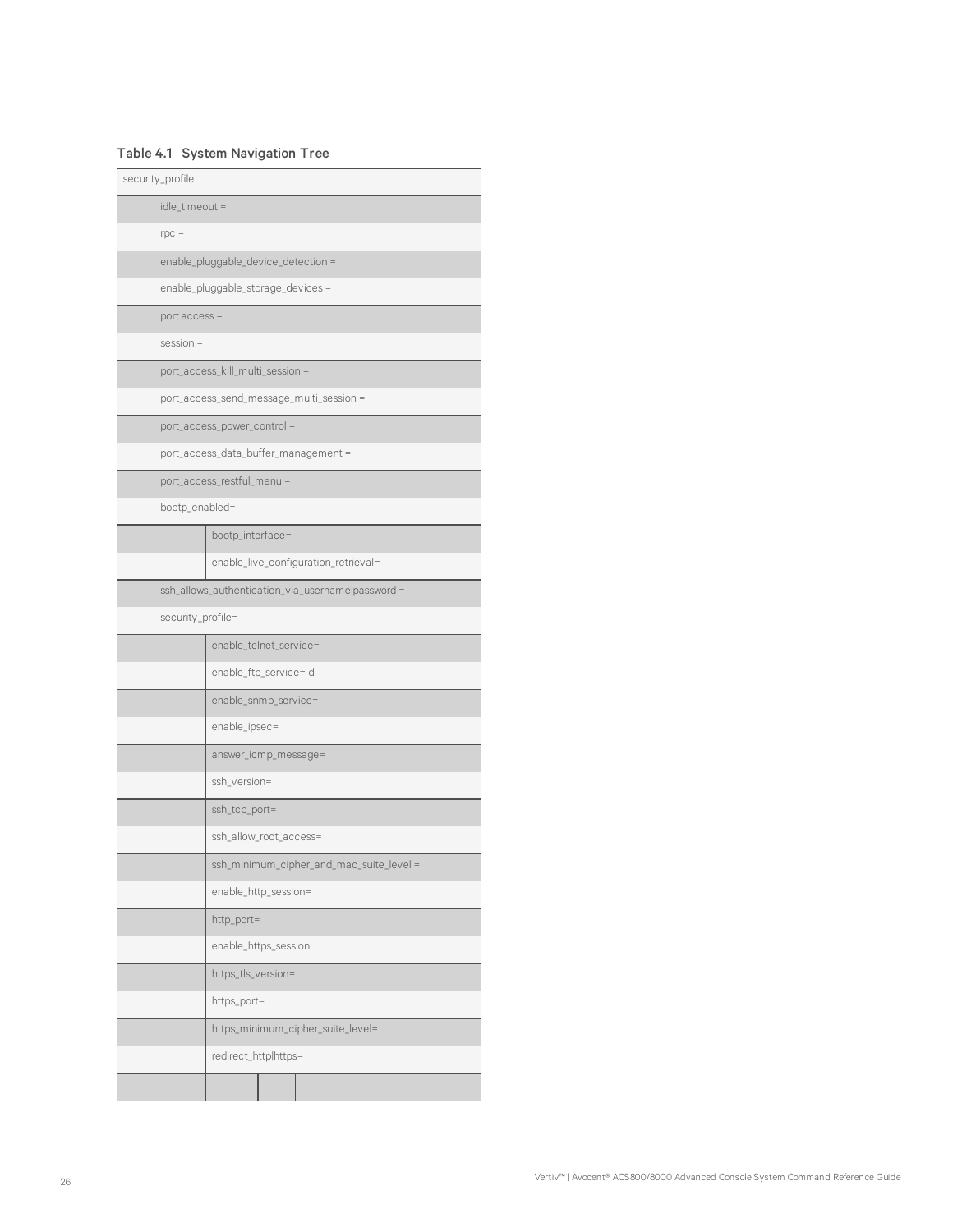

## Table 4.1 System Navigation Tree (continued)

| dsview     |                                        |  |
|------------|----------------------------------------|--|
|            | all_appliance_to_be_managed_by_dsview= |  |
| $fips_140$ |                                        |  |
|            | enable_fips_140-2_module=              |  |

## <span id="page-30-0"></span>**4.2.1 System/Date and Time**

Enter cd /system/date\_and\_time to navigate to the date\_and\_time level.

--:- / cli-> cd /system/date\_and\_time

#### Table 4.2 Date and Time Navigation Tree

| date_and_time |               |  |            |  |  |
|---------------|---------------|--|------------|--|--|
|               | date_and_time |  |            |  |  |
|               |               |  | settings=  |  |  |
|               |               |  | $day =$    |  |  |
|               |               |  | hour=      |  |  |
|               |               |  | $minute =$ |  |  |
|               |               |  | month=     |  |  |
|               |               |  | second=    |  |  |
|               |               |  | year=      |  |  |
| time_zone=    |               |  |            |  |  |

## <span id="page-30-1"></span>**4.2.2 System/Help and Language**

Enter cd /system/help\_and\_language to navigate to the online\_help level.

--:- / cli-> cd /system/help\_and\_language

#### To set the online help URL:

Perform this procedure if you have downloaded the online help files to a web server that is accessible to the console system.

1. Enter the following command.

#### --:- / cli> cd system/help\_and\_language/

- 2. Enter the following command.
- --:- help\_and\_language cli> set url=<online\_help\_location>

A line similar to the following appears.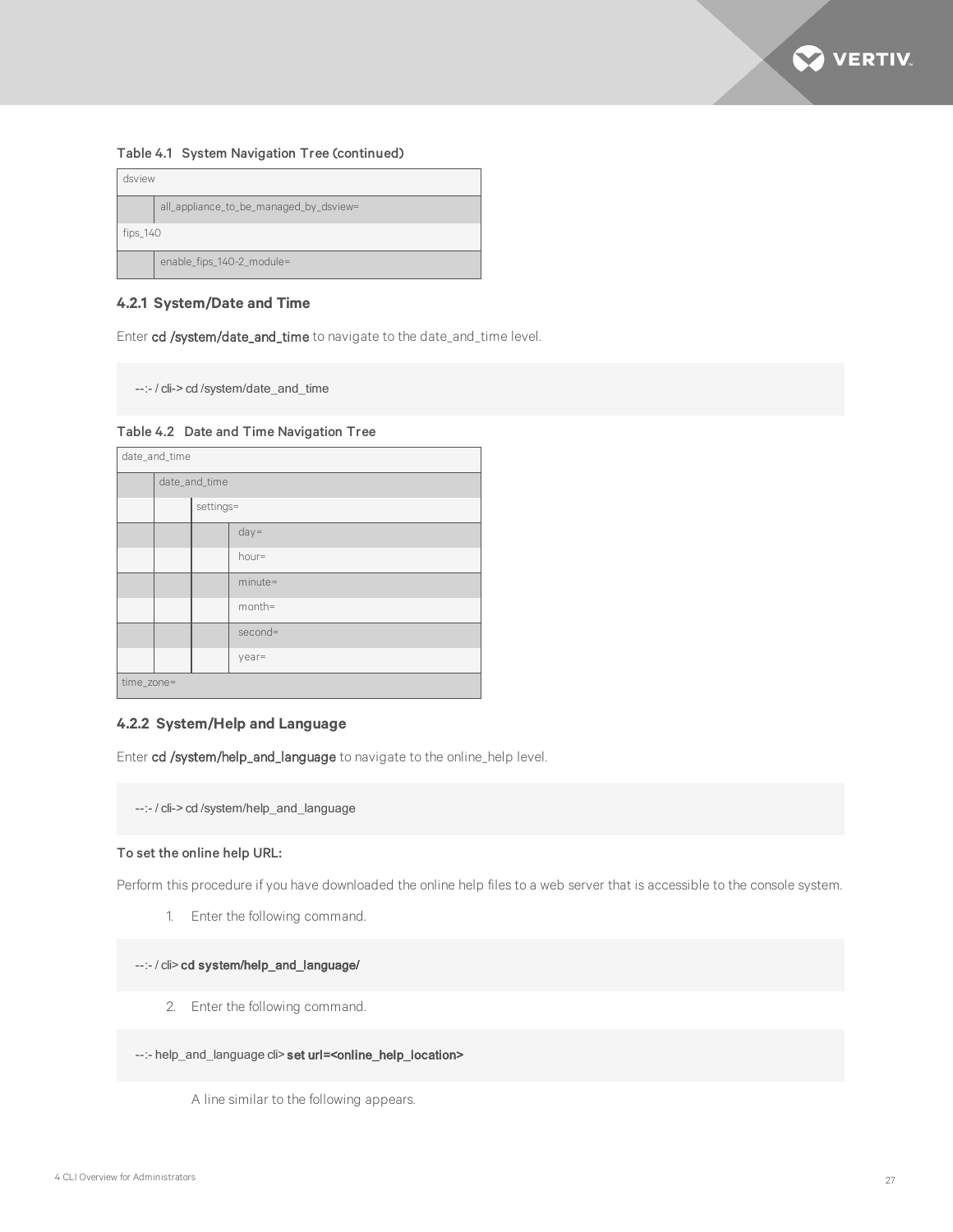#### \*\*:- help\_and\_language cli>

3. Save your settings.

\*\*:- help\_and\_language cli> commit.

#### Table 4.3 Help and Language Navigation Tree

appliance\_language= url=

#### <span id="page-31-0"></span>**4.2.3 System/General**

Enter cd /system/general to navigate to the login\_banner and viewer\_type levels. From here, an adminstrator can enable and enter text for the login banner as well as select either the HTML5 or JNLP serial viewer.

--:- / cli-> cd /system/general

#### To set the login banner:

- 1. At the cli prompt, type cd system/general
- 2. From the general cli prompt, type set enable\_login\_banner=yes then press Enter.
- 3. From the \*\*:-general cli prompt, type set login\_banner=<login banner text> and press Enter.

--:- general cli-> set enable\_login\_banner=yes

\*\*:- general cli> set login\_banner=Welcome to the ACS8000 Console System

NOTE: < login banner text> with new lines: Type the text between double quotes and enter the new line as \\n (double back slash and the character).

A line similar to the following appears.

\*\*:- general cli>

4. Save your settings by typing commit at the cli prompt.

\*\*:- general cli> commit.

#### To set the viewer type:

- 1. At the cli prompt, type cd system/general..
- 2. From the general cli prompt, type set viewer\_type=<html5\_viewer> or <jnlp\_viewer> then press Enter.
- 3. From the \*\*:-general cli prompt, type commit.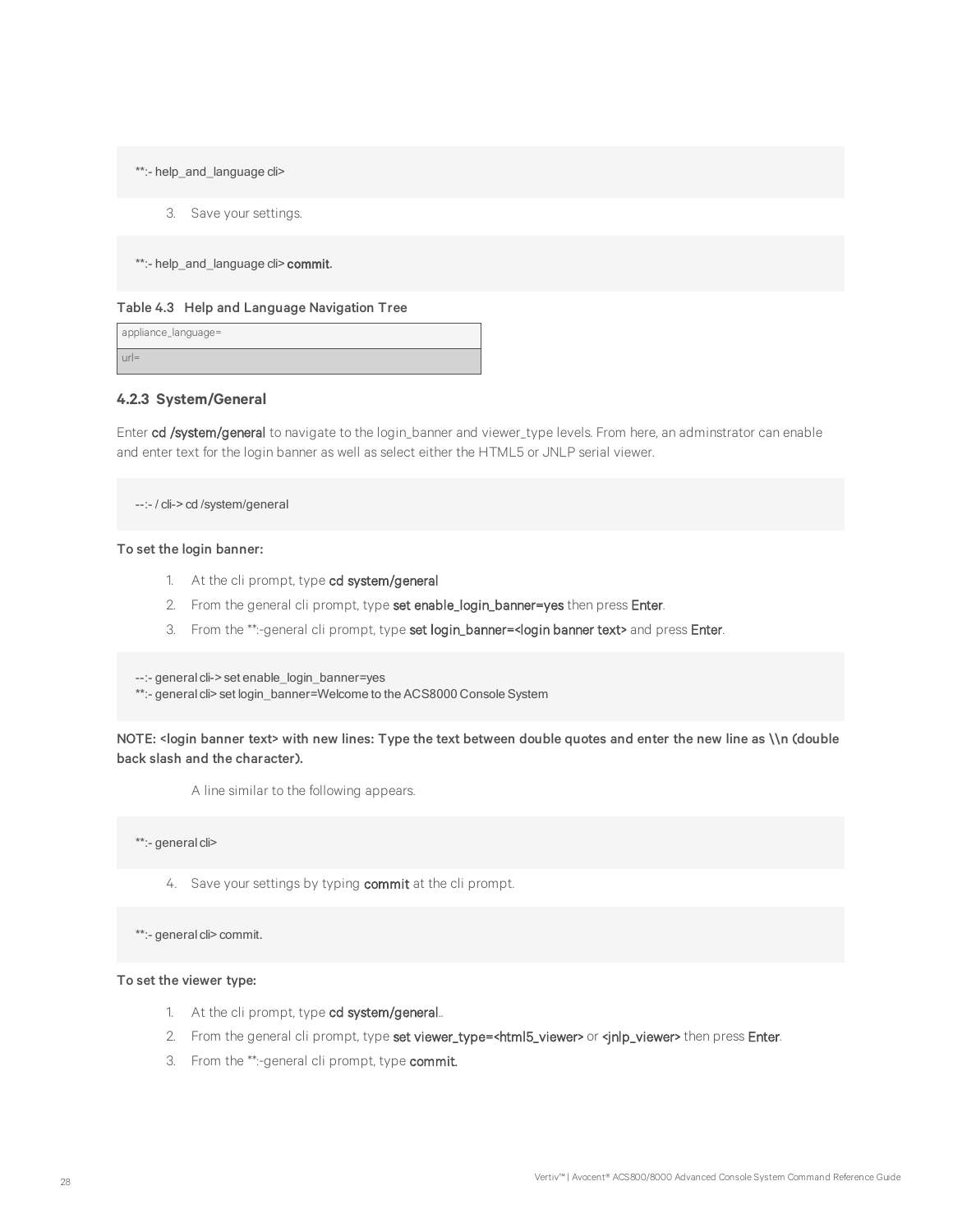

--:- / cli-> cd system/general --:- general cli-> set viewer\_type=html5\_viewer \*\*:- general cli-> commit --:- general cli-> show enable\_login\_banner = no viewer\_type = html5 viewer

## <span id="page-32-0"></span>**4.2.4 System/Boot Configuration**

Enter cd /system/boot\_configuration to navigate to the boot\_configuration level.

--:- / cli-> /cd system/boot\_configuration

#### Table 4.4 Boot Configuration Navigation Tree

| boot configuration |                 |  |  |
|--------------------|-----------------|--|--|
|                    | boot mode=      |  |  |
|                    | boot image=     |  |  |
|                    | watchdog_timer= |  |  |
|                    | console_speed=  |  |  |

#### <span id="page-32-1"></span>**4.2.5 System/Information**

- 1. Enter cd /system/information to navigate to the Information level.
- --:- / cli> cd /system/information/
	- 2. Enter show to view the system information.

## <span id="page-32-2"></span>**4.2.6 System/Usage**

Enter cd /system/usage to navigate to the Usage level.

--:- / cli> cd /system/usage/

## Table 4.5 Usage Navigation Tree

memory

flash usage

## <span id="page-32-3"></span>**4.3 Network**

- 1. Enter cd /network to navigate to the Network level.
- 2. Enter **s** to view the list of available options.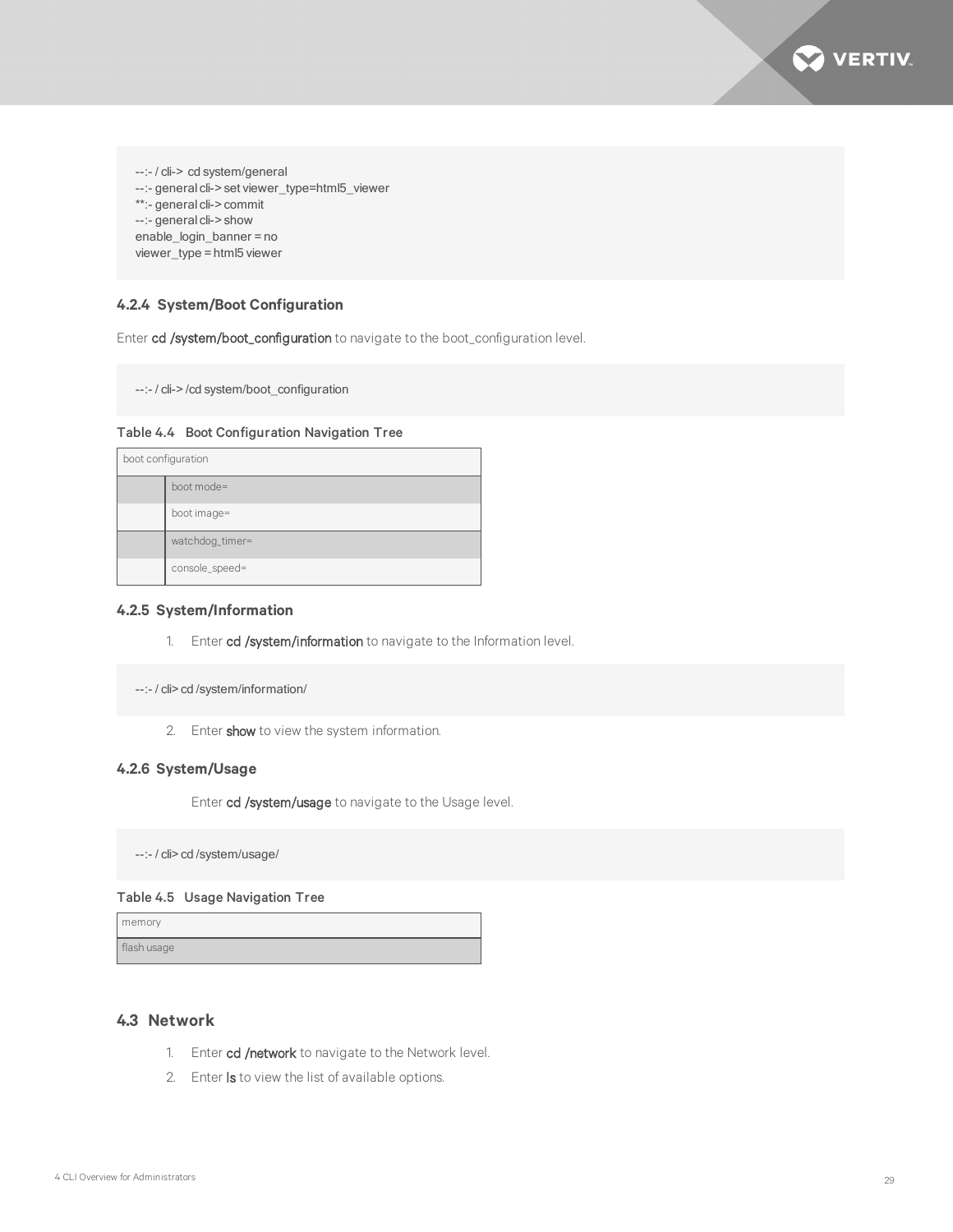```
settings/
devices/
ipv4_static_routes/
ipv6_static_routes/
hosts/
firewall/
ipsec(vpn)/
snmp/
```
## <span id="page-33-0"></span>**4.3.1 Network/Settings**

- 1. Enter cd /network/settings to navigate to the Network settings level.
- 2. Enter show to view the list of available options.

Table 4.6 Network/Settings Navigation Tree

| Settings |                         |  |
|----------|-------------------------|--|
|          | hostname=               |  |
|          | primary_dns=            |  |
|          | secondary_dns=          |  |
|          | domain=                 |  |
|          | search=                 |  |
|          | enable_lldp=            |  |
|          | enable_ipv6=            |  |
|          | get_dns_from_dhcpv6=    |  |
|          | get_domain_from_dhcpv6= |  |
|          | multiple_routing=       |  |
|          | enable_bonding=         |  |

## <span id="page-33-1"></span>**4.3.2 Network/IPv4 and IPv6**

IPv4 addresses are always enabled. An administrator can also enable IPv6 addresses at the appliance\_

settings/network/ipv6 level. A procedure to enable IPv6 is used as an example in [CLI Equivalent Actions to Web Manager](#page-18-1) [Checkbox Selection](#page-18-1) on page 15.

Table 4.7 Network/IPv4 and IPv6 Options

| ipv4_static_routes |           |            |  |  |
|--------------------|-----------|------------|--|--|
|                    | default_3 |            |  |  |
|                    |           | gateway=   |  |  |
|                    |           | interface= |  |  |
|                    |           | $metric =$ |  |  |
| ipv6_static_routes |           |            |  |  |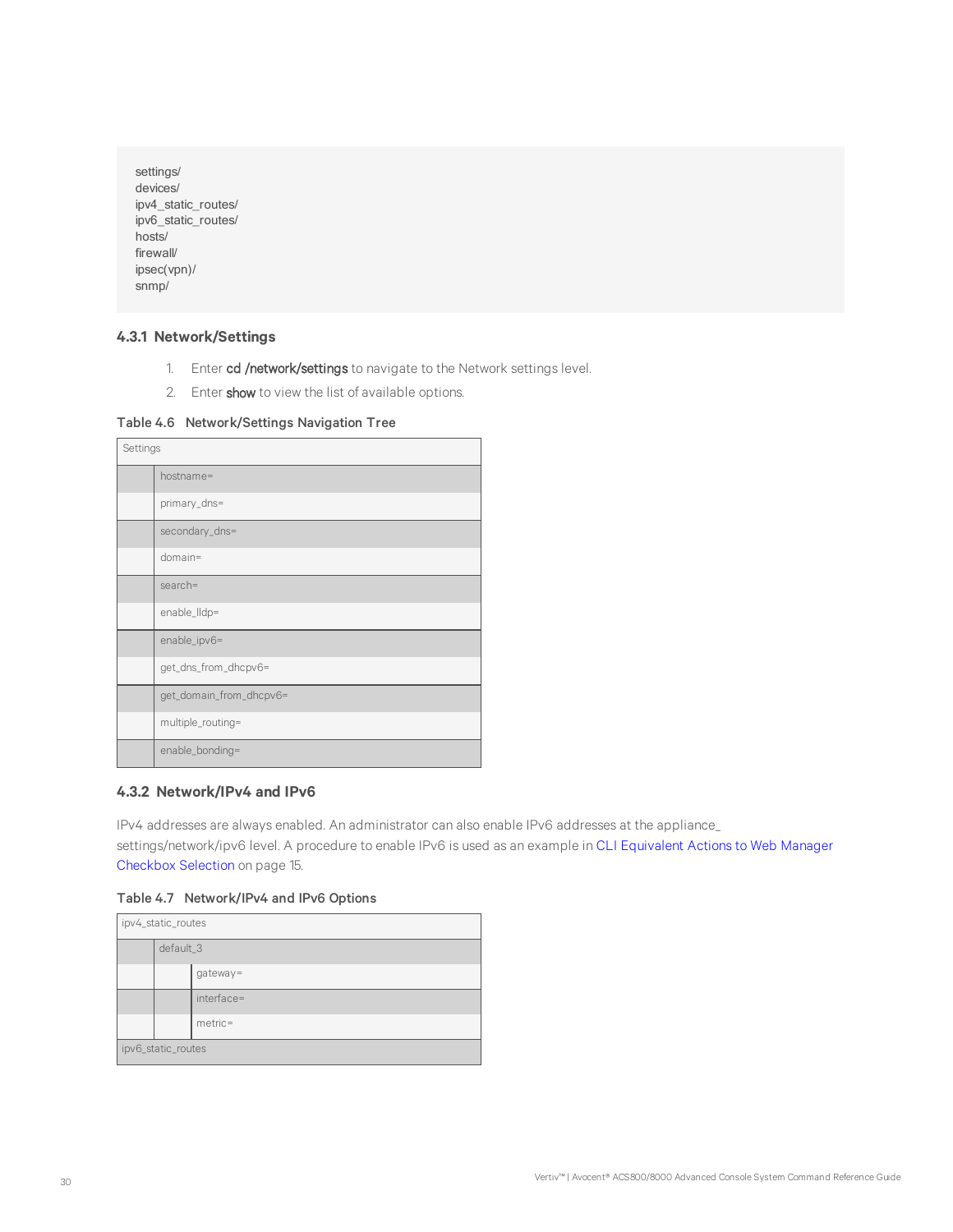

### <span id="page-34-0"></span>**4.3.3 Network/Devices**

The procedure to configure a static IP address for the primary Ethernet interface is usually performed during installation so that administrators have a fixed IP address for access to the web manager and can finish configuration.

To configure an IPv4 or IPv6 static IP address:

NOTE: This procedure configures either an IPv4 or IPv6 static IP address for the ETH0 (eth0) or the ETH1 (eth1) port. You can configure an IPv6 static IP address only if IPv6 is enabled.

1. Enter cd /network/devices/<eth0 | eth1>/settings to navigate to the Settings level for the desired interface.

--:- / cli-> cd /network/devices/eth0/

2. Enter set ipv<4|6>\_method=static to set the method to static for IPv4 or IPv6.

\*\*:- eth0 cli-> set ipv4\_method=static

3. Enter set ipv<4|6>\_address=<IP\_Address> ipv<4|6>\_mask=<netmask> to set the IP address and subnet mask, then enter **commit** to save the change.

--:- eth0 cli-> set ipv4\_address=172.26.31.10 ipv4\_mask=255.255.255.0

\*\*:- eth0 cli-> commit

4. Enter show to view the changes.

--:- eth0 cli-> show

## Table 4.8 Devices Navigation Tree

| devices |                           |  |  |
|---------|---------------------------|--|--|
| ethO    |                           |  |  |
|         | set_as_primary_interface= |  |  |
|         | status=                   |  |  |
|         | ipv4_method=              |  |  |
|         | ipv6_method=              |  |  |
|         | $mode=$                   |  |  |
| eth1    |                           |  |  |
|         | set_as_primary_interface= |  |  |
|         | status=                   |  |  |
|         | ipv4_method=              |  |  |
|         | ipv6_method=              |  |  |
|         | $mode=$                   |  |  |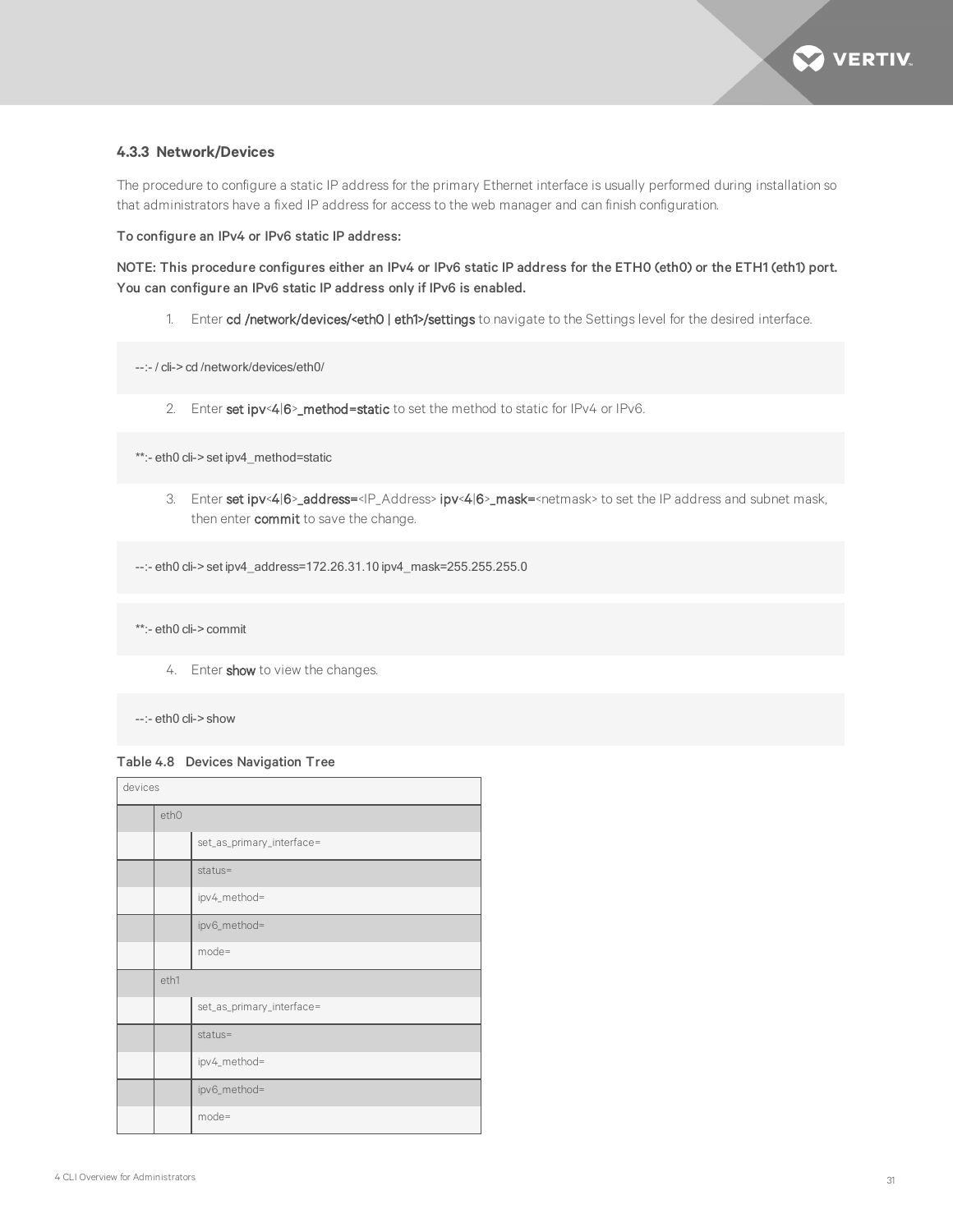### <span id="page-35-0"></span>**4.3.4 Network/Hosts**

The following procedure describes how to add a host to the hosts table.

#### To add a host to the host table:

1. Enter cd /network/hosts to navigate to the Hosts level.

--:- / cli-> cd /network/hosts

2. Enter show to view the current host settings.

--:- hosts cli-> show

| ip        | hostname              | alias     |
|-----------|-----------------------|-----------|
|           |                       |           |
| 127.0.0.1 | localhost.localdomain | localhost |

3. Type add then press Return.

```
--:- hosts cli-> add
--:#- [hosts] cli-> ls
ip =hostname =
alias =
--:#- [hosts] cli->
```
4. Enter set hostname=<hostname> ip=<IP\_address> to add the name of a host and the IP address for the host.

NOTE: Each parameter that follows the add command is separated by a space.

--:#- [hosts] cli-> set hostname=sharedacs8000 ip=172.26.31.164

5. Enter commit.

--:#- [hosts] cli-> save

6. Enter show to verify the changes took place and to view the new host entry.

```
--:- hosts cli-> show
```
--:- hosts cli-> show 127.0.0.1

| ip            | hostname              | alias                       |
|---------------|-----------------------|-----------------------------|
|               |                       |                             |
| 127.0.0.1     | localhost.localdomain | 172.26.31.164               |
| 172.26.31.164 | sharedacs8000         | 127.0.0.1/add 172.26.31.164 |

7. Enter cd <IP\_address> to navigate to the level where you can perform additional configuration of the host entry.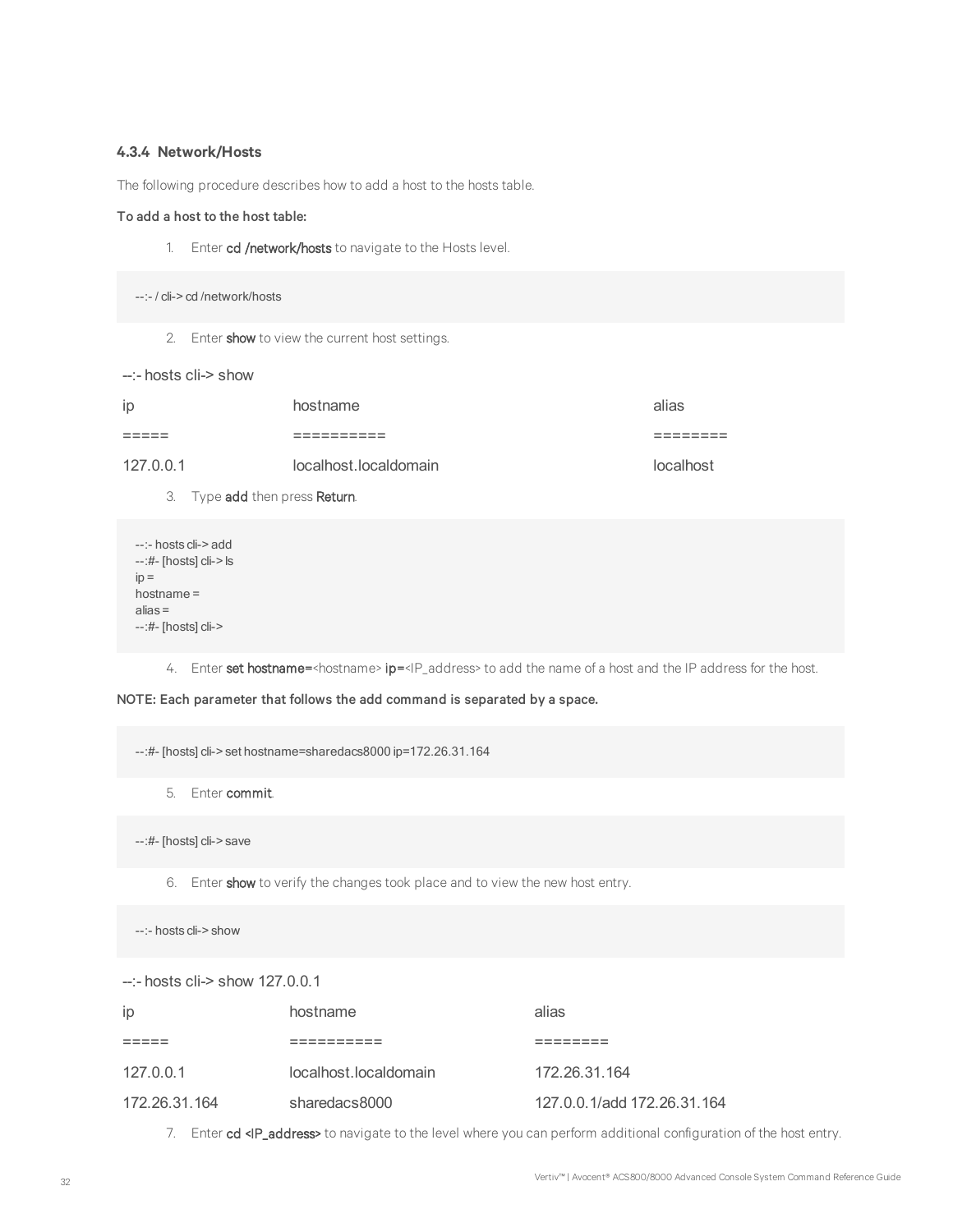

#### --:- hosts cli-> cd 172.26.31.164

8. Enter show to view the additions to the host table and the Settings option.

--:- 172.26.31.164 cli-> show

ip: 172.26.31.164 hostname = sharedacs8000 alias =

#### Table 4.9 Hosts Navigation Tree

| hosts |           |           |
|-------|-----------|-----------|
|       | 127.0.0.1 |           |
|       |           | alias=    |
|       |           | hostname= |

## <span id="page-36-0"></span>**4.3.5 Network/Firewall**

Enter cd network/firewall to navigate to the firewall level.

#### --:- / cli-> cd /network/firewall

NOTE: To set a rule, you must enable the interface, set the rule for the interface and physically connect the interface to the network.

#### Table 4.10 Firewall Navigation Tree

| firewall |     |                   |                |
|----------|-----|-------------------|----------------|
|          | ipv |                   |                |
|          |     | ipv4_filter_table |                |
|          |     |                   | <b>FORWARD</b> |
|          |     |                   | <b>INPUT</b>   |
|          |     |                   | OUTPUT         |
|          |     | ipv6_filter_table |                |
|          |     |                   | <b>FORWARD</b> |
|          |     |                   | <b>INPUT</b>   |
|          |     |                   | OUTPUT         |

#### <span id="page-36-1"></span>**4.3.6 Network/IPSec(VPN)**

Enter cd /network/ipsec(vpn) to navigate to the ipsec(vpn) level.

--:- / cli-> cd /network/ipsec(vpn)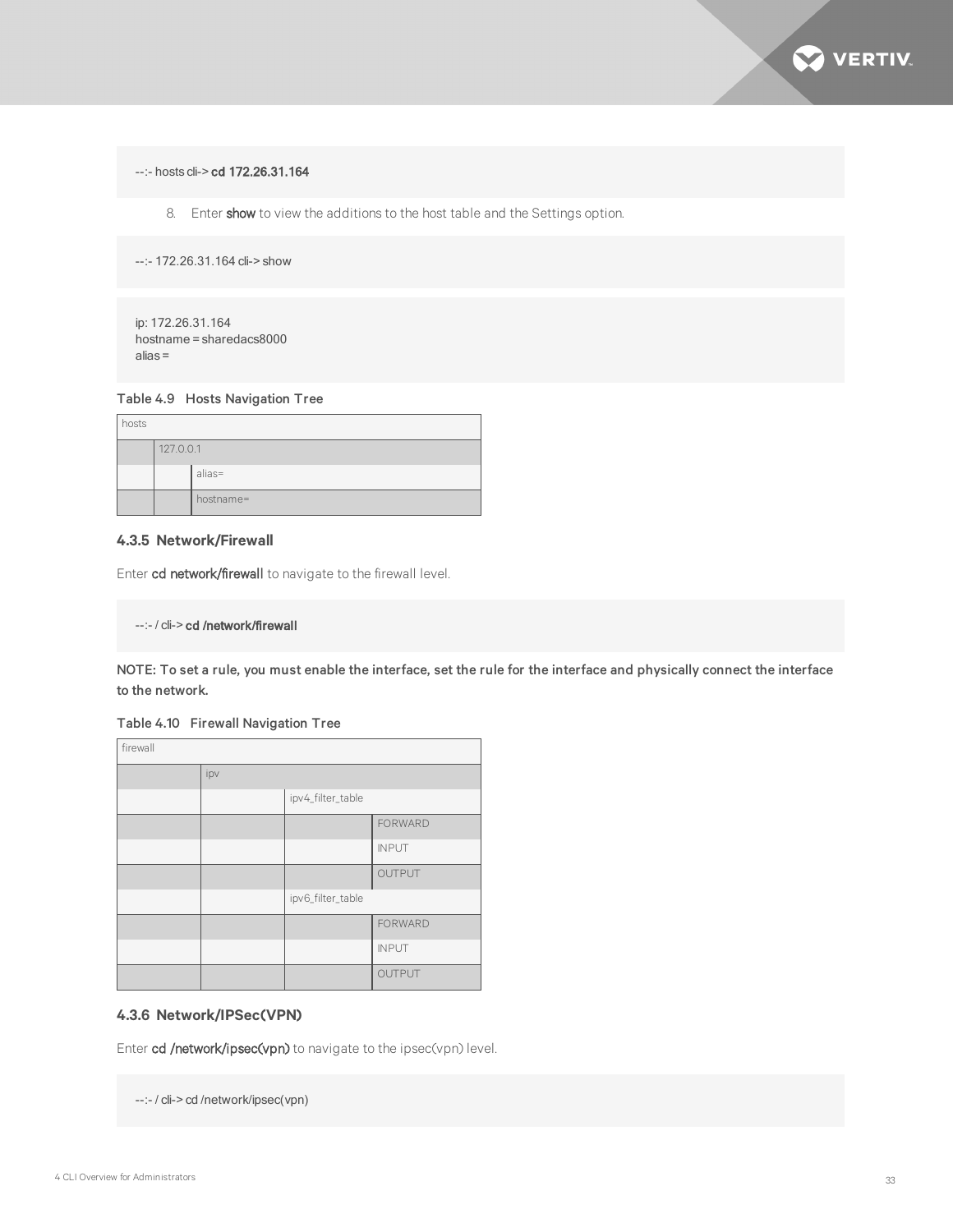## <span id="page-37-0"></span>**4.4 Network/SNMP**

Enter cd /network/snmp to navigate to the snmp level.

--:- / cli-> cd /network/snmp

## <span id="page-37-1"></span>**4.5 Sensors**

An administrator can view and configure sensors on the console system by entering cd /sensors.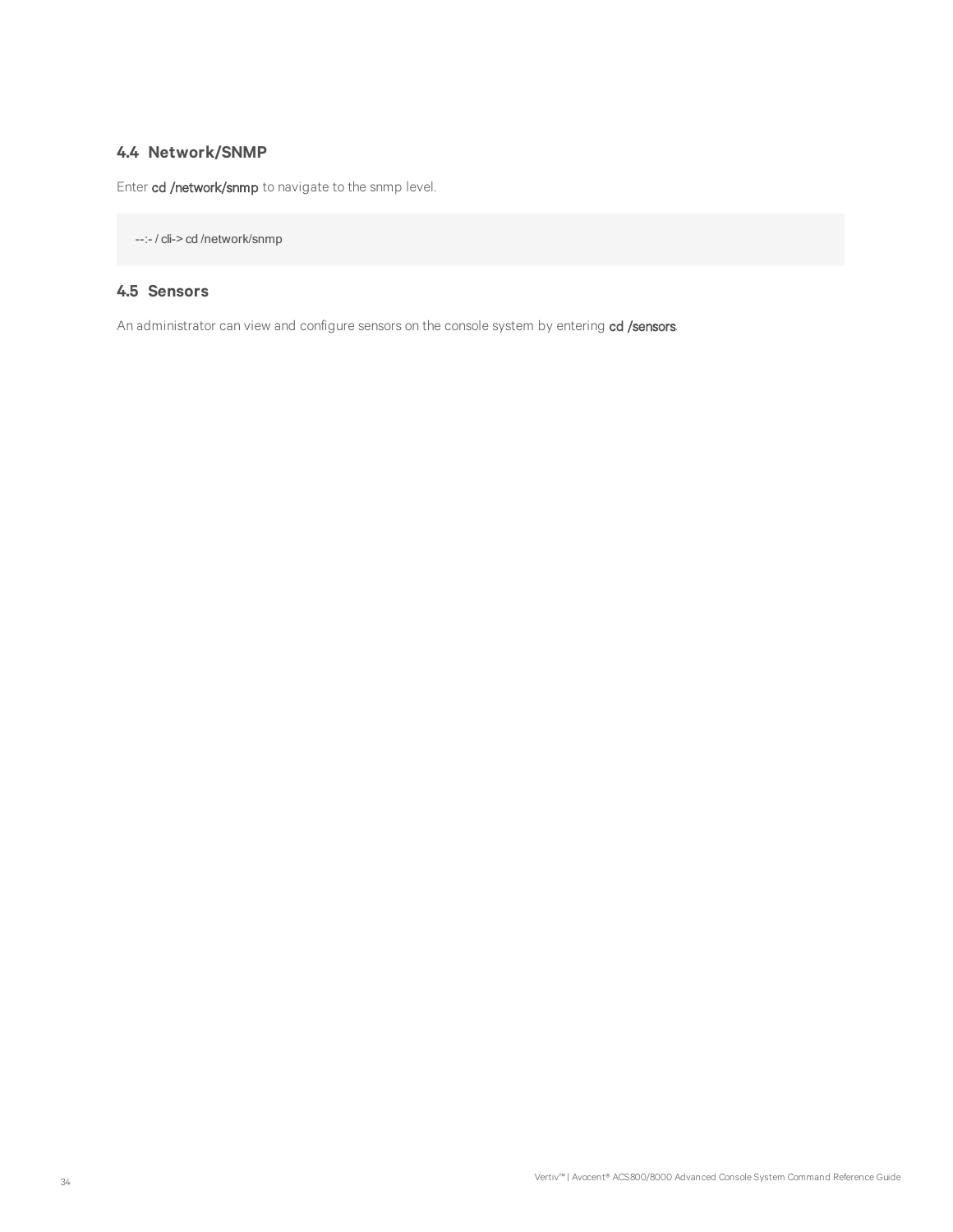

| Sensors |     |            |                                               |           |  |
|---------|-----|------------|-----------------------------------------------|-----------|--|
|         |     | appliance  |                                               |           |  |
|         |     | internal   |                                               |           |  |
|         |     |            | current cpu temperature (deg c):              |           |  |
|         |     |            | maximum_cpu_temperature_(deg_c)=              |           |  |
|         |     |            | maximum_cpu_temperature_threshold_(deg_c)=    |           |  |
|         |     |            | minimum_cpu_temperature_(deg_c) =             |           |  |
|         |     |            | minimum_cpu_temperature_threshold_(deg_c) =   |           |  |
|         |     |            | current board temperature (deg c):            |           |  |
|         |     |            | maximum_board_temperature_(deg_c) =           |           |  |
|         |     |            | maximum_board_temperature_threshold_(deg_c) = |           |  |
|         |     |            | minimum_board_temperature_threshold_(deg_c) = |           |  |
|         |     |            | minimum_board_temperature_(deg_c) =           |           |  |
|         |     |            | ps internal supply [0.95v ~ 1.05v]:           |           |  |
|         |     |            | pl internal supply [0.95v ~ 1.05v]:           |           |  |
|         |     |            | ps auxiliary supply [1.71v ~ 1.89v]:          |           |  |
|         |     |            | pl auxiliary supply [1.71v ~ 1.89v]:          |           |  |
|         |     |            | ps ddr3 supply [1.31v ~ 1.39v]:               |           |  |
|         |     |            | pl block ram supply [0.95v ~ 1.05v]:          |           |  |
|         |     |            | power supply 1 [11.06v ~ 12.98v]:             |           |  |
|         |     | 1-wire     |                                               |           |  |
|         |     |            | $name =$                                      |           |  |
|         |     |            | address=                                      |           |  |
|         |     |            | $type=$                                       |           |  |
|         |     |            | value=                                        |           |  |
|         |     |            | $max=$                                        |           |  |
|         |     |            | $min=$                                        |           |  |
|         |     |            | average=                                      |           |  |
|         |     | digital_in |                                               |           |  |
|         |     |            | <sensor></sensor>                             |           |  |
|         |     |            |                                               | $name =$  |  |
|         |     |            |                                               | location= |  |
|         |     |            |                                               | $type=$   |  |
|         |     |            |                                               | alarm=    |  |
|         | pdu |            |                                               |           |  |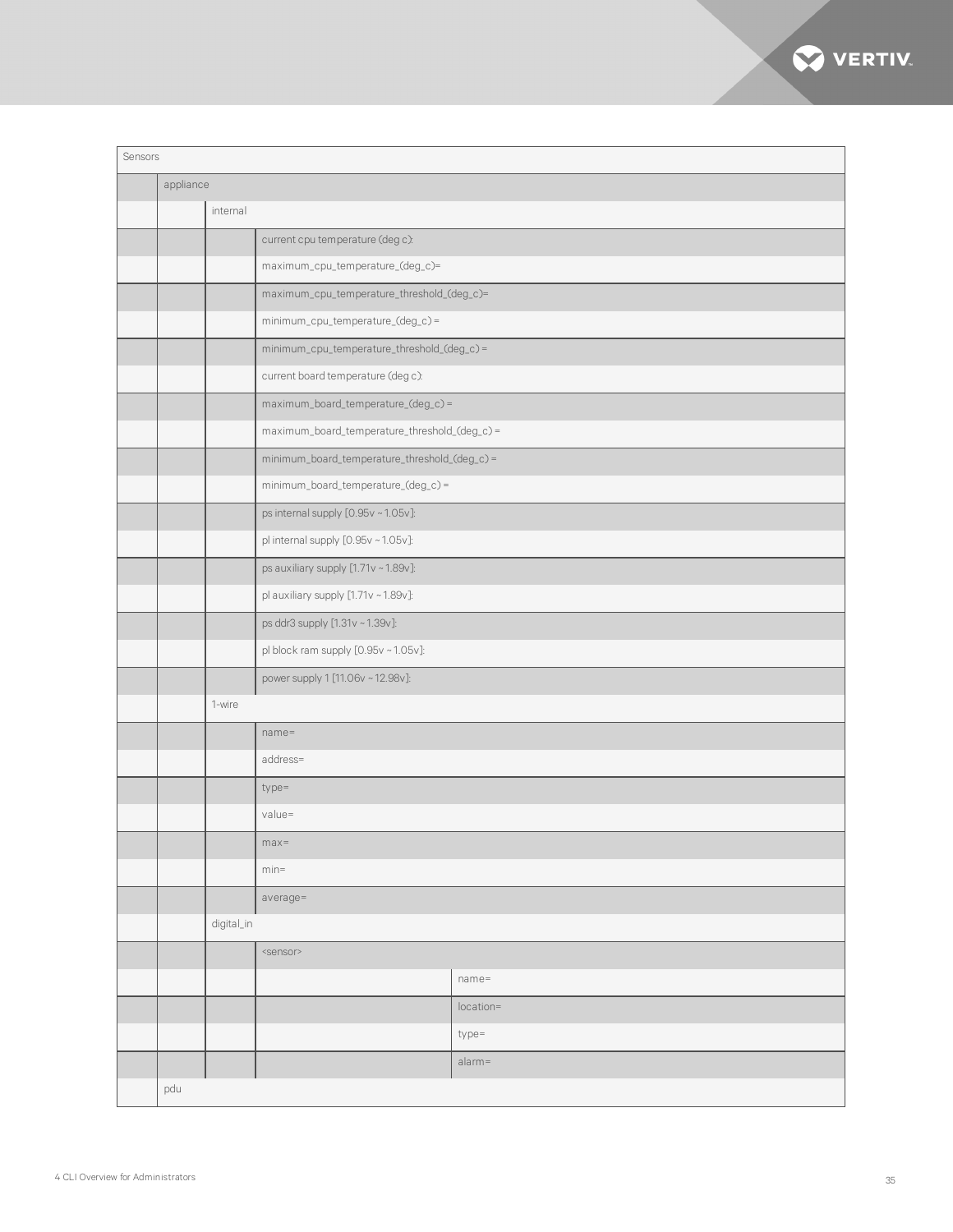|  | <sensor></sensor> |  |
|--|-------------------|--|
|  | name:             |  |
|  | pdu:              |  |
|  | type:             |  |
|  | value:            |  |
|  | max:              |  |
|  | min:              |  |
|  | average:          |  |

#### <span id="page-39-0"></span>**4.5.1 Wiz command**

The wiz command allows administrators to quickly perform the initial network configuration of the eth0.

At the command prompt at the / level, enter wiz to view the current IP configuration. To change the IP configuration, press Tab to move through the parameters, and press Esc + Tab to edit the selected parameter. When you are finished, enter yes to confirm that all parameters are correct and to save the new parameters.

```
--:- / cli-> wiz
Current IPv4 address: 172.26.30.249
Current IPv6 address:
eth0:
device_status = enabled
ipv4_method = dhcp
ipv4_address = 192.168.160.10
ipv4_mask = 255.255.255.0
ipv4_default_gateway =
ipv6_method = ipv6_address_unconfigured
ipv6_address =
ipv6_prefix_length =
ipv6_default_gateway =
MAC Address: 00:e0:86:21:67:72
dns:
primary_dns = 172.26.29.4
secondary_dns =
domain = corp.vertivco.com
hostname = ACS8000-0011223344
ipv6:
```
NOTE: Enabling or disabling IPv6 requires a reboot to be effective.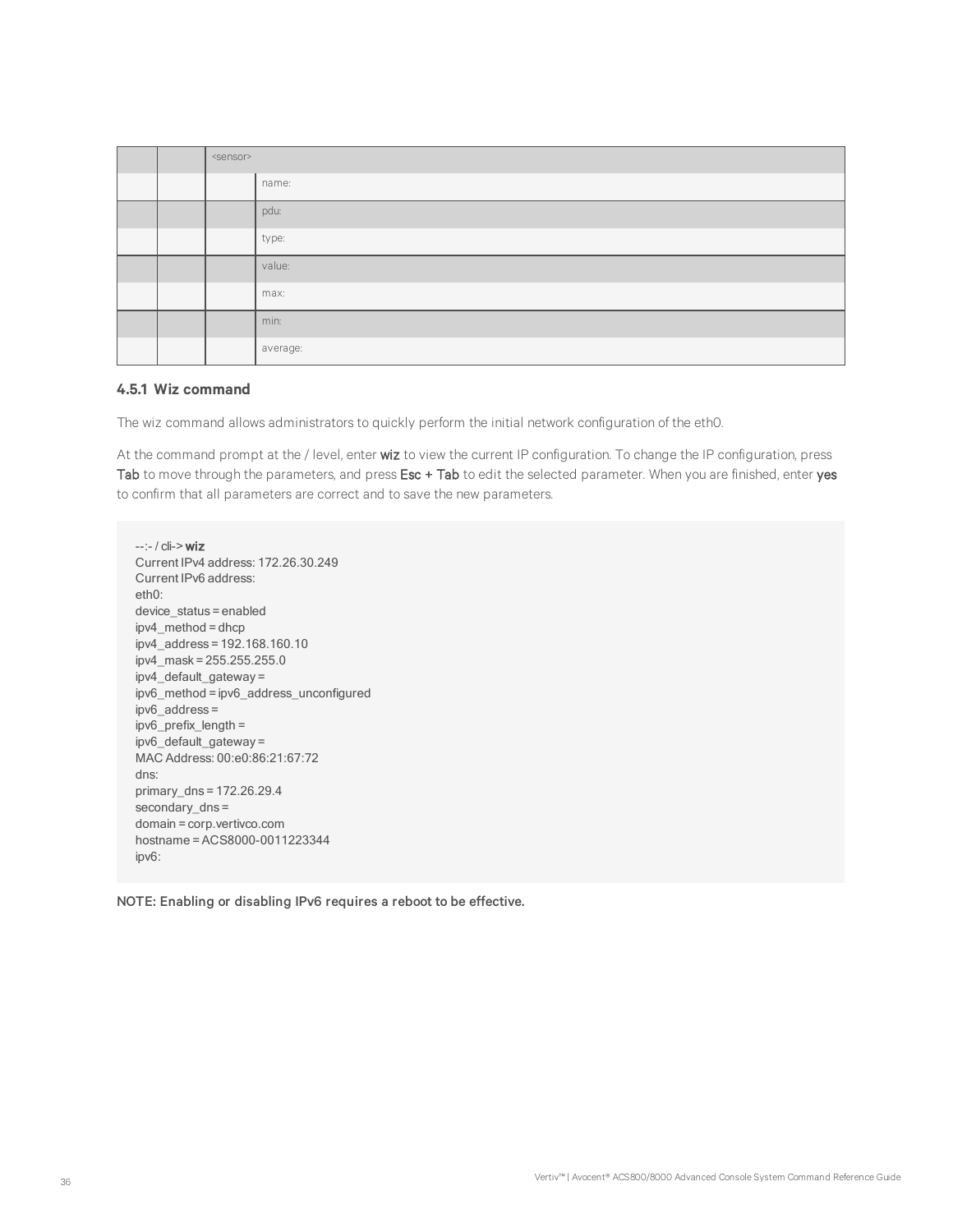

enable\_ipv6 = yes get\_dns\_from\_dhcpv6 = no get\_domain\_from\_dhcpv6 = no

Some basic and useful keys are:

- tab (once/twice) - shows the next possible commands/option(s - esc tab - gets the current parameter value for editting

Other hints: - Use backslash '\' to escape spaces, '\' and other control characters when assigning values to parameters.

Current IPv4 address: 172.26.30.249 Current IPv6 address: eth0: device\_status (disabled, enabled) [enabled]:

## <span id="page-40-0"></span>**4.6 Ports**

Enter cd /ports to navigate to the Ports level.

--:- / cli-> cd /ports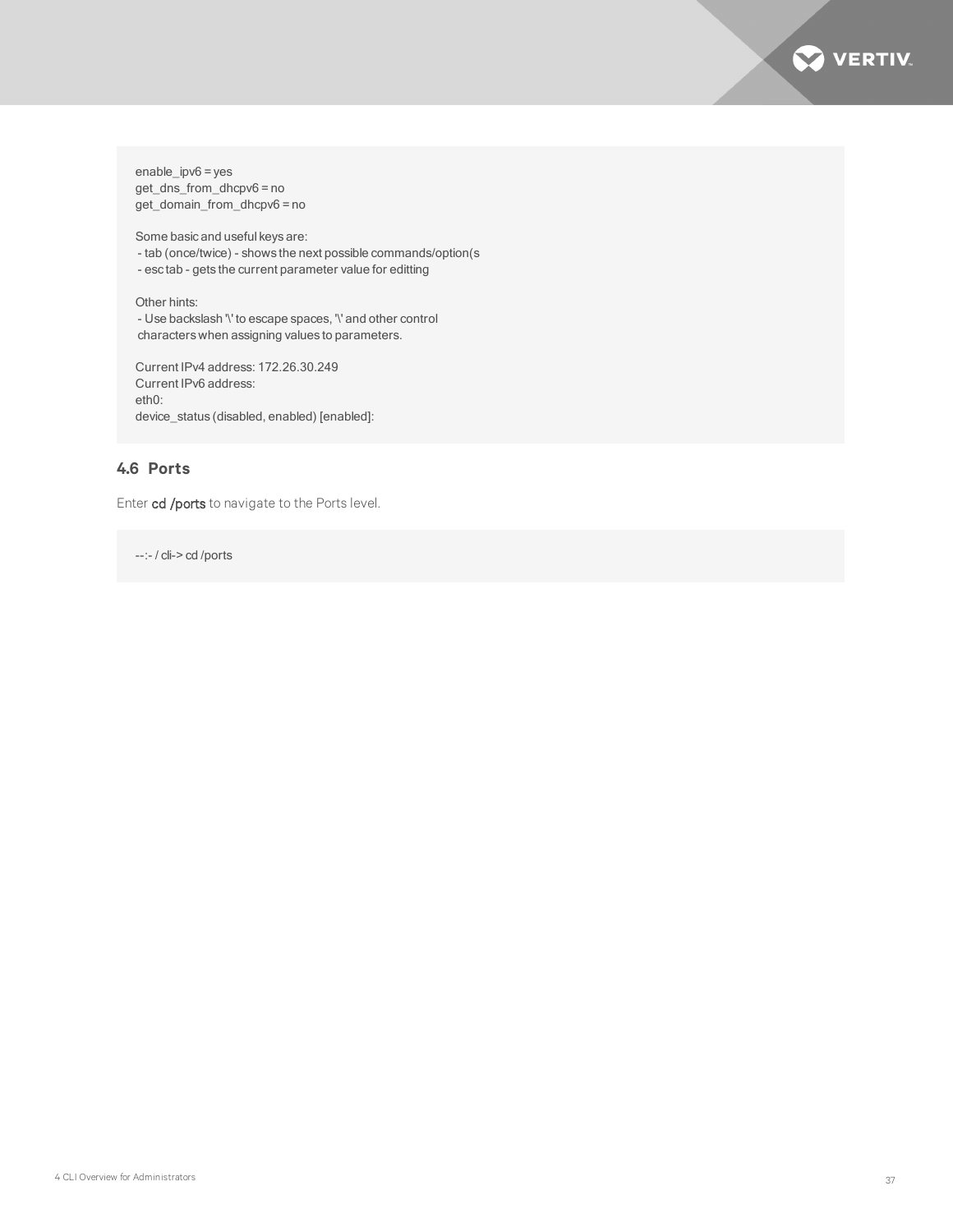| serial ports |               |          |                                        |  |
|--------------|---------------|----------|----------------------------------------|--|
|              | <port></port> |          |                                        |  |
|              |               | cas      |                                        |  |
|              |               |          | port_name=                             |  |
|              |               |          | enable_auto_discovery=                 |  |
|              |               |          | enable_speed_auto_detection=           |  |
|              |               |          | protocol=                              |  |
|              |               |          | authentication_type=                   |  |
|              |               |          | text_session_hot_key=                  |  |
|              |               |          | power_session_hot_key=                 |  |
|              |               |          | restful_hot_key=                       |  |
|              |               |          | telnet_port_alias=                     |  |
|              |               |          | ssh_port_alias=                        |  |
|              |               |          | raw_mode_port_alias=                   |  |
|              |               |          | port_ipv4_alias=                       |  |
|              |               |          | port_ipv4_alias_interface=             |  |
|              |               |          | port_ipv6_alias=                       |  |
|              |               |          | port_ip6_alias_interface=              |  |
|              |               |          | dcd_sensitivity=                       |  |
|              |               |          | enable_auto_answer=                    |  |
|              |               |          | dtr_mode=                              |  |
|              |               |          | dtf_off_interval=                      |  |
|              |               |          | line_feed_suppression=                 |  |
|              |               |          | null_after_cr_suspension=              |  |
|              |               |          | transmission_interval=                 |  |
|              |               |          | break_sequence=                        |  |
|              |               |          | break_interval=                        |  |
|              |               |          | show_multi-session_menu=               |  |
|              |               |          | log_in out_multi_session_notification= |  |
|              |               |          | information_message_notification=      |  |
|              |               | physical |                                        |  |
|              |               |          | enable_cisco_rj45_pin-out=             |  |
|              |               |          | status=                                |  |
|              |               |          | speed=                                 |  |
|              |               |          | parity=                                |  |
|              |               |          | data_bits=                             |  |
|              |               |          | stop_bits=                             |  |
|              |               |          | flow_control=                          |  |
|              |               |          |                                        |  |

Table 4.11 Ports Navigation Tree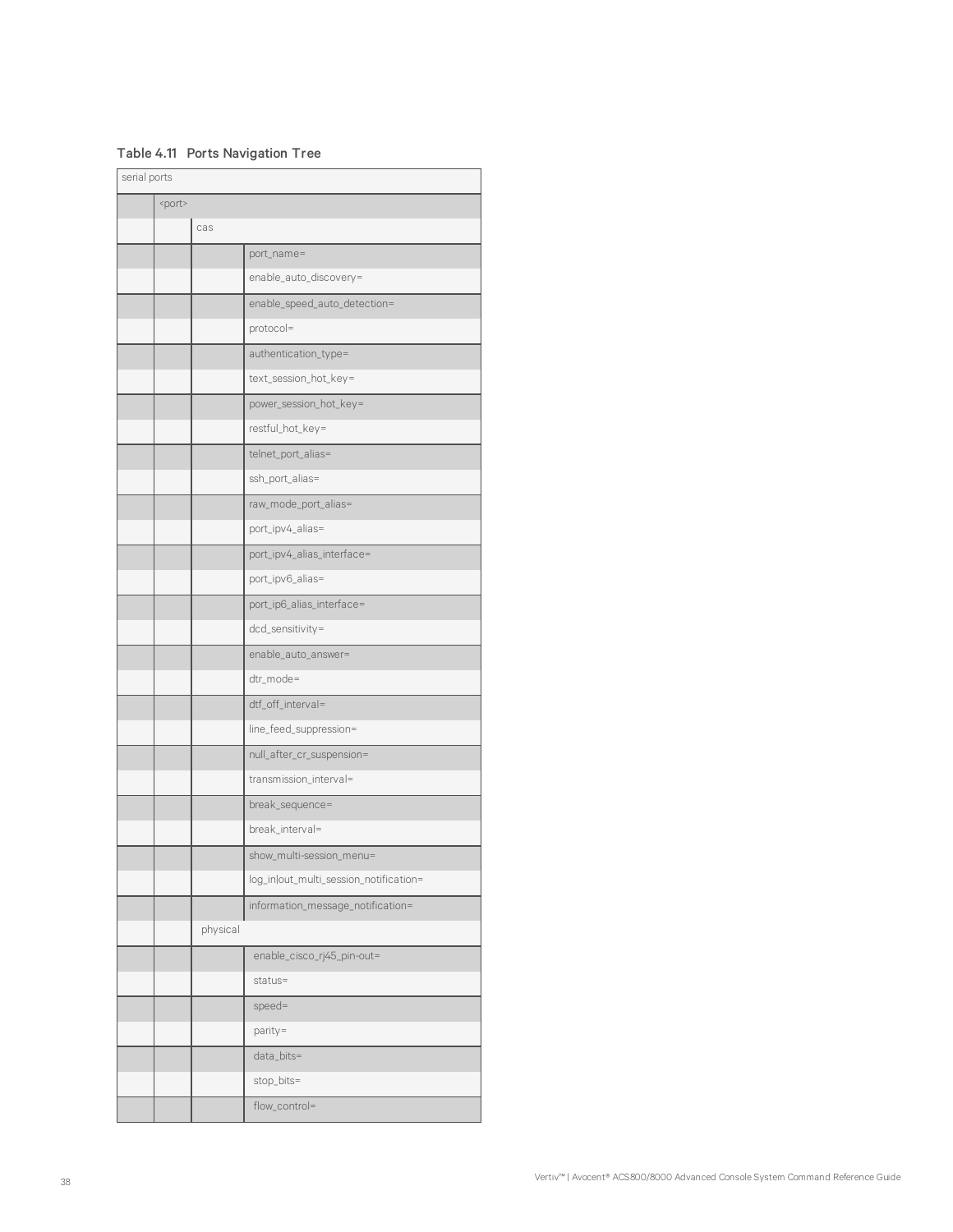

## Table 4.11 Ports Navigation Tree (continued)

|             |                   | data_buffering      |                                          |  |
|-------------|-------------------|---------------------|------------------------------------------|--|
|             |                   |                     | status=                                  |  |
|             |                   |                     | type=                                    |  |
|             |                   |                     | local_type=                              |  |
|             |                   |                     | time_stamp=                              |  |
|             |                   |                     | login logout_message=                    |  |
|             |                   |                     | serial_session_logging=                  |  |
|             |                   | alerts              |                                          |  |
|             |                   | power               |                                          |  |
|             | auxiliary ports   |                     |                                          |  |
|             | ttyM1             |                     |                                          |  |
|             |                   | status=             |                                          |  |
|             |                   | speed=              |                                          |  |
|             |                   | init_chat=          |                                          |  |
|             |                   | ppp_address=        |                                          |  |
|             |                   |                     | ppp_authentication=                      |  |
|             |                   | chap-interval=      |                                          |  |
|             |                   | chap-max-challenge= |                                          |  |
|             |                   | chap-restart=       |                                          |  |
|             | ppp_idle_timeout= |                     |                                          |  |
| cas_profile |                   |                     |                                          |  |
|             |                   | auto_discovery      |                                          |  |
|             |                   | settings            |                                          |  |
|             |                   |                     | auto_discovery_timeout_(seconds)=        |  |
|             |                   |                     | default_speed_on_auto_discovery_failure= |  |
|             |                   |                     | probe_speed_115200=                      |  |
|             |                   |                     | probe_speed_1200=                        |  |
|             |                   |                     | probe_speed_19200=                       |  |
|             |                   |                     | probe_speed_230400=                      |  |
|             |                   |                     | probe_speed_2400=                        |  |
|             |                   |                     | probe_speed_38400=                       |  |
|             |                   |                     | probe_speed_4800=                        |  |
|             |                   |                     | probe_speed_57600=                       |  |
|             |                   |                     | probe_speed_9600=                        |  |
|             |                   |                     | probe_timeout_(seconds)=                 |  |
|             |                   |                     |                                          |  |
|             | auto_answer       |                     |                                          |  |
|             |                   | input string        |                                          |  |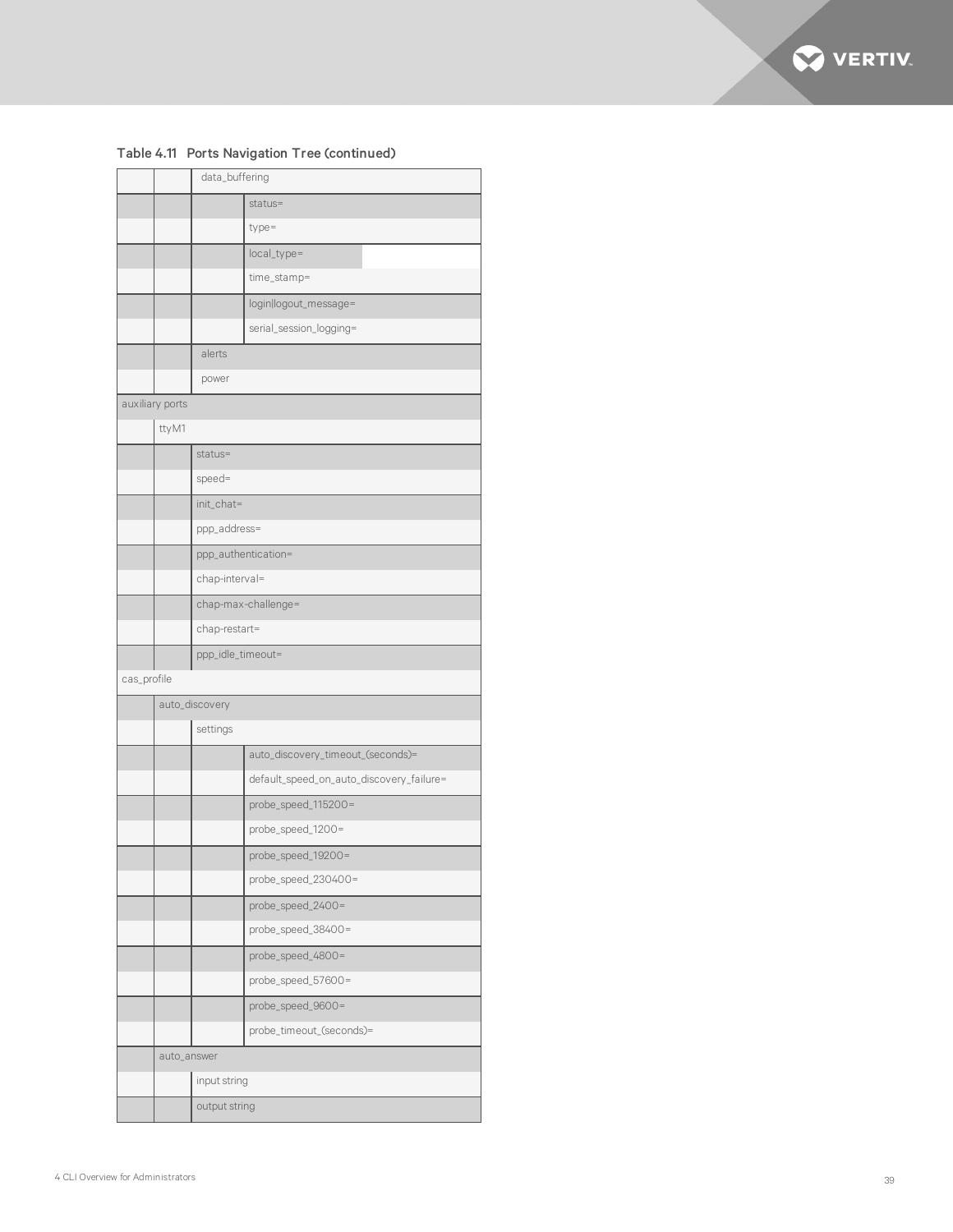|                | Table 4.11 Ports Navigation Tree (continued) |
|----------------|----------------------------------------------|
| auto_discovery |                                              |

|                 | auto_uiscovery   |                            |  |  |  |
|-----------------|------------------|----------------------------|--|--|--|
|                 |                  | probe_strings              |  |  |  |
|                 |                  | match_strings              |  |  |  |
|                 | pool_of_ports    |                            |  |  |  |
|                 |                  | pool_name=                 |  |  |  |
|                 |                  | pool_telnet_port_alias=    |  |  |  |
|                 |                  | pool_ssh_port_alias        |  |  |  |
|                 |                  | pool_raw_mode_port_alias=  |  |  |  |
|                 |                  | pool_ipv4_alias=           |  |  |  |
|                 |                  | pool_ipv4_alias_interface= |  |  |  |
|                 |                  | pool_ipv6_alias=           |  |  |  |
|                 |                  | pool_ipv6_alias_interface= |  |  |  |
|                 |                  | pool_members=              |  |  |  |
|                 | restful_settings |                            |  |  |  |
|                 |                  | action_name_<#>=           |  |  |  |
|                 |                  | http_method_<#>=           |  |  |  |
|                 |                  | $url - 4 ==$               |  |  |  |
|                 |                  | post_data_<#>=             |  |  |  |
|                 |                  | username_<#>=              |  |  |  |
|                 |                  | password_<#>=              |  |  |  |
| dial-in_profile |                  |                            |  |  |  |
|                 | secure_dial-in   |                            |  |  |  |
|                 |                  | callback_users             |  |  |  |
|                 |                  | ppp_otp_users              |  |  |  |
|                 | settings         |                            |  |  |  |
|                 |                  | log_in_to_appliance=       |  |  |  |
|                 |                  | otp_login_authentication=  |  |  |  |
|                 |                  | ppp_connection=            |  |  |  |
|                 |                  | ppplpap_authentication=    |  |  |  |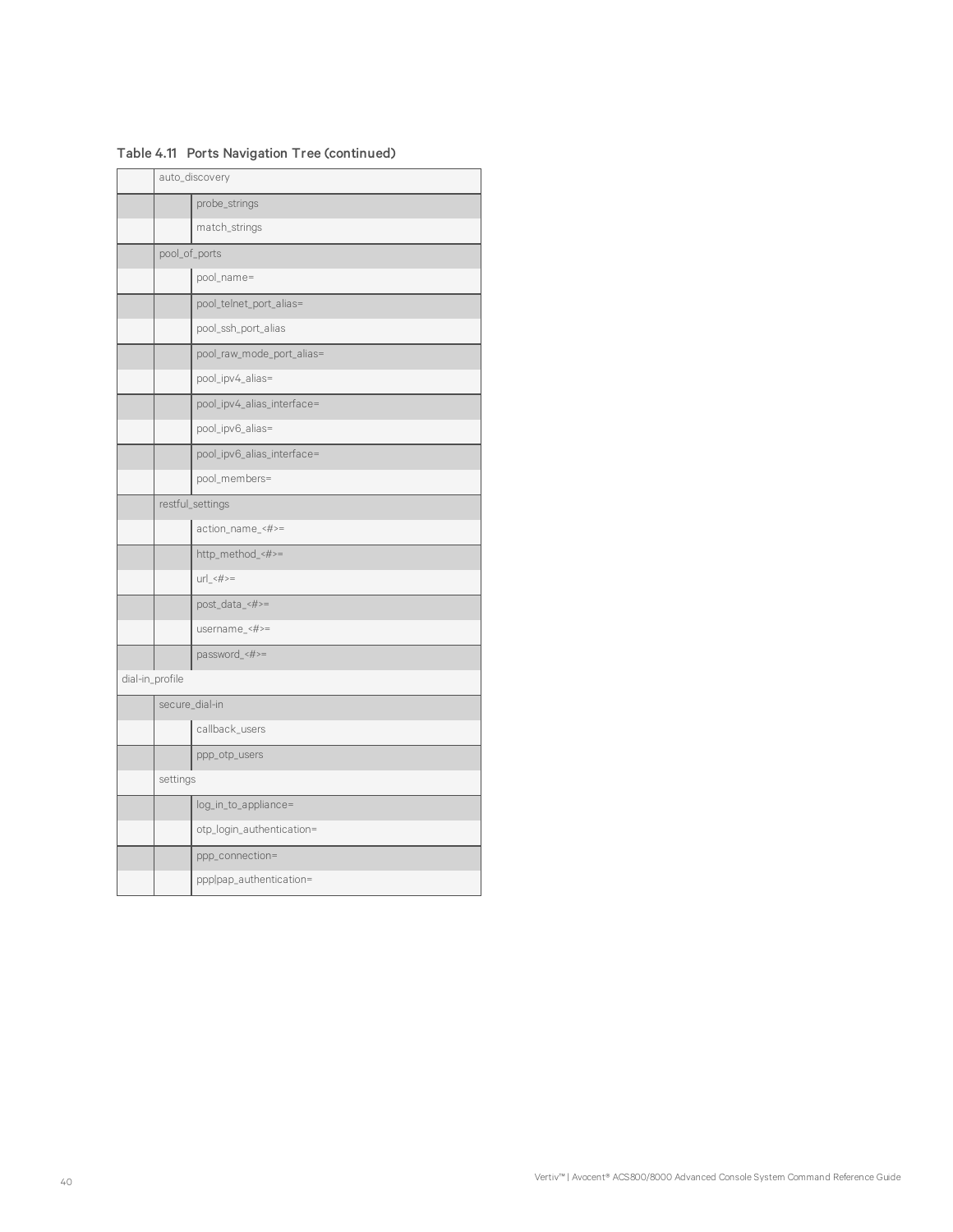

#### Table 4.12 Serial Port Commands

| <b>COMMAND</b>            | <b>SUMMARY</b>                                                                                                                                                                                                                                             |
|---------------------------|------------------------------------------------------------------------------------------------------------------------------------------------------------------------------------------------------------------------------------------------------------|
| set_cas                   | Edits the command to configure a list of serial ports with the CAS profile. Syntax: set cas <serial number="" port="">, <serial number="" port=""> This<br/>command has five sub-nodes: physical, cas, data_buffering, alerts and power.</serial></serial> |
| set_dial-in               | Edits the command to configure one serial port with the Dial-In profile. Syntax: set_dial-in <serial number="" port=""></serial>                                                                                                                           |
| set_dial-out              | Edits the command to configure one serial port with Dial-out on demand profile. Syntax: set_dial-out <serial number="" port=""></serial>                                                                                                                   |
| set_power                 | Edits the command to configure a list of serial ports with the Power profile. Syntax: set_power <serial number="" port="">, [<serial number="" port="">]<br/>This edit has two sub-nodes: physical and power.</serial></serial>                            |
| set socket-<br>client     | Edits the command to configure one serial port with Socket Client profile. Syntax: set_socket-client <serial number="" port=""></serial>                                                                                                                   |
| clone_ports               | Copies the configuration from one port to a list of serial ports. Syntax: clone_ports <serial number="" port=""></serial>                                                                                                                                  |
| reset_port_<br>to_factory | Resets the serial ports to factory configuration. (This is disabled for CAS profile.) Syntax: reset_port_to_factory <serial number="" port="">, [<serial]<br>port number&gt;]</serial]<br></serial>                                                        |
| enable_ports              | Enables serial ports. Syntax: enable_ports <serial number="" port="">, [<serial number="" port="">]</serial></serial>                                                                                                                                      |
| disable_ports             | Disables serial ports. Syntax: disable_ports <serial number="" port="">, [<serial number="" port="">]</serial></serial>                                                                                                                                    |

Example of how to set a list of serial ports 2, 5 and 6 with the CAS Profile and enable the status:

--:- serial\_ports cli-> cd /ports/serial\_ports --:- serial\_ports cli-> set\_cas 2,5,6 --:#- [serial\_ports/physical] cli-> set status=enabled --:#- [serial\_ports/physical] cli-> show selected items: 2,5,6 status = enabled rj45\_pin-out = auto speed = 9600 parity = none data\_bits = 8 stop\_bits = 1 flow\_control = none

To copy the configuration from serial port 5 to ports 10 and 15:

```
--:- serial_ports cli-> clone_ports 5
--:#- [serial_ports] cli-> show
Copy configuration from: 5
copy_configuration_to =
--:#- [serial_ports] cli-> set copy_configuration_to=10,15
--:#- [serial_ports] cli-> save
--:- serial_ports cli->
```
#### <span id="page-44-0"></span>**4.6.1 Auxiliary ports**

Enter cd /ports/auxiliary\_ports to navigate to the auxiliary ports level.

--:-cli-> cd /ports/auxiliary\_ports/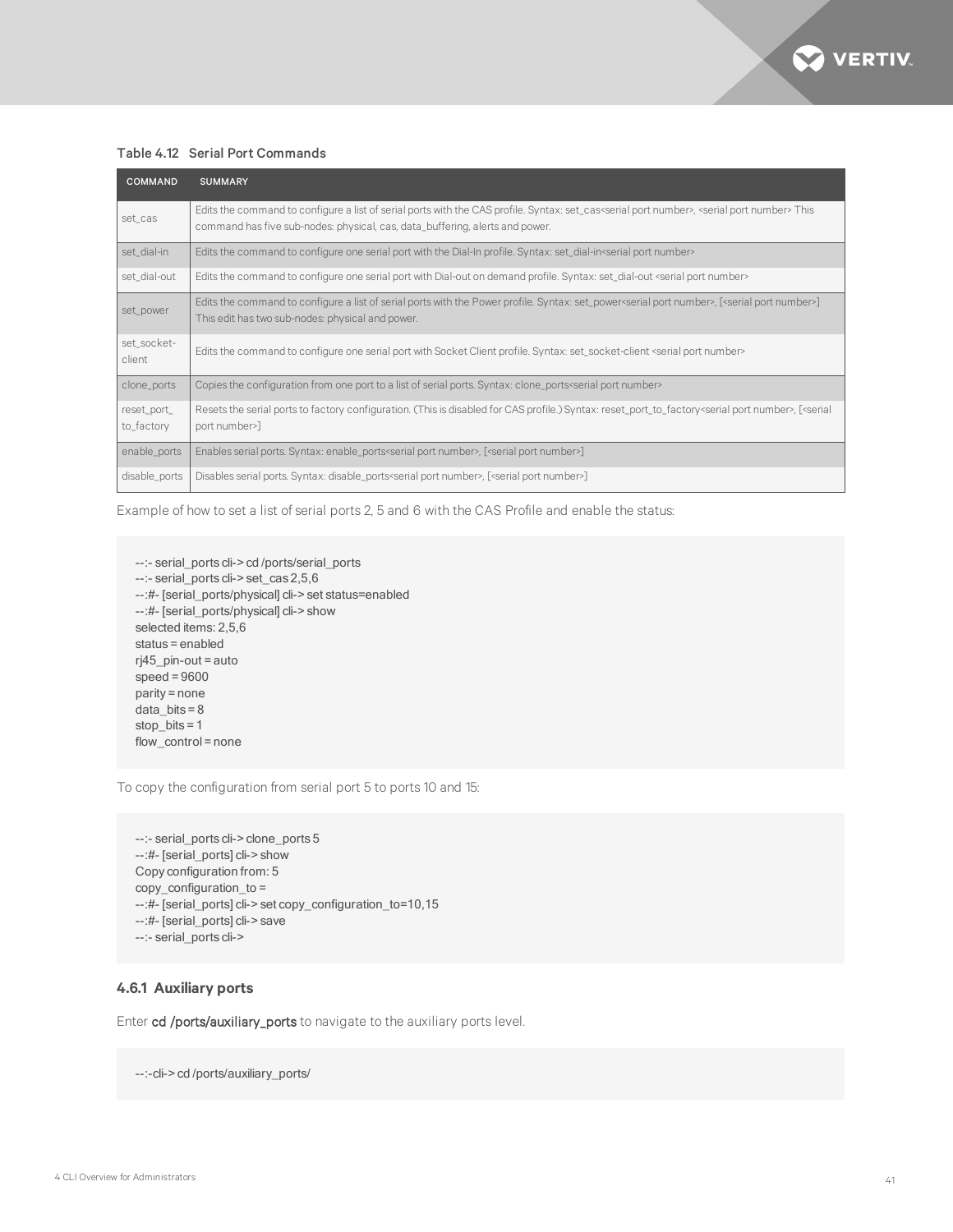If an internal modem is factory installed, the port profile can be set for either Dial-in or Dial-out on demand. The port name is ttyM1.

## <span id="page-45-0"></span>**4.7 Pluggable Devices**

Type show to display a list of all detected pluggable devices. Type cd\_<device name> to configure the device. SD cards and USB devices are only visible if the enable\_pluggable\_device detection setting is enabled in the system security profile.

| device name | device type | card | device path | device info   | status   | port |
|-------------|-------------|------|-------------|---------------|----------|------|
|             |             |      |             |               |          |      |
| ttyACM0     | Console     | usb  | usbslot     | $1 - 1.4$     | inserted | 34   |
| ttyUsB0     | Console     | usb  | usbslot     | $1 - 1.1.1$ . | inserted | 35   |
| ttyACM1     | Console     | usb  | usbslot     | $1 - 112$     | inserted | 33   |

## <span id="page-45-1"></span>**4.8 Authentication**

Enter cd /authentication to navigate to the authentication level.

--:- / cli-> cd /authentication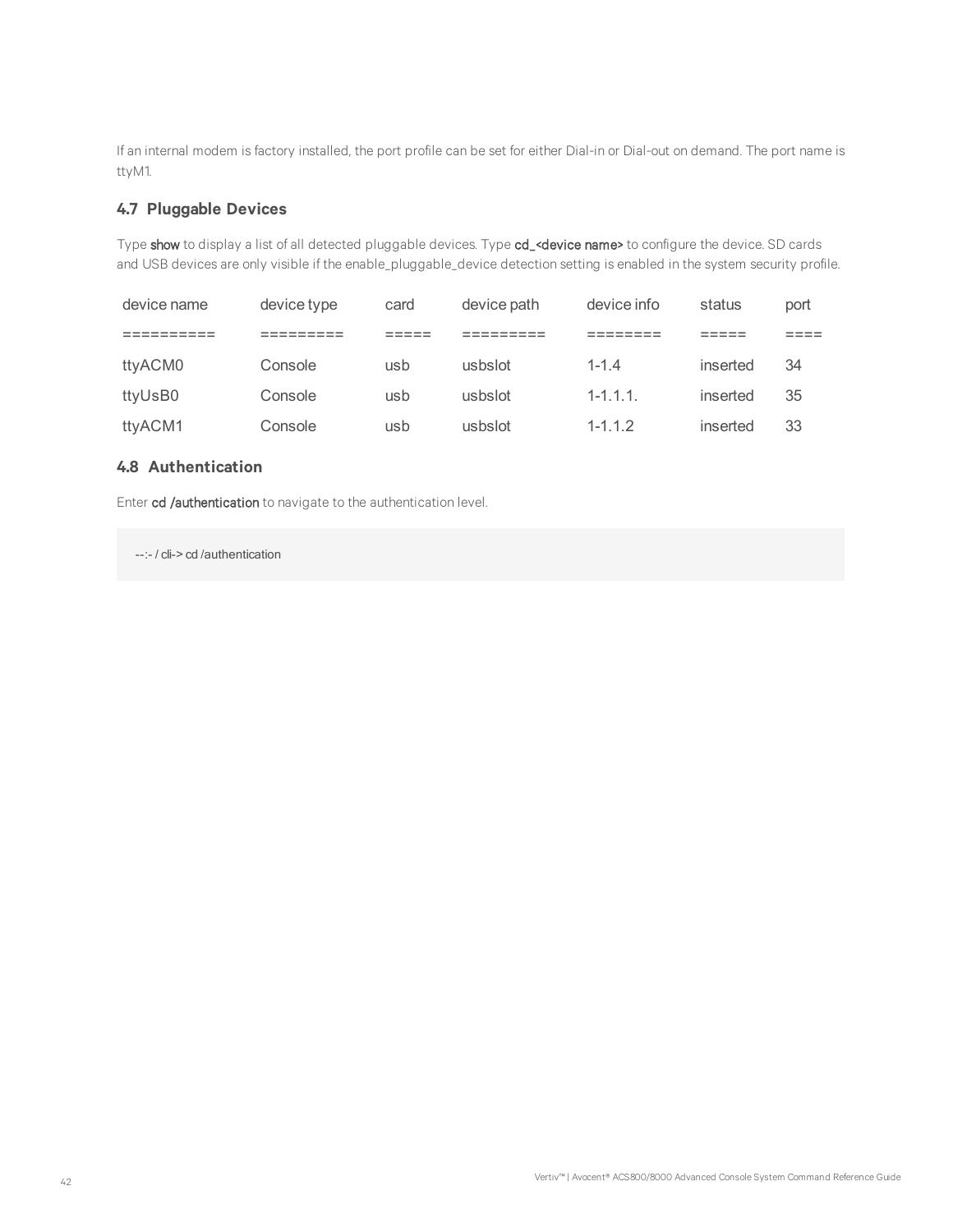

## Table 4.13 Authentication Navigation Tree

| authentication         |                          |                                                 |
|------------------------|--------------------------|-------------------------------------------------|
|                        | appliance_authentication |                                                 |
|                        | authentication_type=     |                                                 |
|                        | appliance_console_port=  | enable_fallback_to_local_type_for_root_user_in_ |
|                        | enable_single_sign-on=   |                                                 |
| authentication_servers |                          |                                                 |
|                        | radius                   |                                                 |
|                        |                          | first_authentication_server=                    |
|                        |                          | first_accounting_server=                        |
|                        |                          | second_authentication_server=                   |
|                        |                          | second_accounting_server=                       |
|                        |                          | secret=                                         |
|                        |                          | timeout=                                        |
|                        |                          | retries=                                        |
|                        |                          | enable_servicetype=                             |
|                        | tacacs+                  |                                                 |
|                        |                          | first_authentication_server=                    |
|                        |                          | first_accounting_server=                        |
|                        |                          | second_authentication_server=                   |
|                        |                          | second_accounting_server=                       |
|                        |                          | service=                                        |
|                        |                          | secret=                                         |
|                        |                          | $timeout=$                                      |
|                        |                          | retries=                                        |
|                        |                          | tacacs+_version=                                |
|                        |                          | enable_user-level=                              |
|                        | ldap(s) ad               |                                                 |
|                        |                          | server=                                         |
|                        |                          | $base =$                                        |
|                        |                          | $secure =$                                      |
|                        |                          | database_user_name=                             |
|                        |                          | database_password=                              |
|                        |                          | login_attributes=                               |
|                        | kerberos                 |                                                 |
|                        |                          |                                                 |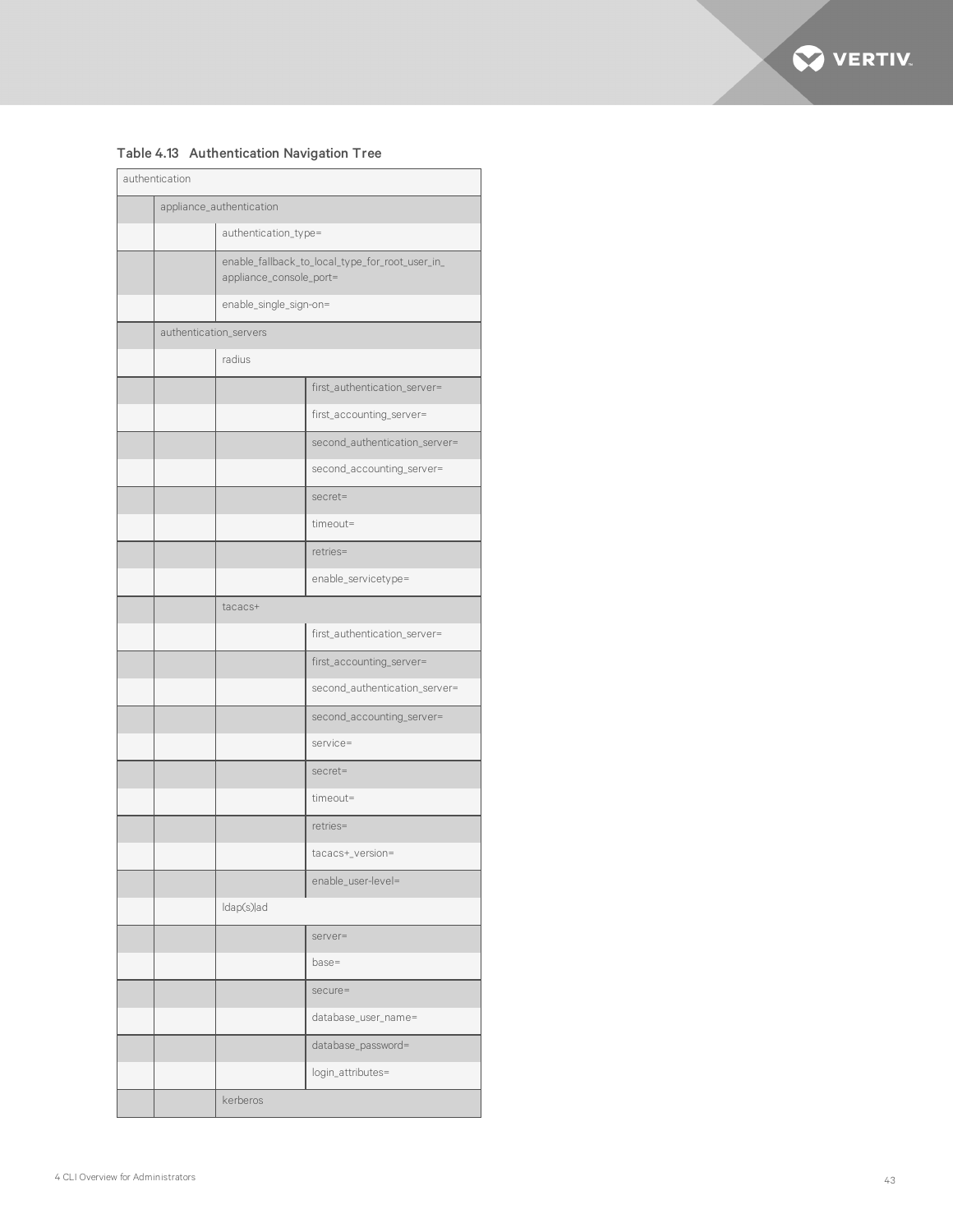#### Table 4.13 Authentication Navigation Tree (continued)

|  |        | server=            |
|--|--------|--------------------|
|  |        | realm_domain_name= |
|  |        | domain_name=       |
|  | dsview |                    |
|  |        | ip_address_1=      |
|  |        | ip_address_2=      |
|  |        | ip_address_3=      |
|  |        | ip_address_4=      |

## <span id="page-47-0"></span>**4.9 Users**

Enter cd /users to navigate to the users level.

--:- / cli-> cd /users

#### To add a user and password:

1. Enter cd users/local\_accounts/user\_names to navigate to the user\_names level.

```
--:- / cli-> cd users/local_accounts/user_names
```
2. Enter add. Then enter set with the parameters all on one line separated by spaces as shown.

```
--:- user_names cli-> add
```
- --:#- [user\_names] cli-> set user\_name=fred password=smith123abc confirm\_password=smith123abc
- --:#- [user\_names] cli->
	- 3. Enter save.

--:#- [user\_names] cli-> save

4. Enter show to verify that the new user has been added.

--:#- [user\_names] cli-> show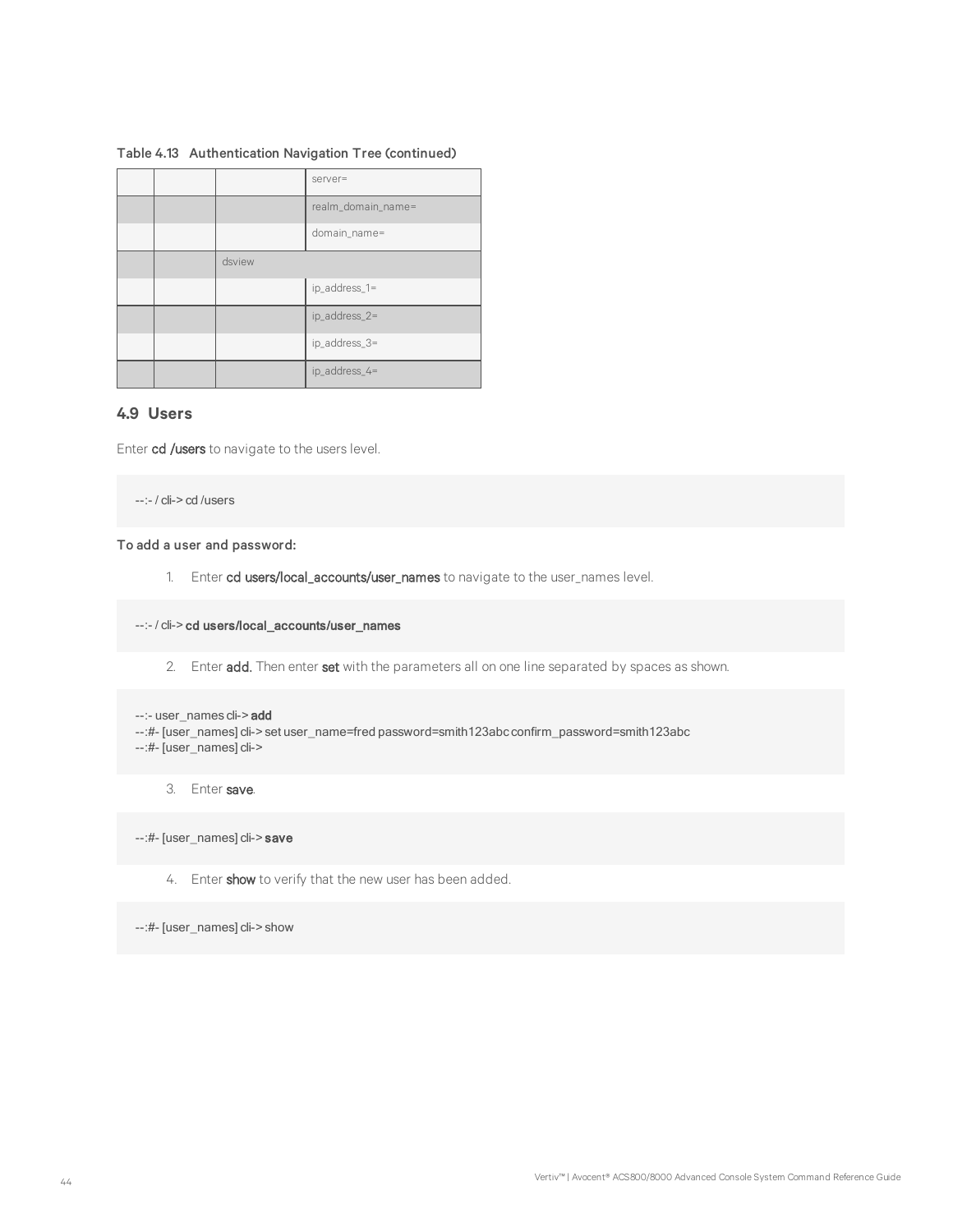

Table 4.14 Users Navigation Tree

| users |               |  |       |                     |                          |
|-------|---------------|--|-------|---------------------|--------------------------|
|       | authorization |  |       |                     |                          |
|       | groups        |  |       |                     |                          |
|       |               |  | admin |                     |                          |
|       |               |  |       | members             |                          |
|       |               |  |       |                     | admin                    |
|       |               |  |       |                     | root                     |
|       |               |  |       | login_profile       |                          |
|       |               |  |       |                     | session_timeout=         |
|       |               |  |       |                     | enable_log-in_profile=cd |
|       |               |  |       | access_rights       |                          |
|       |               |  |       |                     | serial                   |
|       |               |  |       |                     | power                    |
|       |               |  |       |                     | appliance                |
|       |               |  |       | appliance-admin     |                          |
|       |               |  |       | members             |                          |
|       |               |  |       | login_profile       |                          |
|       |               |  |       |                     | enable_log-in_profile=   |
|       |               |  |       | access_rights       |                          |
|       |               |  |       |                     | serial                   |
|       |               |  |       |                     | power                    |
|       |               |  |       |                     | appliance                |
|       |               |  |       | shell-login-profile |                          |
|       |               |  |       | members             |                          |
|       |               |  |       |                     | root                     |
|       |               |  |       | login_profile       |                          |
|       |               |  |       |                     | session_timeout=         |
|       |               |  |       |                     | enable_log-in_profile=   |
|       |               |  |       |                     | profile=                 |
|       |               |  |       |                     | cli_cmd=                 |
|       |               |  |       |                     | exit_after_executing=    |
|       |               |  |       |                     | access_rights            |
|       |               |  |       |                     | serial                   |
|       |               |  |       |                     | power                    |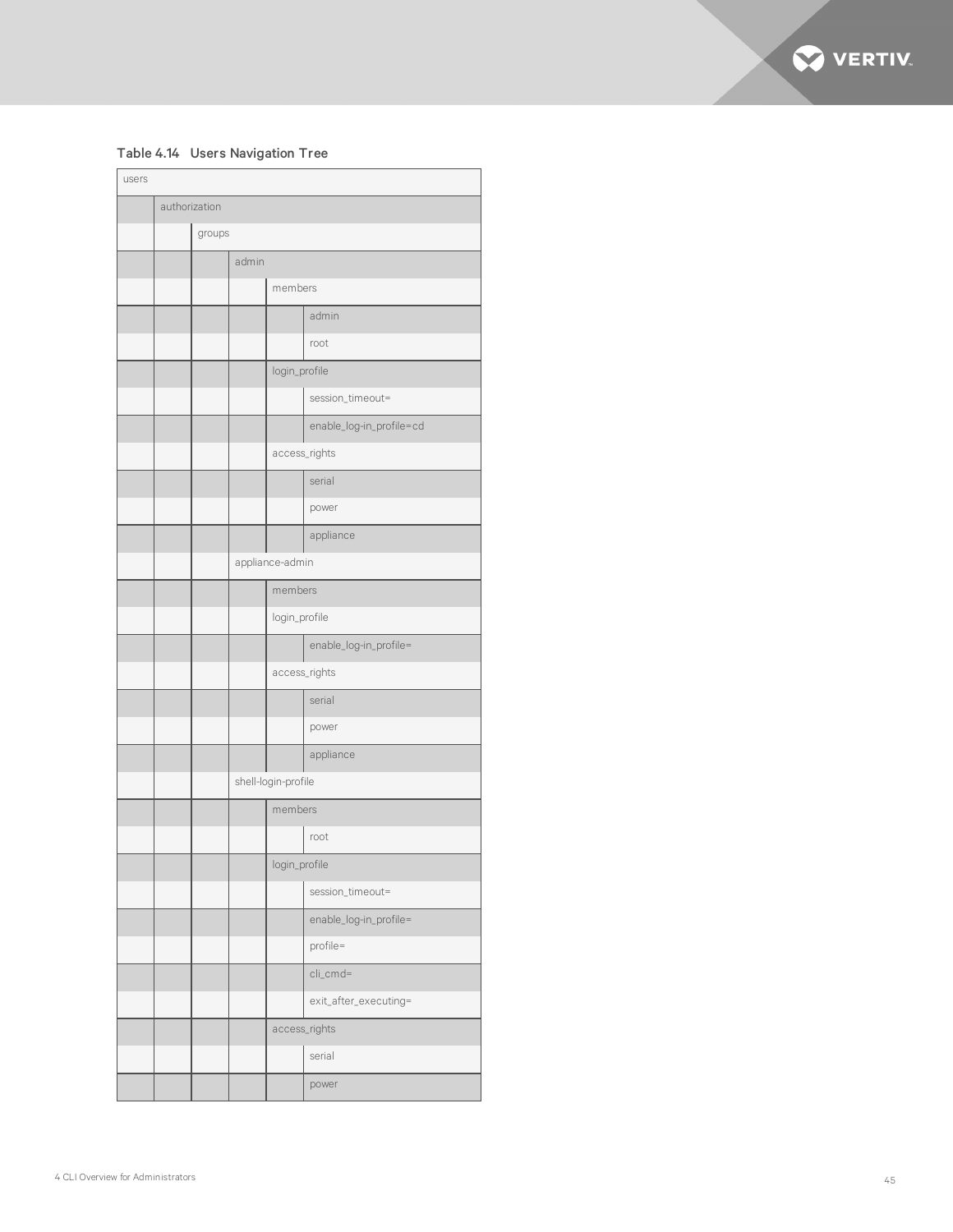| דו הדי שו שו |                |                      |                     | ssors navigation nice (continuou) |
|--------------|----------------|----------------------|---------------------|-----------------------------------|
|              |                |                      |                     | appliance                         |
|              |                | user                 |                     |                                   |
|              |                |                      | members             |                                   |
|              |                |                      | login_profile       |                                   |
|              |                |                      |                     | session_timeout=                  |
|              |                |                      |                     | enable_log-in_profile=            |
|              |                |                      |                     | access_rights                     |
|              |                |                      |                     | serial                            |
|              |                |                      |                     | power                             |
|              |                |                      |                     | appliance                         |
|              |                | dsview_access_rights |                     |                                   |
|              |                | map_to_=             |                     |                                   |
|              |                |                      | multi_access_mode=  |                                   |
|              |                |                      | kill_multi_session= |                                   |
|              |                |                      |                     | send_message_multi-session=       |
|              | local_accounts |                      |                     |                                   |
|              | user_names     |                      |                     |                                   |
|              |                | admin<br>root        |                     |                                   |
|              |                |                      | settings            |                                   |
|              |                |                      |                     | user_name=                        |
|              |                |                      |                     | password=                         |
|              |                |                      |                     | confirm_password=                 |
|              |                |                      |                     | password_change_at_next_login=    |
|              |                |                      |                     | user_group=                       |
|              |                |                      |                     | password_minimum_days=            |
|              |                |                      |                     | password_maximum_days=            |
|              |                |                      |                     | password_inactive_days=           |
|              |                |                      |                     | password_warning_days=            |
|              |                |                      |                     | account_expiration_date=          |
|              |                |                      |                     | access_rights                     |
|              |                |                      |                     | serial                            |
|              |                |                      |                     | power                             |
|              |                |                      |                     | appliance                         |
|              |                | password_rules       |                     |                                   |
|              |                |                      |                     |                                   |

Table 4.14 Users Navigation Tree (continued)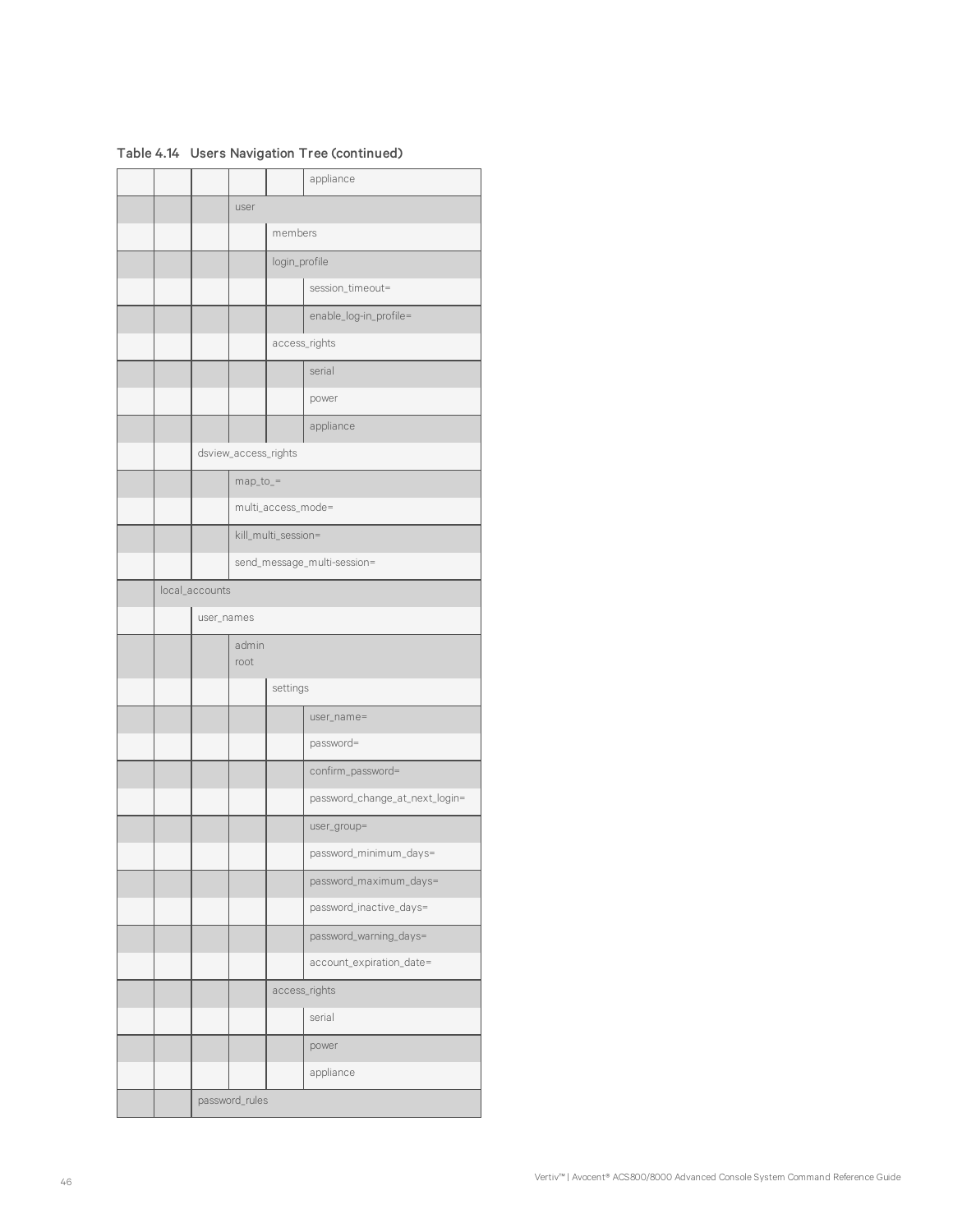

## Table 4.14 Users Navigation Tree (continued)

|  | check_password_complexity=                                   |
|--|--------------------------------------------------------------|
|  | min_digits=                                                  |
|  | min_upper_case_characters=                                   |
|  | min_special_characters=                                      |
|  | minimum_size=                                                |
|  | def_expiration_min_days=                                     |
|  | def_experiation_max_days=                                    |
|  | def_expiration_warning_days=                                 |
|  | number_of_permitted_failed_attempts_<br>$[O disabeled] =$    |
|  | account_lockout_duration_after_each_failed_login_<br>${min}$ |
|  | unlock_account_after_{min}_{0 manual_unlock}=                |

## <span id="page-50-0"></span>**4.10 Events\_and\_Logs**

Enter cd /events\_and\_logs to navigate to the events\_and\_logs level.

--:- / cli-> cd /events\_and\_logs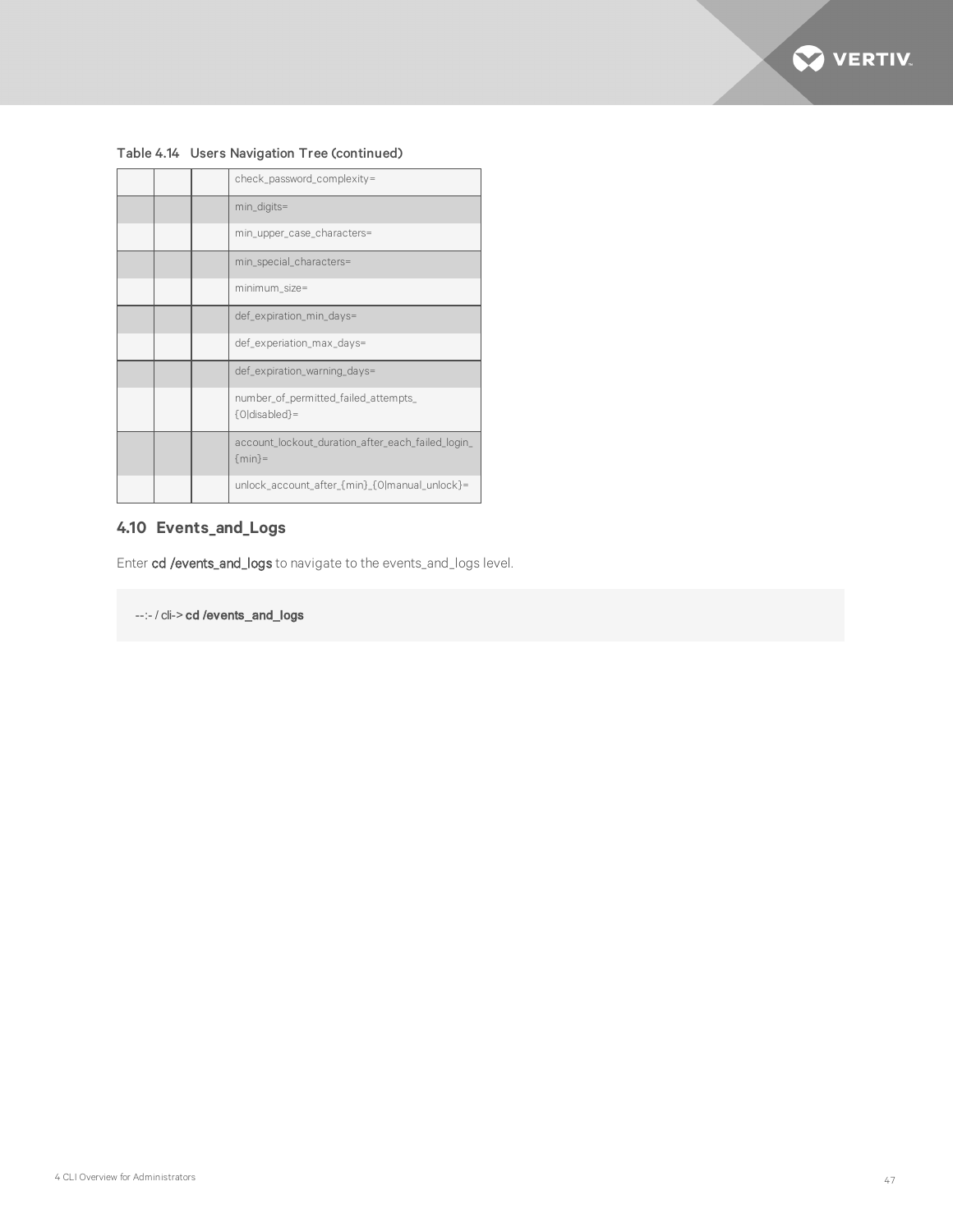| event list         |                                                                             |                                                          |  |  |  |  |  |  |
|--------------------|-----------------------------------------------------------------------------|----------------------------------------------------------|--|--|--|--|--|--|
| event destinations |                                                                             |                                                          |  |  |  |  |  |  |
|                    | syslog                                                                      |                                                          |  |  |  |  |  |  |
|                    | snmp trap                                                                   |                                                          |  |  |  |  |  |  |
|                    | sms                                                                         |                                                          |  |  |  |  |  |  |
|                    | email                                                                       |                                                          |  |  |  |  |  |  |
|                    | dsview                                                                      |                                                          |  |  |  |  |  |  |
| trap_forward       |                                                                             |                                                          |  |  |  |  |  |  |
| data_buffering     |                                                                             |                                                          |  |  |  |  |  |  |
|                    |                                                                             | local_data_buffering_settings                            |  |  |  |  |  |  |
|                    |                                                                             | segment_size_(kbytes)=                                   |  |  |  |  |  |  |
|                    |                                                                             | spare_segments=                                          |  |  |  |  |  |  |
|                    |                                                                             | nfs_data_buffering_settings                              |  |  |  |  |  |  |
|                    |                                                                             | nfs_server=                                              |  |  |  |  |  |  |
|                    |                                                                             | nfs_path=                                                |  |  |  |  |  |  |
|                    |                                                                             | segment_size_(kbytes)=                                   |  |  |  |  |  |  |
|                    |                                                                             | spare_segments=                                          |  |  |  |  |  |  |
|                    | local_nfs_<br>data_<br>buffering_<br>settings                               |                                                          |  |  |  |  |  |  |
|                    |                                                                             | close_log_files_and_open_new_ones_at_time_<br>$(hh:mm)=$ |  |  |  |  |  |  |
|                    |                                                                             | syslog_data_buffering_settings                           |  |  |  |  |  |  |
|                    |                                                                             | syslog_facility=                                         |  |  |  |  |  |  |
| appliance_loggin   |                                                                             |                                                          |  |  |  |  |  |  |
|                    | enable_session_logging=                                                     |                                                          |  |  |  |  |  |  |
| sensors            |                                                                             |                                                          |  |  |  |  |  |  |
|                    |                                                                             | current_temperature:(deg_c, display only)                |  |  |  |  |  |  |
|                    |                                                                             | maximum_temperature_(deg_c)=                             |  |  |  |  |  |  |
|                    | maximum_temperature_threshold_(deg_c)=(positive integer<br>between 0 and 4) |                                                          |  |  |  |  |  |  |
|                    |                                                                             | minimum_temperature_(deg_c)=                             |  |  |  |  |  |  |
|                    | between 0 and 4)                                                            | minimum_temperature_threshold_(deg_c)=(positive integer  |  |  |  |  |  |  |

## Table 4.15 Events and Logs Navigation Tree

## <span id="page-51-0"></span>**4.11 Power Management**

The Power Management Options are described in the following table.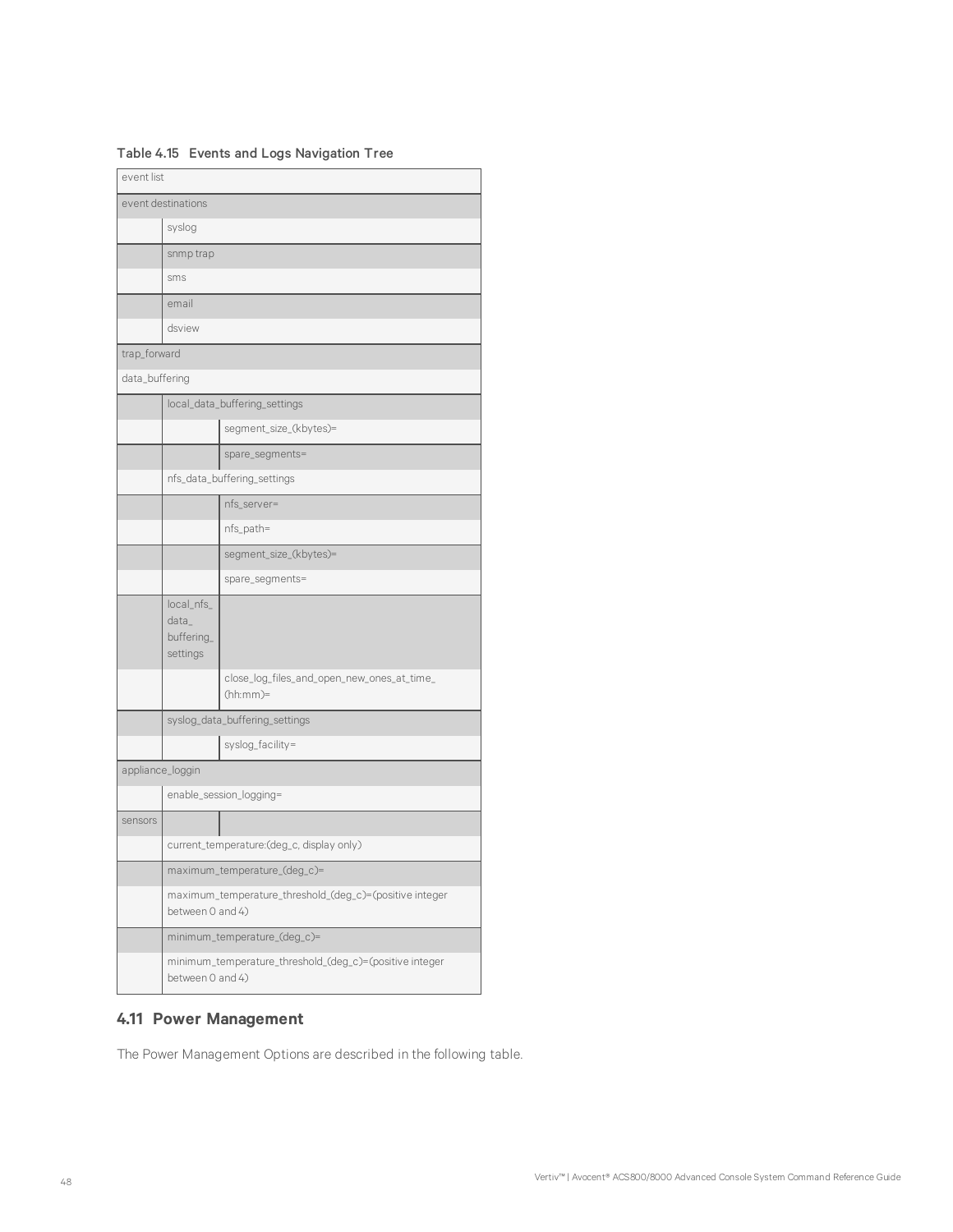

Table 4.16 Power Management Options Descriptions

| <b>OPTION</b>     | <b>DESCRIPTION</b>                                                                                                                                                                                                                                                                                                                        |
|-------------------|-------------------------------------------------------------------------------------------------------------------------------------------------------------------------------------------------------------------------------------------------------------------------------------------------------------------------------------------|
| pdus              | Allows an authorized user to reboot, restore factory default settings or to rename PDU(s). Also allows the authorized user to view information<br>about each PDU, monitor sensors, clear sensor values, set up syslogging of events related to the PDU, configure an alarm and the LED display<br>mode, and to manage outlets on the PDU. |
| login             | Lists the username and password for each type of PDU connected to the console system.                                                                                                                                                                                                                                                     |
| outlet_<br>groups | Lists all configured outlet groups that the current user is authorized to manage (to manage outlet groups, the user must be in a user group that is<br>authorized to manage all the outlets in the outlet group). An administrator can configure outlet groups                                                                            |
| network_<br>pdus  | Allows an administrator to add, edit or delete PDUs connected to the network. These PDUs will show up in the PDUs node when they are<br>discovered. Only power control opearation is supported by these PDUs.                                                                                                                             |
| ups               | Allows an authorized user to reboot, restore factory default settings, rename or view UPSs.                                                                                                                                                                                                                                               |
| network_<br>ups   | Allows an administrator to add, edit or delete UPSs connected to the network.                                                                                                                                                                                                                                                             |

#### To rename a PDU:

1. Log onto the CLI as an administrator and enter cd power\_management/pdus to navigate to the pdus level.

--:- / cli-> cd power\_management/pdus

2. Type rename and press Tab Tab to expand the parameters.

--:- pdus cli-> rename <PDU\_ID>

3. Enter setnewpdu\_id=<new\_PDU\_ID>.

--:#- [pdus] cli-> set new\_pdu\_id=mypdu

--:#- [pdus] save

NOTE: See the Avocent® ACS800/8000 Advanced Console System Installation/User guide for how to perform other authorized PDU configuration options.

#### To manage power for a selected outlet:

<span id="page-52-0"></span>See [cycle, on, off, lock and unlock](#page-14-2) on page 11 for how to manage power at the power\_management level.

## **4.12 Active Sessions Information**

The Active Session information fields are described in the following table. An authorized user can kill an active session with the Kill command.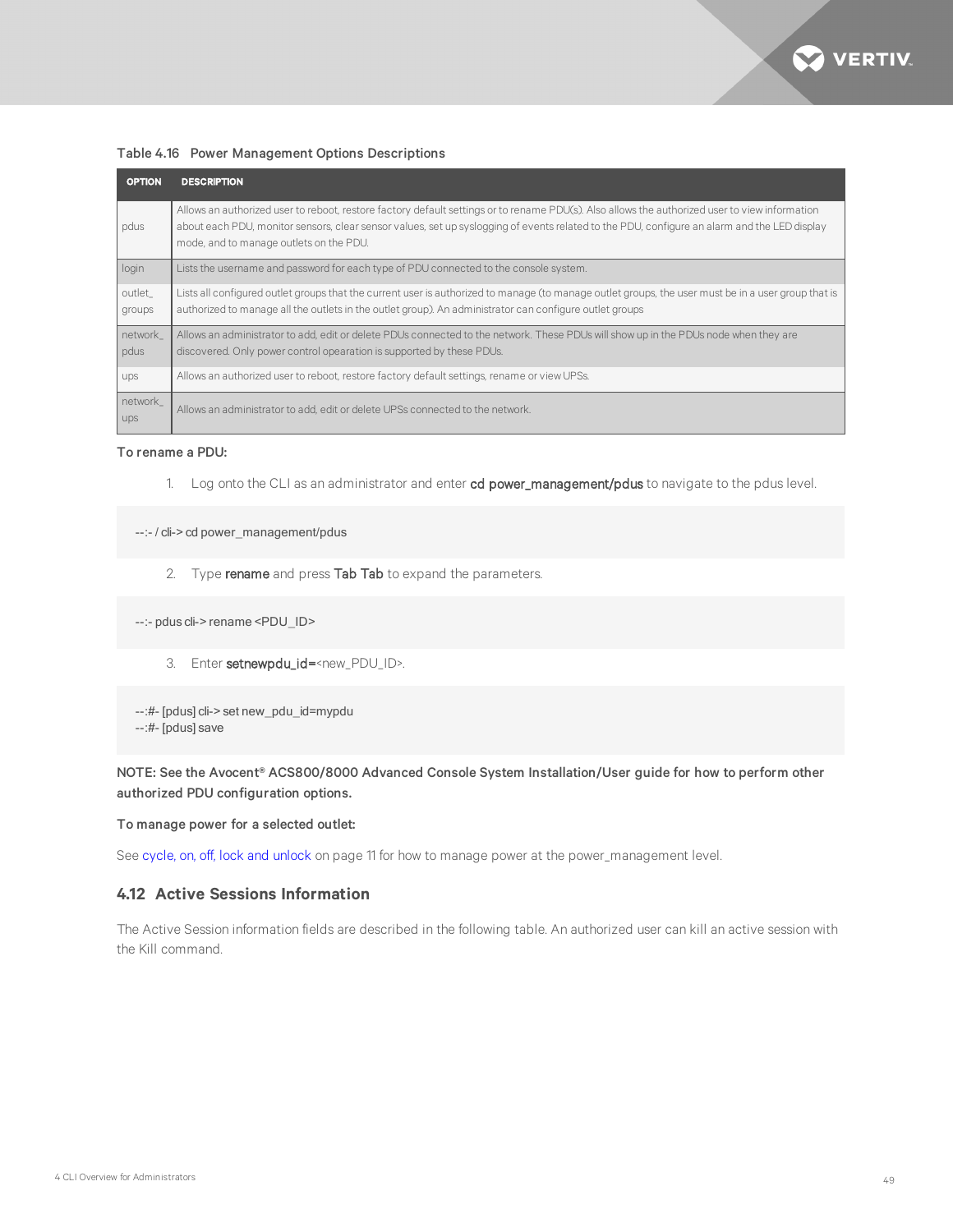#### Table 4.17 Active Sessions Field Descriptions

| <b>FIELD</b>    | <b>DESCRIPTION</b>                                   |
|-----------------|------------------------------------------------------|
| user            | Logged in user                                       |
| client ip       | Source of the connection                             |
| creation time   | Time of the session creation                         |
| session_type    | Type of session (console, http)                      |
| connection_type | Type of connection (cli, wmi - that is, Web Manager) |
| target_name     | Target name or alias if session is an access session |
| id              | Session ID                                           |
| parent id       | Parent ID if session is a subsession                 |

#### To view and kill Active\_Sessions:

1. From the / level CLI prompt, enter cd active\_sessions.

```
--:- / cli-> cd active_sessions
--:- active sessions cli->
```
2. Enter show. Information displays as shown about all active sessions.

| user  | client ip | creation time                  | session<br>type | connection type | target<br>name | id | parent id |
|-------|-----------|--------------------------------|-----------------|-----------------|----------------|----|-----------|
|       |           |                                |                 |                 |                |    |           |
| admin | none      | 14 Feb 2017 03:53:22<br>PM UTC | console         | cli             |                | 37 |           |

3. To kill a session (if authorized), enter **kill\_session** followed by the session number.

#### <span id="page-53-0"></span>**4.13 Change Password**

Enter cd change\_password to change your own password for the appliance.

To change your password:

- 1. From the cli prompt, type cd change\_password.
- 2. On a single line, enter your old password and enter and confirm the new password by typing set old\_ password=<password> new\_password=<new password> confirm\_password=<new password> then press Enter.

```
--:- / cli-> cd change_password
```
--:- change\_password cli-> set old\_password=avocent new\_password=password confirm\_password=password

NOTE: You must enter all password parameters on a single line. You will receive an error message if you try to enter the old password on a separate line.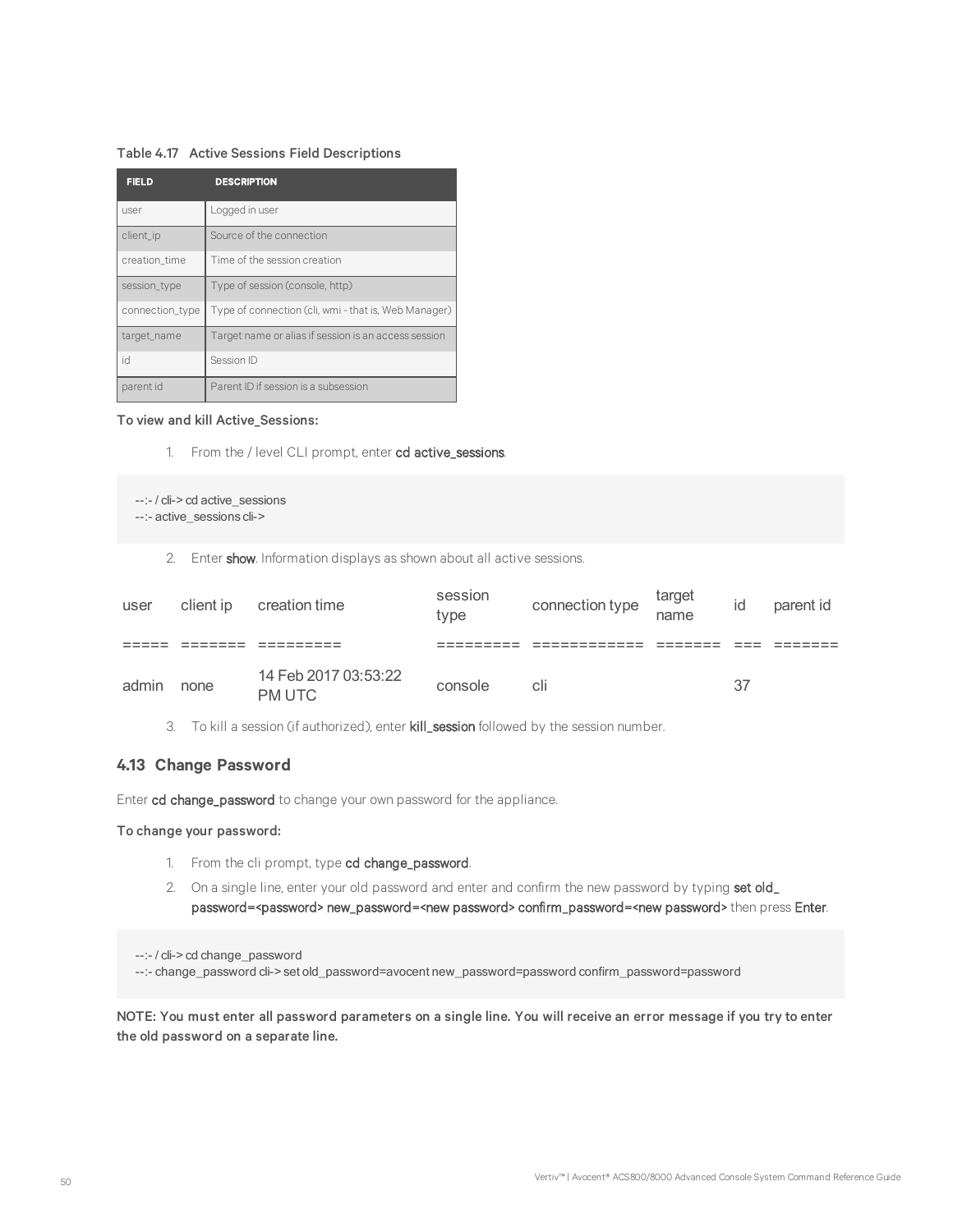

# <span id="page-54-0"></span>**APPENDICES**

## <span id="page-54-1"></span>**Appendix A: Recovering a Console System That Will Not Boot From Flash**

The following procedure should only be used as a last resort for a console system that will not boot from flash. You will need physical access to both the console system and the console port using a PC with a serial port using PuTTY or another terminal emulation program.

## IMPORTANT! This procedure will completely re-initialize the console system flash to its factory defaults and erase all configuration and data.

#### To recover a console system that will not boot from flash:

- 1. Turn off the console system.
- 2. Connect a PC to the console port of the console system using 9600 baud and 8, N, 1 for data bits, parity and stop bits.
- 3. Turn on the console system.
- 4. Press any key on your keyboard to obtain the U-Boot prompt when you see the message "Hit any key to stop autoboot."
- 5. Place a Vertiv-provided firmware file named firmware-ngacs.fl on a fresh 1GB, 2GB or 4GB USB stick.
- 6. Insert the USB stick into any USB port on the console system.

## NOTE: The USB stick should be the only USB device connected to the console system.

- 7. At the U-Boot prompt, type usb\_boot single.
- 8. Wait for the console system to boot to a "#" promp,t then type recover-flash.sh.
- 9. A warning, followed by a second warning, displays. Type yes at each warning to begin initialization of the console system.

After the console system reboots, you can upgrade the firmware from the web UI.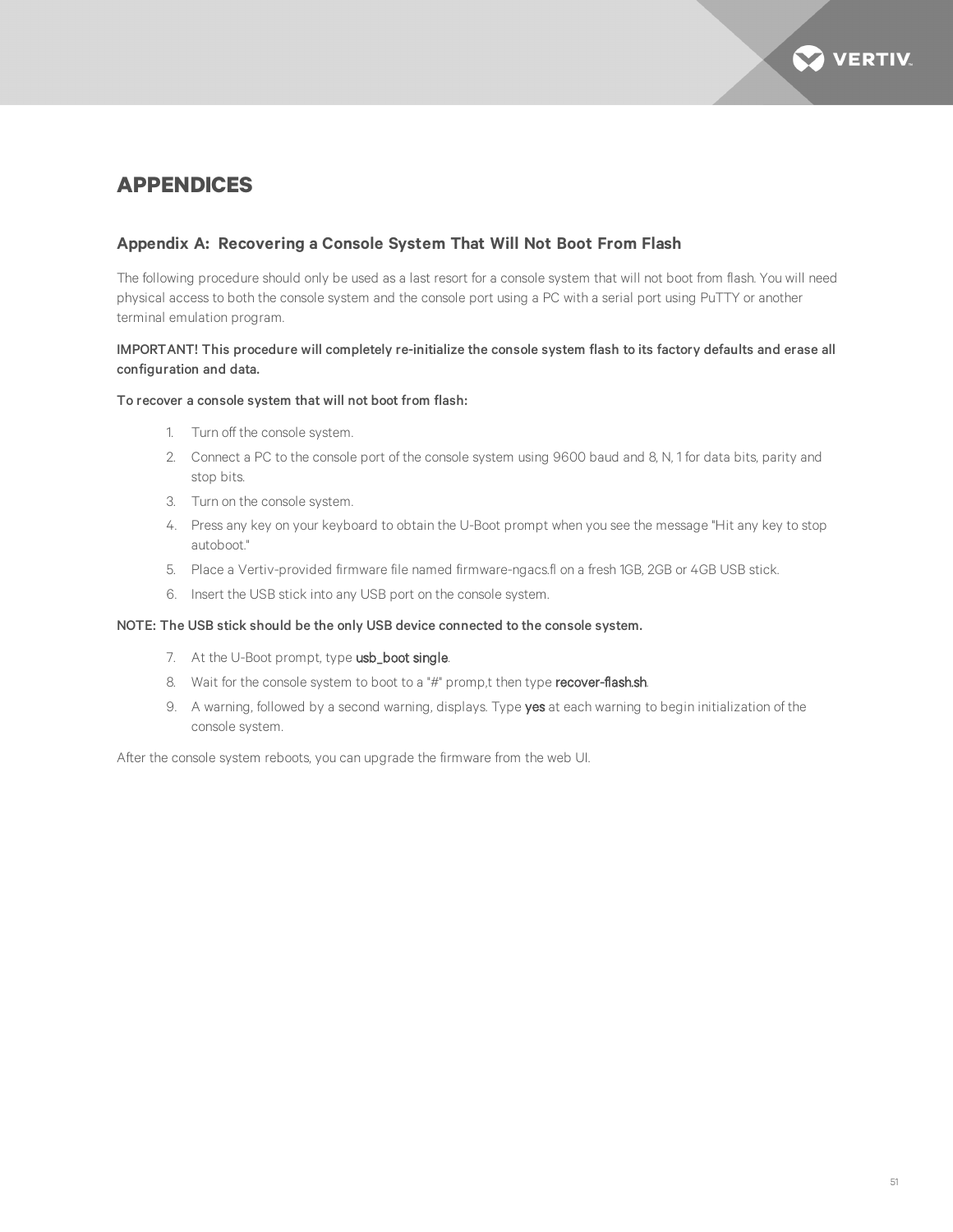This page intentionally left blank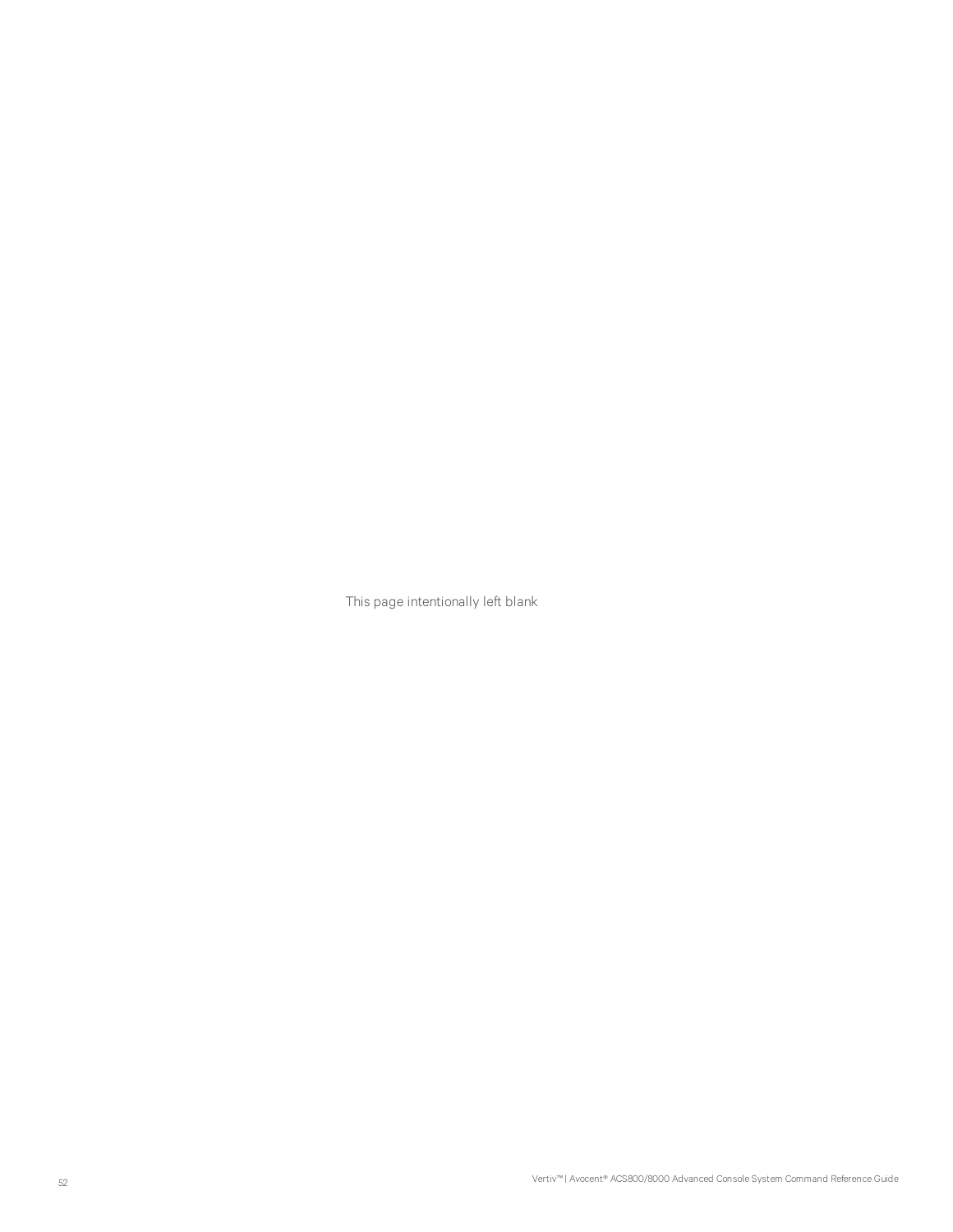

## <span id="page-56-0"></span>**Appendix B: Migration CLI**

The Migration CLI is a tool that allows you to configure an Avocent® ACS800/8000 Advanced Console System that is running scripts based in the ACS Advanced Console Server or ACS5000 Advanced Console Server. Scripts based in the ACS6000 Advanced Console Server can be run directly on an ACS800/8000 Advanced Console System. For full configuration and management commands, it is recommended you use the CLI of the Avocent® ACS800/8000 Advanced Console System.

## NOTE: References to an ACS Advanced Console Server in this section refer to the ACS Advanced Console Server or the ACS5000 Advanced Console Server.

In the ACS800/8000 console system, the login profile for the user "root" goes directly to the shell prompt. This will allow the root user to run Migration CLI commands out of the ACS800/8000 console system. A new group, "login-profile-shell," is created with only root as a member. To run commands based from an ACS advanced console server, a root user should type CLI before the command.

## **B.1 Access rights**

The access rights on the ACS8000 console system are based on authorization groups. The administrator configures the serial ports the group can access. To allow you to configure access rights, the following table displays authorization groups that will be created on the ACS8000 console system when using the Migration CLI.

| <b>GROUP</b>                      | <b>MEMBERS</b>                                          | <b>PERMISSIONS</b>                                                   |
|-----------------------------------|---------------------------------------------------------|----------------------------------------------------------------------|
| cli_mus_ttySxx                    | Users who can open a second session to a serial port.   | Access to a serial port in a multi-session (read/write or read only) |
| cli_power_ttySxx                  | Users who have power control in a serial port.          | Power control (on/off/cycle) of outlets merged to a serial port.     |
| cli access_ttySxx                 | Users who can access a serial port in a single session. | Access to a serial port in a single read/write session.              |
| cli_pmd_<br><username></username> | susername>                                              | Power control of the outlet                                          |

#### Table B.1 Access Rights Groups

#### **B.2 Exceptions**

This section will list all console system CLI commands not available in the Migration CLI for the ACS800/8000 console system. For a list of available commands, see the Avocent® ACS Advanced Console Server Installation/User Guide or Avocent® ACS5000 Advanced Console Server Installation/User Guide.

The following commands or values are not supported by the Migration CLI: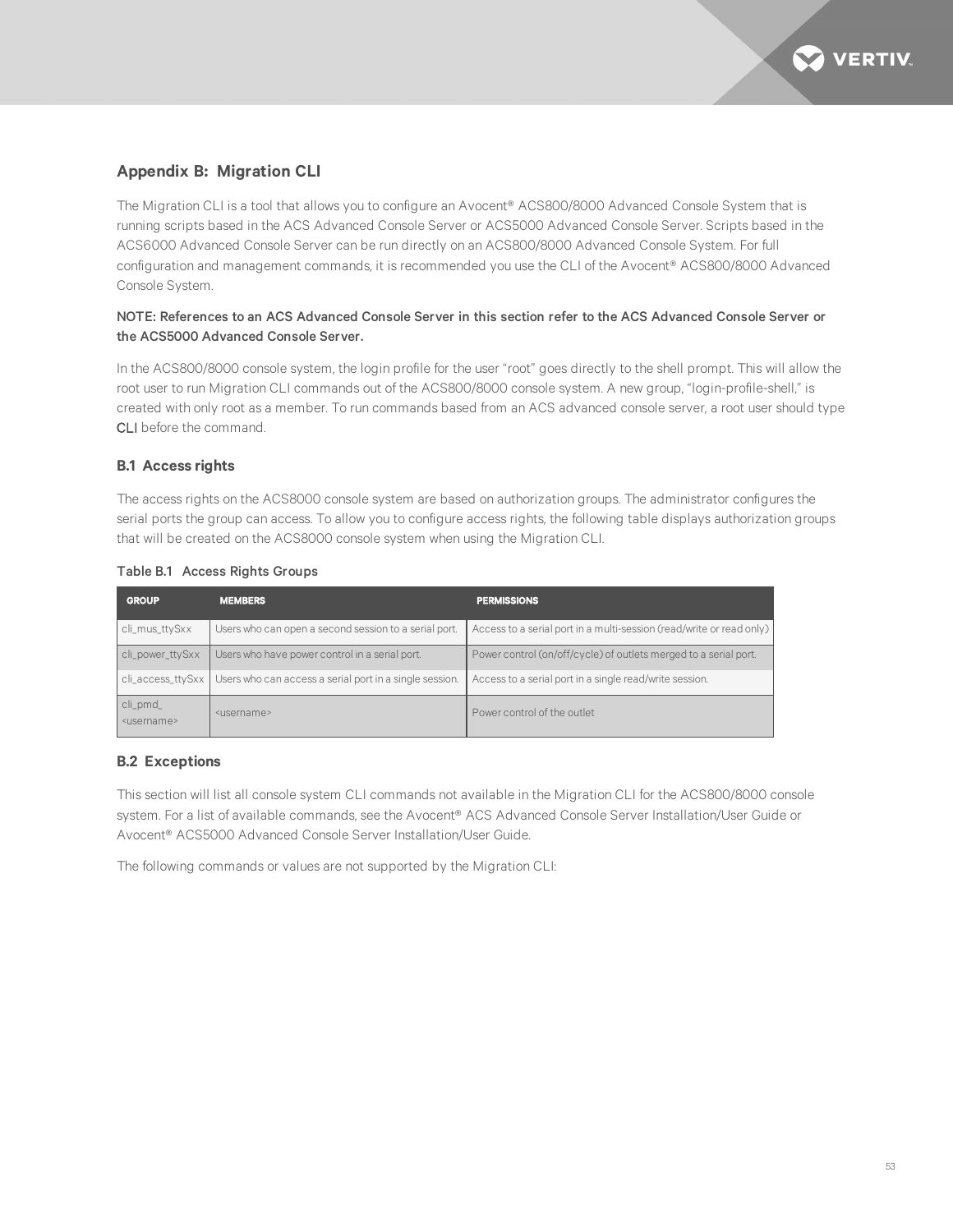## Table B.2 Commands Not Supported by the Migration CLI

| <b>COMMAND</b>                       | <b>VALUE OR DESCRIPTIONS</b>                |  |
|--------------------------------------|---------------------------------------------|--|
| administration                       |                                             |  |
| backupconfig loadfrom sd             | N/A                                         |  |
| backupconfig saveto sd               | N/A                                         |  |
| upgradefw checkum                    | N/A                                         |  |
| application                          |                                             |  |
| connect                              | N/A                                         |  |
| pm                                   | N/A                                         |  |
| view                                 | N/A                                         |  |
| config administration bootconf       |                                             |  |
| bootype                              | bootp/both/ftp                              |  |
| flashtest                            | full/skip                                   |  |
| maxevents                            | <number></number>                           |  |
| ramtest                              | full/quick/skip                             |  |
| config administration notifications  |                                             |  |
| addemail                             | N/A                                         |  |
| addpager                             | N/A                                         |  |
| addsnmptrap                          | N/A                                         |  |
| alarm                                | N/A                                         |  |
| delete                               | N/A                                         |  |
| edit                                 | N/A                                         |  |
| config application pmdconfig general |                                             |  |
| add                                  | N/A                                         |  |
| delete                               | N/A                                         |  |
| config application terminalmenu      |                                             |  |
| add                                  | N/A                                         |  |
| delete                               | N/A                                         |  |
| menutitle                            | N/A                                         |  |
| config network hostSettings          |                                             |  |
| secipaddress                         | <nnn.nnn.nnn.nnn></nnn.nnn.nnn.nnn>         |  |
| secsubnetmask                        | <nnn.nnn.nnn.nnn></nnn.nnn.nnn.nnn>         |  |
| mtu                                  | N/A                                         |  |
| config physicalports access          |                                             |  |
| users/groups                         | accepts only list of usernames              |  |
| authtype                             | assume local                                |  |
| termshell                            | <shell command=""></shell>                  |  |
| logintimeout                         | <login in="" seconds="" timeout=""></login> |  |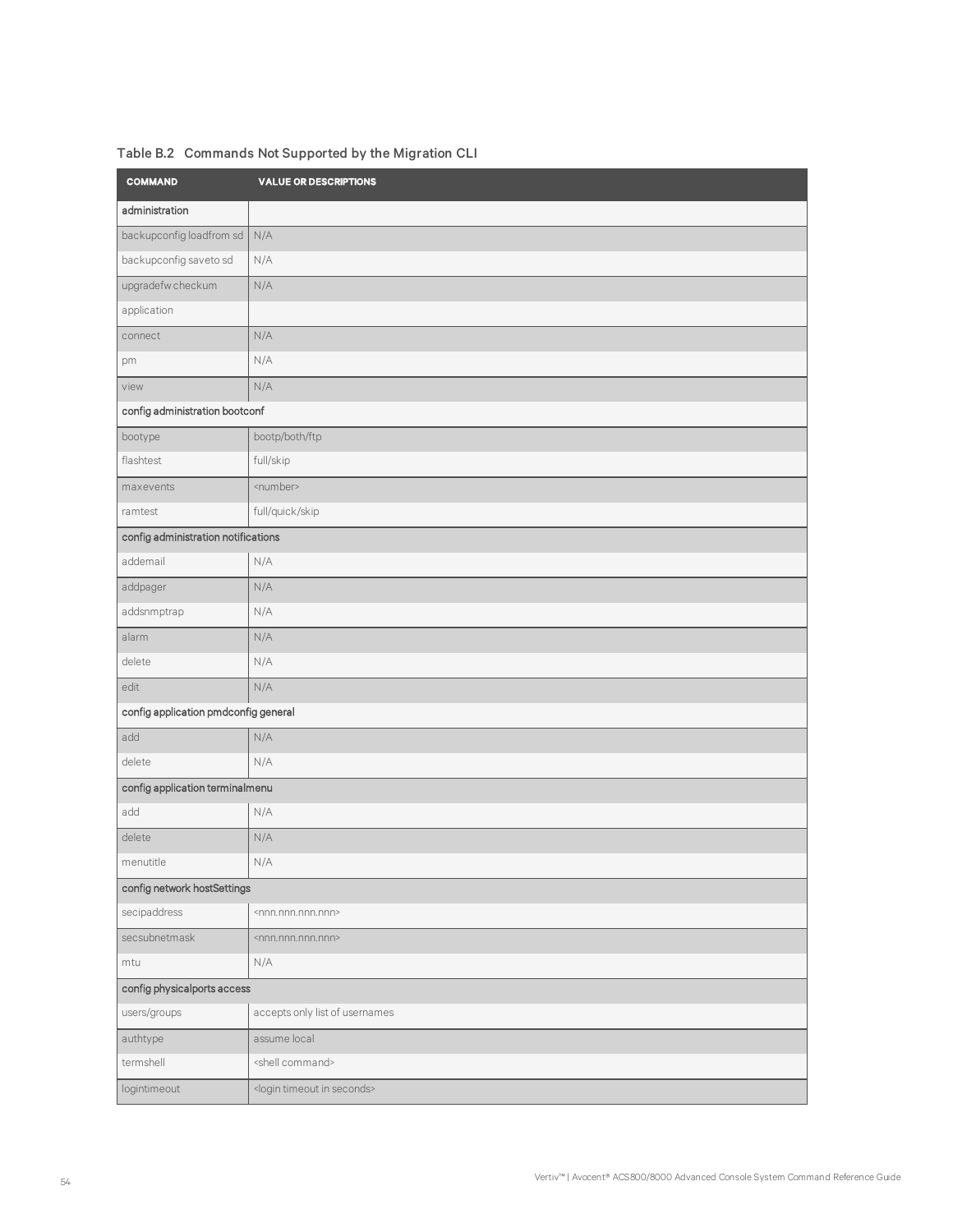

| <b>COMMAND</b>                        | <b>VALUE OR DESCRIPTIONS</b>                                                                                                |  |  |
|---------------------------------------|-----------------------------------------------------------------------------------------------------------------------------|--|--|
| config physicalports databuffering    |                                                                                                                             |  |  |
| mode                                  | cir/lin                                                                                                                     |  |  |
| showmenu                              | file/fileanderase/no/noerase/yes                                                                                            |  |  |
| syslogsize                            | <record bytes[40-255]="" in="" length=""></record>                                                                          |  |  |
| config physicalports general          |                                                                                                                             |  |  |
| pmsessions                            | none/ssh/ssh_telnet/telnet                                                                                                  |  |  |
| protocol                              | bidirectionaltelnet, consoleraw, cslip, local, rawsocket, slip, sshv1, sshv2, telnet                                        |  |  |
|                                       | config physicalports multiuser                                                                                              |  |  |
| users                                 | accepts only list of users                                                                                                  |  |  |
| sniffmode                             | in/inout/no/out                                                                                                             |  |  |
| config physicalports other            |                                                                                                                             |  |  |
| SSHexitkey                            | <ssh exit="" key=""></ssh>                                                                                                  |  |  |
| banner                                | <login banner=""></login>                                                                                                   |  |  |
| host                                  | <host></host>                                                                                                               |  |  |
| sttyoptions                           | <stty options=""></stty>                                                                                                    |  |  |
| tcpkeepalive                          | <number></number>                                                                                                           |  |  |
| terminaltype                          | aixterm, att6386, linux-lat, vt100, vt320, xtermcolor, ansi, ibm3151, scoansi, vt102, vt52, at386, linux, sun, vt220, xterm |  |  |
| winems                                | no/yes                                                                                                                      |  |  |
| idletimeout                           | <number></number>                                                                                                           |  |  |
| config physicalports power management |                                                                                                                             |  |  |
| enableIPMI                            | N/A                                                                                                                         |  |  |
| disableIPMI                           | N/A                                                                                                                         |  |  |
| key                                   | N/A                                                                                                                         |  |  |
| server                                | N/A                                                                                                                         |  |  |
| config security                       |                                                                                                                             |  |  |
| addgroup/delgroup                     | N/A                                                                                                                         |  |  |
| config security adduser               |                                                                                                                             |  |  |
| shell                                 | <shell "ts_menu"="" but="" cmd=""></shell>                                                                                  |  |  |
| comments                              | <comments></comments>                                                                                                       |  |  |
| config security profile custom        |                                                                                                                             |  |  |
| ports auth2sport                      | no/yes                                                                                                                      |  |  |
| ports bidirect                        | no/yes                                                                                                                      |  |  |
| ports raw2sport                       | no/yes                                                                                                                      |  |  |
| ports ssh2sport                       | no/yes                                                                                                                      |  |  |
| ports telnet2sport                    | no/yes                                                                                                                      |  |  |
| ssh ssh_x509                          | no/yes                                                                                                                      |  |  |

## Table B.2 Commands Not Supported by the Migration CLI (continued)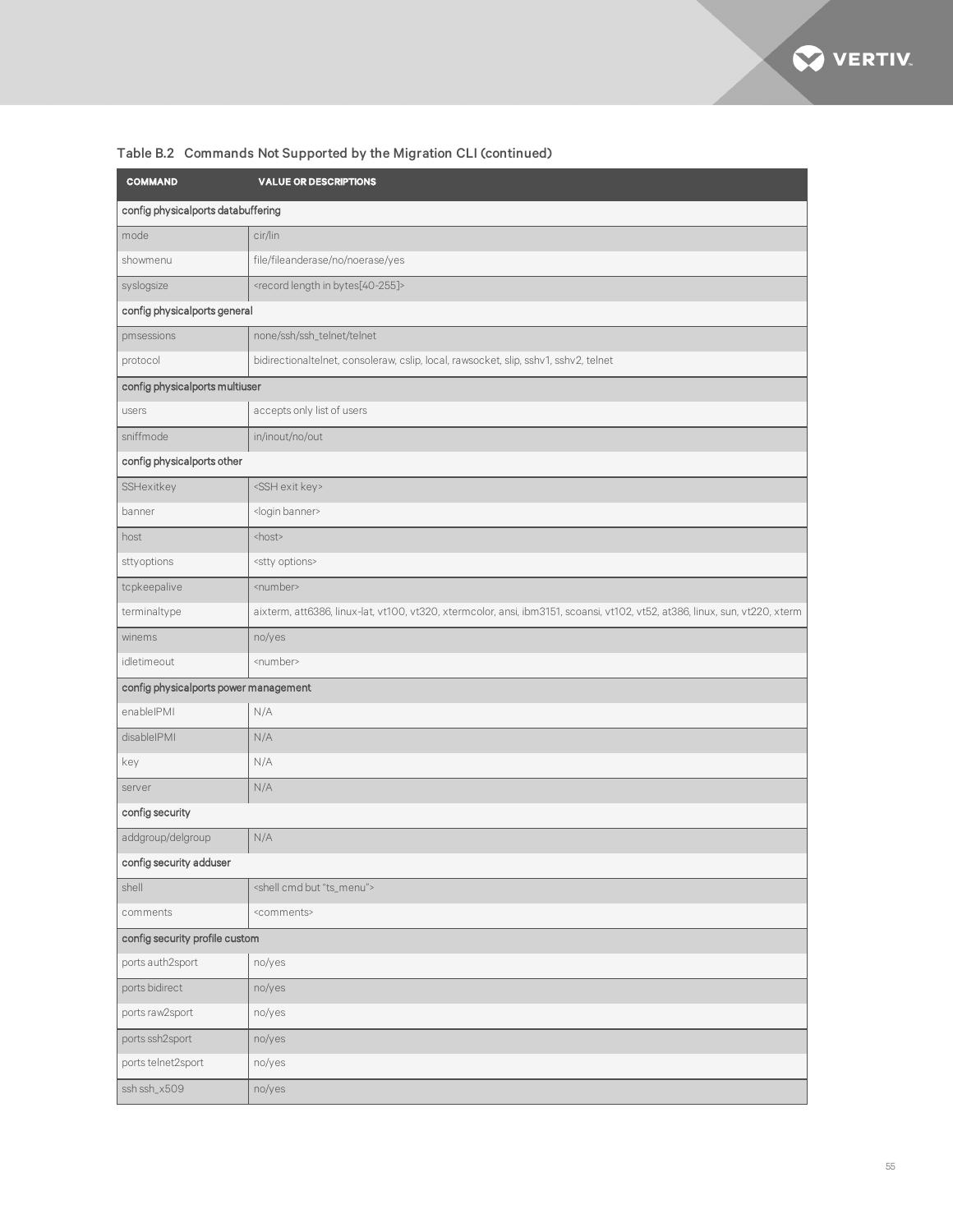## Table B.2 Commands Not Supported by the Migration CLI (continued)

| <b>COMMAND</b>          | <b>VALUE OR DESCRIPTIONS</b>                        |
|-------------------------|-----------------------------------------------------|
| config virtualport      |                                                     |
| config ipmi             | <all list[1-numberofports]="" or="" range=""></all> |
| security authentication |                                                     |
| authtype                | Otp, Otp/Local                                      |
| pppauthtype             | Otp, Otp/Local                                      |
| timeout                 |                                                     |
| -t <time></time>        | Time-out in minutes                                 |
| $-T$                    | Disable the idle time-out. Same as -t0              |
| config security loadkey |                                                     |
| url                     | N/A                                                 |
| username                | N/A                                                 |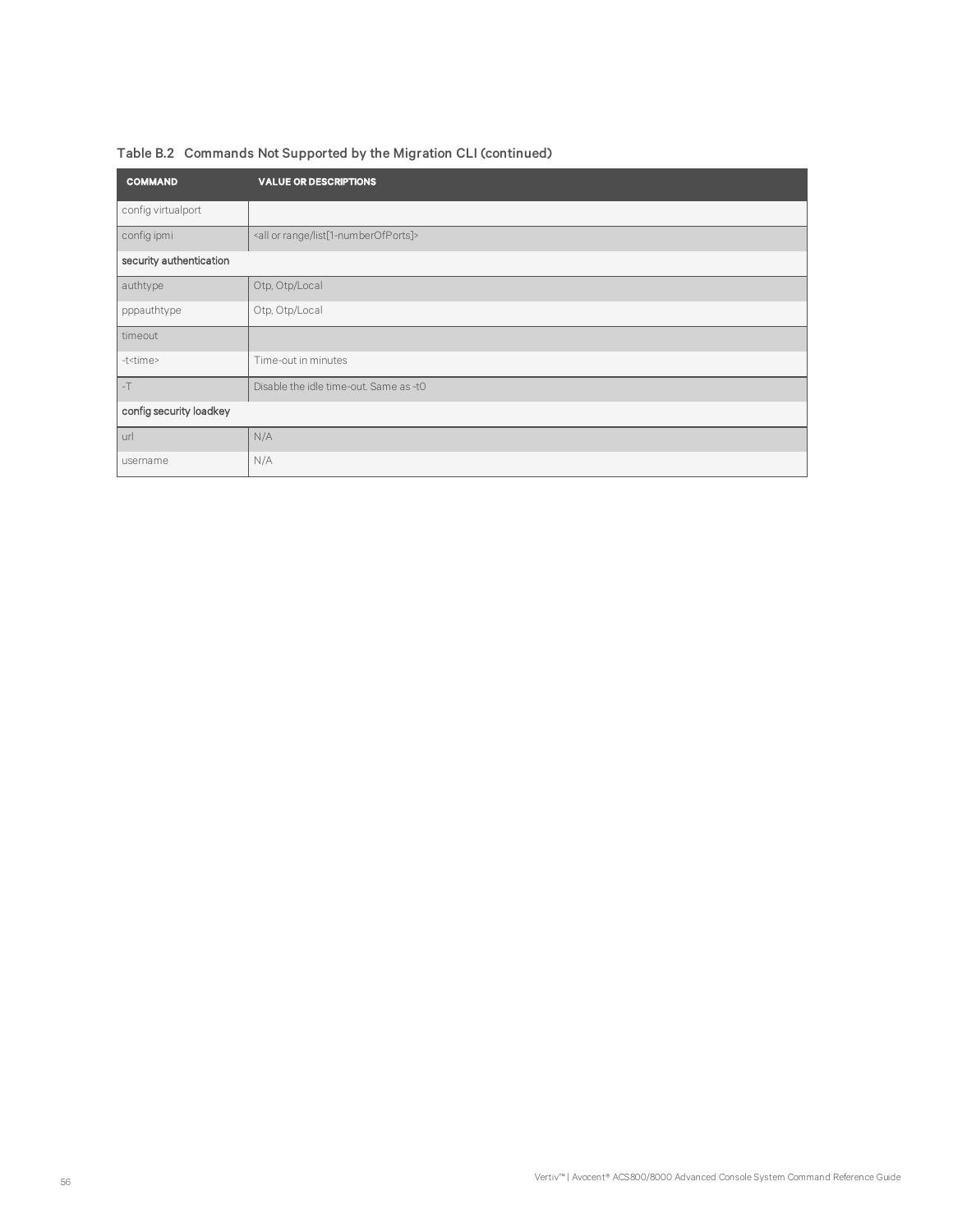# **VERTIV**

## <span id="page-60-0"></span>**Appendix C: Su and Sudo Commands**

The su and sudo commands allow a user to execute commands as a different user.

#### **C.1 Su command**

Using the su (switch user) command, a user can switch to another user account to execute commands not authorized with their normal account. If used without a username, the su command defaults to root. Only users who are members of the wheel group can execute the su command to log in as root.

#### NOTE: The wheel group is a Linux group and is included in the firmware by default.

You will be prompted for the password of the account you're trying to switch to with the su command. You will remain logged into that account until you either press Ctrl-D or type exit.

## NOTE: The su command will open a shell session instead of the restricted shell. The user will receive the shell prompt. Improper use of shell commands could lead to data loss. Double-check your syntax when using shell commands.

Syntax:

#### su [options][-][username[arguments]]

The following table describes options that can be used with the su command.

#### Table B.3 Su Command Options

| <b>OPTION</b>                      | <b>DESCRIPTION</b>                                                                                                               |
|------------------------------------|----------------------------------------------------------------------------------------------------------------------------------|
| $-$ , $-$ l, $-$ login             | Uses an environment similar to that had the user logged in directly. When - is used, it must be specified as the last su option. |
| -m, -p, --preserve-<br>environment | Preserves the current environment.                                                                                               |

Optional arguments may be provided after the username, in which case they are supplied to the shell (/bin/sh).

#### To add a member to the wheel group:

- 1. Create the user using the web manager or CLI.
- 2. Open a session in the appliance and log in as root.
- 3. In the shell prompt, run the usermod command to add the user to the wheel group.

#### # usermod -G wheel <username>

4. Run the groups command to verify.

# groups <username>

#### To delete a member from the wheel group:

- 1. Edit the file /etc/group.
- 2. Remove the username from the line with wheel::XX:<user1>,<user2>,<user3>.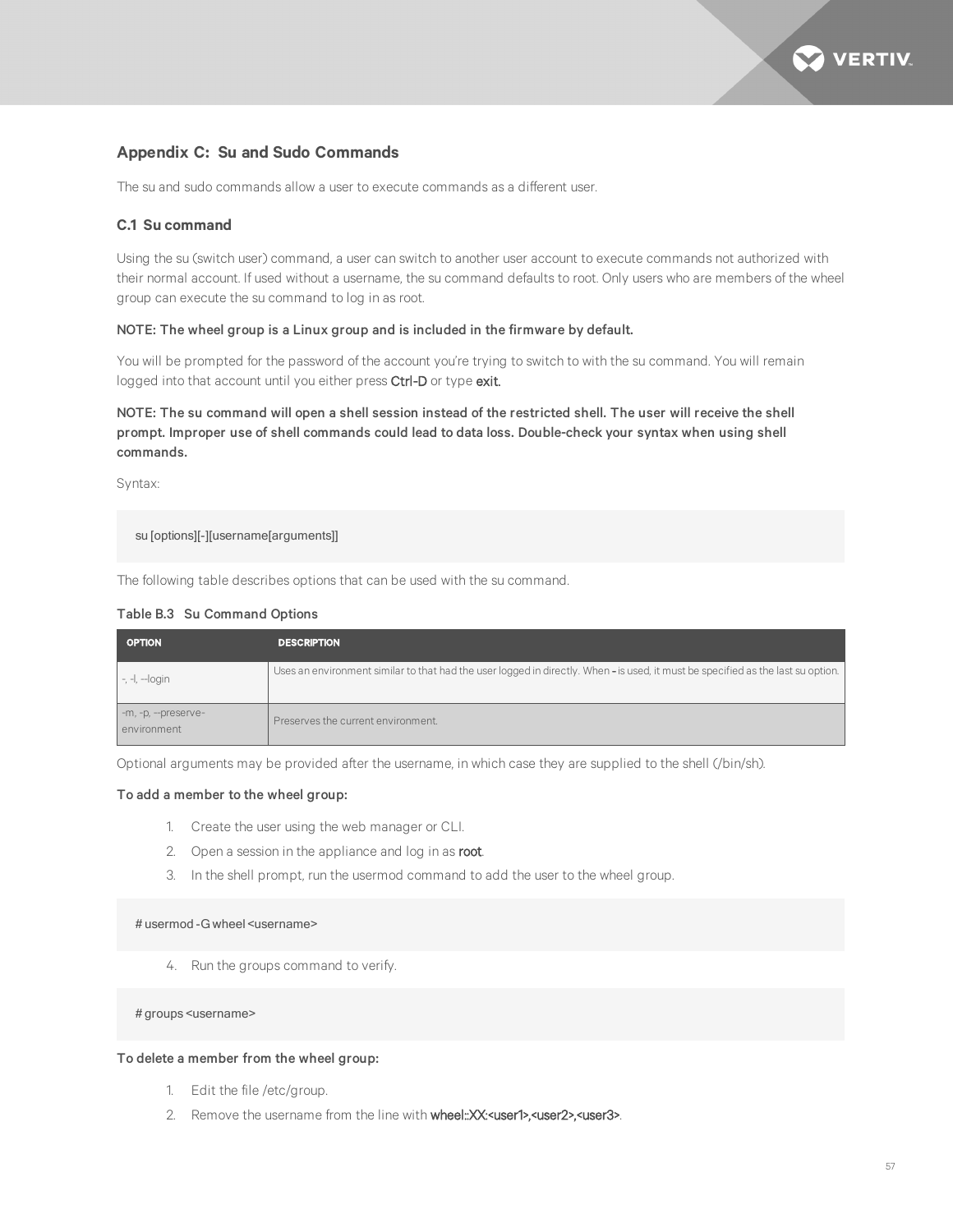### **C.2 Sudo command**

Using the sudo (superuser do) command, a user can execute a command using the privileges of another user (often root), as specified in the /etc/sudoers file. The user is authenticated using his own password, not the root password. The /etc/sudoers file logs all commands and arguments.

Syntax:

sudo <command>

#### **Configuring sudo**

A system administrator configures the /etc/sudoers file to give groups or users access to some or all commands not authorized with their normal account. An administrator should log into the console system as a root user and edit the /etc/sudoers file by using the /usr/sbin/visudo command to configure sudo.

The sudoers file is composed of aliases and user specifications. When multiple entries match for a user, they are applied in order. Where there are conflicting values, the last match is used.

Since the sudoers file is parsed in a single pass, order is important. You should structure sudoers so that the Host\_Alias, User\_Alias, and Cmnd\_Alias specifications come first, followed by any Default\_Entry lines, and finally the Runas\_Alias and user specifications.

An example of an /etc/sudoers file:

#User alias specification User\_Alias FULLTIMERS = millert, mikef, dowdy User\_Alias PARTTIMERS = bostley, jwfox, crawl

#Cmnd alias specification Cmnd\_Alias KILL = /bin/kill Cmnd\_Alias SHUTDOWN = /sbin/shutdown Cmnd\_Alias REBOOT = /sbin/reboot Cmnd\_Alias SU = /bin su

FULLTIMERS ALL = KILL, SHUTDOWN, REBOOT, SU PARTTIMERS ALL = SHUTDOWN, REBOOT

In the preceding example, the users millert, mikef and dowdy can execute the kill, shutdown, reboot and su commands while the users bostley, jwfox and crawl can only shut down and reboot the console system.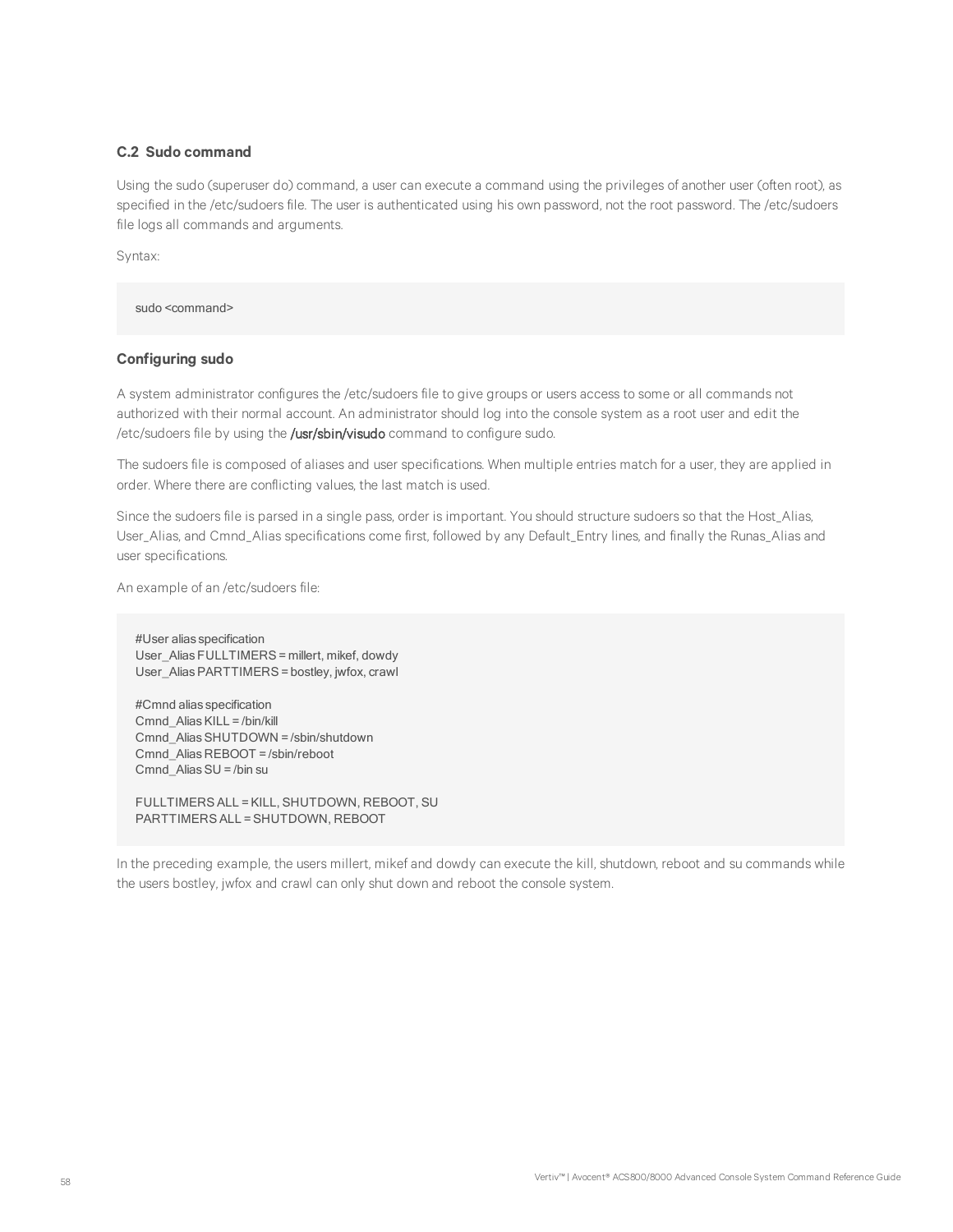